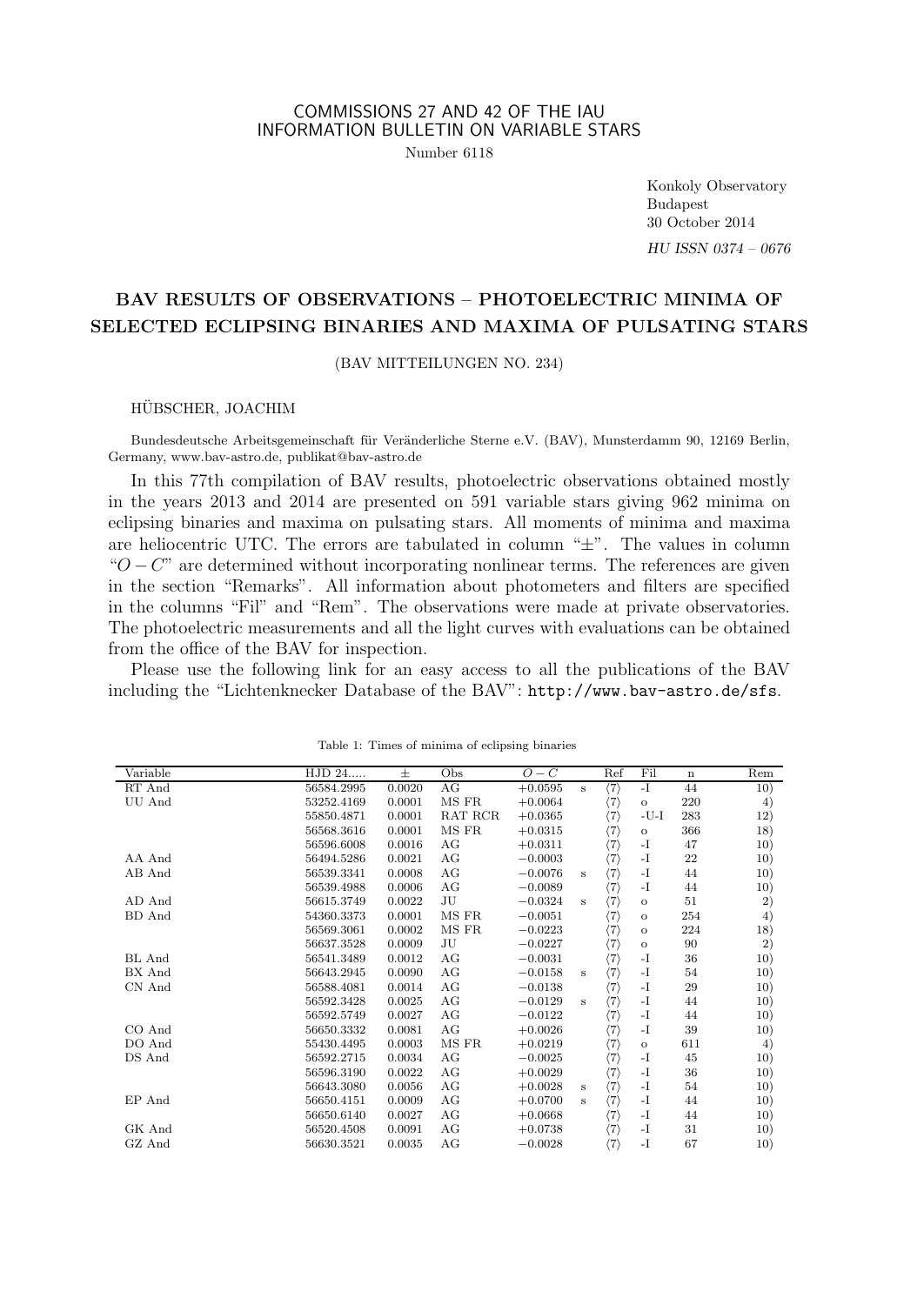|            |            |        | Table 1: cont.                            |           |         |                     |               |             |     |
|------------|------------|--------|-------------------------------------------|-----------|---------|---------------------|---------------|-------------|-----|
| Variable   | HJD 24     | 土      | Obs                                       | 0 – C     |         | Ref                 | Fil           | $\mathbf n$ | Rem |
|            |            |        |                                           |           |         |                     |               |             |     |
|            | 56630.5014 | 0.0016 | AG                                        | $-0.0061$ | s       | $\langle 7 \rangle$ | -I            | 67          | 10) |
| HS And     | 56612.3159 | 0.0002 | MS FR                                     | $-0.0037$ |         | $\langle 7 \rangle$ | $\circ$       | 300         | 11) |
| LM And     | 54365.3219 | 0.0006 | MS FR                                     | $-0.0087$ |         | $\langle 7 \rangle$ | $\circ$       | 294         | 4)  |
| LO And     | 56629.3713 | 0.0005 | RAT RCR                                   | $-0.0140$ | s       | $\langle 7 \rangle$ | V             | 70          | 12) |
|            |            |        |                                           |           |         |                     |               |             |     |
| QW And     | 56650.3778 | 0.0013 | AG                                        | $+0.0050$ |         | $\binom{7}{7}$      | -I            | 40          | 10) |
| QX And     | 56592.4803 | 0.0022 | AG                                        | $+0.1056$ |         |                     | $-I$          | 44          | 10) |
|            | 56596.3968 | 0.0098 | AG                                        | $-0.0961$ |         | $\langle 7 \rangle$ | $-I$          | 36          | 10) |
|            |            |        |                                           |           |         |                     |               |             |     |
|            | 56643.3779 | 0.0144 | AG                                        | $-0.0620$ |         | $\langle 7 \rangle$ | $-I$          | 54          | 10) |
| V372 And   | 56630.3832 | 0.0152 | AG                                        |           |         |                     | $-I$          | 68          | 10) |
| V404 And   | 56642.3772 | 0.0009 | JU                                        | $+0.0077$ |         | $\langle 7 \rangle$ | $\circ$       | 71          | 2)  |
|            |            |        |                                           |           |         |                     |               |             |     |
|            | 56644.4054 | 0.0018 | AG                                        | $+0.0078$ |         | $\langle 7 \rangle$ | $-I$          | 29          | 10) |
| V444 And   | 56650.4616 | 0.0013 | AG                                        |           |         |                     | $\mathbf{-I}$ | 38          | 10) |
| V473 And   | 56520.4017 | 0.0021 |                                           |           |         |                     | $\mathbf{-I}$ | 32          |     |
|            |            |        | ΑG                                        |           |         |                     |               |             | 10) |
|            | 56520.6031 | 0.0005 | ΑG                                        |           |         |                     | -1            | 32          | 10) |
| V487 And   | 56596.4001 | 0.0171 | AG                                        |           |         |                     | -I            | 45          | 10) |
| $V502$ And | 56596.2782 | 0.0025 | AG                                        |           |         |                     | $-I$          | 46          | 10) |
|            |            |        |                                           |           |         |                     |               |             |     |
|            | 56596.4386 | 0.0010 | AG                                        |           |         |                     | -1            | 46          | 10) |
| $V506$ And | 56596.4361 | 0.0013 | AG                                        |           |         |                     | $-I$          | 41          | 10) |
| $V509$ And | 56596.3721 | 0.0045 | AG                                        |           |         |                     | $-I$          | 46          | 10) |
|            |            |        |                                           |           |         |                     |               |             |     |
| $V510$ And | 56596.3409 | 0.0011 | AG                                        |           |         |                     | $-I$          | 46          | 10) |
| V512 And   | 56596.4657 | 0.0008 | AG                                        | $+0.0745$ |         | $\langle 7 \rangle$ | $-I$          | 46          | 10) |
|            |            |        | AG                                        |           |         |                     | $-I$          | 46          |     |
| V514 And   | 56596.4047 | 0.0036 |                                           | $-0.0041$ |         | $\langle 7 \rangle$ |               |             | 10) |
|            | 56596.5801 | 0.0046 | ΑG                                        | $-0.0122$ | s       | $\langle 7 \rangle$ | $-I$          | 46          | 10) |
| $V546$ And | 56650.4264 | 0.0019 | ΑG                                        |           |         |                     | $-I$          | 39          | 10) |
|            |            |        |                                           |           |         |                     |               |             |     |
| V547 And   | 56643.3267 | 0.0003 | AG                                        |           |         |                     | -I            | 54          | 10) |
| $V560$ And | 56650.4386 | 0.0029 | AG                                        |           |         |                     | $-I$          | 42          | 10) |
| V565 And   | 56650.2879 | 0.0045 | AG                                        |           |         |                     | -1            | 42          | 10) |
|            |            |        |                                           |           |         |                     |               |             |     |
|            | 56650.4397 | 0.0028 | AG                                        |           |         |                     | $-I$          | 42          | 10) |
| HS Aqr     | 56495.4975 | 0.0009 | AG                                        | $-0.0020$ |         | $\langle 7 \rangle$ | $-I$          | 25          | 10) |
| IO Aqr     | 56506.5508 | 0.0008 | AG                                        |           |         |                     | $-I$          | 21          | 10) |
|            |            |        |                                           |           |         |                     |               |             |     |
| LL Aqr     | 56174.4120 | 0.0035 | PGL                                       | $-3.7020$ | s       | $\langle 7 \rangle$ | V             | 562         | 9)  |
| MU Aqr     | 56501.4104 | 0.0003 | RAT RCR                                   | $+0.0012$ |         | $\langle 7 \rangle$ | V             | 68          | 12) |
| FK Aql     | 56461.4743 | 0.0005 | RAT RCR                                   | $-0.0261$ |         | $\langle 7 \rangle$ | V             | 126         | 12) |
|            |            |        |                                           |           |         |                     |               | 29          |     |
| KP Aql     | 56496.3884 | 0.0017 | ΑG                                        | $-0.0227$ |         | $\langle 7 \rangle$ | -1            |             | 10) |
|            | 56506.4908 | 0.0010 | AG                                        | $-0.0228$ |         | $\langle 7\rangle$  | -I            | 23          | 10) |
| V417 Aql   | 56560.4176 | 0.0006 | QU                                        | $+0.0755$ | $\bf s$ | $\langle 7\rangle$  | V             | 61          | 3)  |
|            |            |        |                                           |           |         |                     |               |             |     |
| V640 Aql   | 55352.4944 | 0.0001 | MS FR                                     | $+0.0511$ | $\bf s$ | $\langle 7 \rangle$ | $\rm _O$      | 700         | 4)  |
| V688 Aql   | 56500.4170 | 0.0008 | AG                                        | $+0.0113$ |         | $\langle 7\rangle$  | $-I$          | 22          | 10) |
| V1045 Aql  | 56542.4616 | 0.0023 | AG                                        | $-0.0110$ | s       | $\langle 7\rangle$  | $-I$          | 31          | 10) |
|            |            |        |                                           |           |         |                     |               |             |     |
| V1075 Aql  | 56133.3892 | 0.0001 | MS FR                                     | $-0.0412$ |         | $\langle 7 \rangle$ | $\circ$       | 450         | 4)  |
| V1798 Aql  | 56462.4864 | 0.0004 | RAT RCR                                   |           |         |                     | V             | 154         | 12) |
| V1799 Aql  | 56458.5026 | 0.0002 | RAT RCR                                   |           |         |                     | V             | 147         | 12) |
|            |            |        |                                           |           |         |                     |               |             |     |
| RX Ari     | 56630.2269 | 0.0021 | ΑG                                        | $+0.0696$ |         | $\langle 7\rangle$  | $-I$          | 70          | 10) |
| BN Ari     | 56630.2929 | 0.0012 | ΑG                                        | $-0.0383$ |         | $\langle 7 \rangle$ | $-I$          | 68          | 10) |
|            | 56630.4432 | 0.0010 | AG                                        | $-0.0377$ | $\bf s$ | $\langle 7 \rangle$ | -I            | 68          | 10) |
|            |            |        |                                           |           |         |                     |               |             |     |
|            | 56630.5905 | 0.0013 | AG                                        | $-0.0401$ |         | $\langle 7 \rangle$ | $-I$          | 68          | 10) |
| BO Ari     | 56630.2810 | 0.0025 | AG                                        |           |         |                     | $-I$          | 68          | 10) |
|            | 56630.4406 | 0.0018 | AG                                        |           |         |                     | $-I$          | 68          | 10) |
| BQ Ari     | 56563.4596 | 0.0009 | RAT RCR                                   | $-0.0257$ |         |                     | V             | 150         | 12) |
|            |            |        |                                           |           |         | $\langle 7\rangle$  |               |             |     |
|            | 56563.6016 | 0.0010 | RAT RCR                                   | $-0.0248$ | $\bf s$ | $\langle 7 \rangle$ | V             | 150         | 12) |
| CL Ari     | 56656.3386 | 0.0015 | ΑG                                        | $-0.0557$ |         | $\langle 7\rangle$  | -1            | 31          | 10) |
| RZ Aur     | 56630.4233 | 0.0026 | ΑG                                        | $-0.0397$ |         | $\langle 7\rangle$  | -1            | 47          | 10) |
|            |            |        |                                           |           |         |                     |               |             |     |
| SX Aur     | 56654.5375 | 0.0031 | ΑG                                        | $-0.0039$ |         | $\langle 7 \rangle$ | -1            | 52          | 10) |
|            | 56656.3492 | 0.0051 | AG                                        | $-0.0073$ | $\bf s$ | $\langle 7\rangle$  | $-I$          | 32          | 10) |
| TT Aur     | 56650.3543 | 0.0020 | ΑG                                        | $+0.0058$ |         | $\langle 7 \rangle$ | $-I$          | 62          | 10) |
|            |            |        |                                           |           |         |                     |               |             |     |
|            | 56656.3495 | 0.0027 | ΑG                                        | $+0.0037$ | s       | $\langle 7\rangle$  | $-I$          | 32          | 10) |
|            | 56666.3486 | 0.0019 | ΑG                                        | $+0.0072$ |         | $\langle 7\rangle$  | $-I$          | 18          | 10) |
| WW Aur     | 56670.6210 | 0.0029 | AG                                        | $+0.0001$ |         |                     | $-I$          | 47          | 10) |
|            |            |        |                                           |           |         | $\langle 7\rangle$  |               |             |     |
|            | 56698.3970 | 0.0022 | AG                                        | $+0.0009$ |         | $\langle 7\rangle$  | $-I$          | 46          | 10) |
| AP Aur     | 56384.3711 | 0.0003 | $\operatorname{RAT}$ $\operatorname{RCR}$ | $+0.0976$ |         | $\langle 7 \rangle$ | V             | 95          | 12) |
| AR Aur     | 56650.5351 | 0.0017 | AG                                        | $+0.0207$ | s       | $\langle 7 \rangle$ | $-I$          | 61          | 10) |
|            |            |        |                                           |           |         |                     |               |             |     |
| BF Aur     | 56654.5441 | 0.0023 | AG                                        | $+0.0080$ |         | $\langle 7\rangle$  | -1            | 52          | 10) |
|            | 56670.3694 | 0.0003 | ΑG                                        | $+0.0011$ | s       | $\langle 7\rangle$  | $-I$          | 37          | 10) |
| FO Aur     | 56630.5479 | 0.0031 | ΑG                                        | $-0.0051$ |         | $\langle 7\rangle$  | $-I$          | 48          | 10) |
|            |            |        |                                           |           |         |                     |               |             |     |
| FR Aur     | 56630.4009 | 0.0361 | AG                                        | $+0.0154$ | s       |                     | $-I$          | 47          | 10) |
| GX Aur     | 54830.330: | 0.000  | MS FR                                     | $-0.004$  | Ś       | $\binom{7}{7}$      | $\circ$       | 484         | 4)  |
| HL Aur     | 56356.3898 | 0.0001 | RAT RCR                                   | $+0.0046$ |         | $\langle 7 \rangle$ | V             | 98          | 12) |
|            |            |        |                                           |           |         |                     |               |             |     |
| IM Aur     | 56650.4521 | 0.0008 | AG                                        | $+0.0006$ |         | $\langle 7\rangle$  | $-I$          | 61          | 10) |
| IU Aur     | 56657.3486 | 0.0164 | AG                                        | $+0.0016$ |         | $\langle 7 \rangle$ | $-I$          | 51          | 10) |
| IY Aur     | 56668.3970 | 0.0263 | AG                                        | $-0.0263$ | s       | $\langle 7 \rangle$ | $-I$          | 64          | 10) |
|            |            |        |                                           |           |         |                     |               |             |     |
|            | 56675.3967 | 0.0030 | QU                                        | $-0.0100$ |         | $\langle 7 \rangle$ | V             | 76          | 3)  |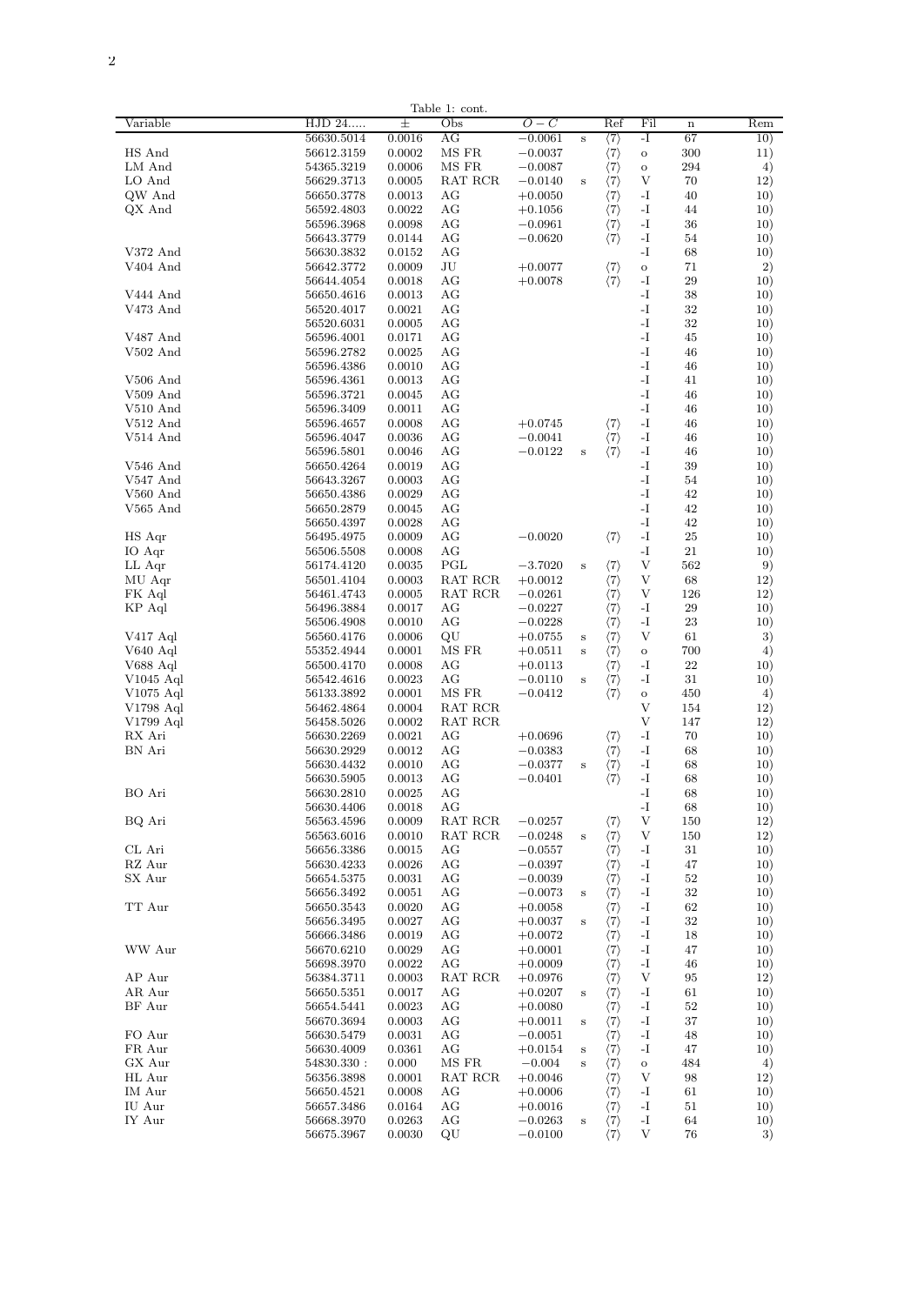|            |            |        | lable 1:<br>cont. |           |                         |                     |               |                         |         |
|------------|------------|--------|-------------------|-----------|-------------------------|---------------------|---------------|-------------------------|---------|
| Variable   | HJD 24     | Ŧ      | Obs               | $O-C$     |                         | Ref                 | Fil           | $\overline{\mathbf{n}}$ | Rem     |
|            | 56689.3691 | 0.0007 | QU                | $-0.0045$ |                         | $\langle 7\rangle$  | $I_{\rm C}$   | 86                      | 3)      |
| LY Aur     | 56654.4195 | 0.0270 | AG                | $-0.0040$ | s                       | $\langle 7 \rangle$ | -1            | 52                      | 10)     |
|            | 56668.4220 | 0.0011 | ΑG                | $-0.0103$ |                         | $\langle 7 \rangle$ | -1            | 64                      | 10)     |
|            |            |        |                   |           |                         |                     |               |                         |         |
|            | 56670.4305 | 0.0337 | ΑG                | $-0.0030$ | s                       | $\langle 7 \rangle$ | -1            | 45                      | 10)     |
| MU Aur     | 56630.5423 | 0.0037 | AG                | $+0.0054$ |                         | $\langle 7 \rangle$ | $-I$          | 47                      | 10)     |
| V364 Aur   | 56567.5316 | 0.0001 | MS FR             | $-0.0004$ |                         | $\langle 7 \rangle$ | $\rm _O$      | 432                     | 18)     |
| V410 Aur   | 56670.4770 | 0.0025 | AG                | $+0.0160$ | $\bf s$                 | $\langle 7 \rangle$ | -1            | 36                      | 10)     |
|            | 56700.3351 | 0.0033 | AG                | $+0.0157$ |                         | $\langle 7 \rangle$ | $-I$          | 24                      | 10)     |
|            |            |        |                   |           |                         |                     |               |                         |         |
| V425 Aur   | 56654.3309 | 0.0126 | AG                | $+0.0075$ |                         | $\langle 7 \rangle$ | $-I$          | 52                      | 10)     |
| V455 Aur   | 56670.6190 | 0.0029 | AG                | $-0.0578$ |                         | $\langle 7 \rangle$ | $-I$          | 40                      | 10)     |
| V459 Aur   | 56670.3799 | 0.0074 | AG                |           |                         |                     | $-I$          | 47                      | 10)     |
| V567 Aur   | 56630.3643 | 0.0032 | AG                |           |                         |                     | $\mathbf{-I}$ | 48                      | 10)     |
| V618 Aur   | 53765.5555 | 0.0010 | FR                |           |                         |                     | $-I$          | 39                      | 8)      |
|            |            |        |                   |           |                         |                     | $-I$          |                         |         |
|            | 56630.3798 | 0.0146 | AG                |           |                         |                     |               | 47                      | 10)     |
| V620 Aur   | 55851.3872 | 0.0009 | MS FR             |           |                         |                     | $\circ$       | 570                     | 4)      |
| V636 Aur   | 56630.3237 | 0.0063 | AG                |           |                         |                     | $-I$          | 47                      | 10)     |
|            | 56630.4936 | 0.0014 | AG                |           |                         |                     | -1            | 47                      | 10)     |
| V641 Aur   | 56365.3762 | 0.0004 | JU                |           |                         |                     | $\circ$       | 80                      | 2)      |
|            |            |        |                   |           |                         |                     |               |                         |         |
| TU Boo     | 54199.4045 | 0.0003 | MS FR             | $-0.0001$ |                         | $\langle 7\rangle$  | $\circ$       | 285                     | 4)      |
| TY Boo     | 54224.3811 | 0.0002 | MS FR             | $+0.0023$ | s                       | $\langle 7 \rangle$ | $\circ$       | 259                     | 4)      |
| VW Boo     | 54222.3662 | 0.0002 | MS FR             | $-0.0001$ | s                       | $\langle 7 \rangle$ | $\circ$       | 342                     | $^{4)}$ |
| BG Boo     | 55682.377  | 0.001  | $\rm MS~FR$       | $-0.028$  |                         | $\langle 7 \rangle$ | $\circ$       | 396                     | $^{4)}$ |
| GN Boo     | 54220.4309 | 0.0001 | $\rm MS~FR$       | $+0.0020$ |                         | $\langle 7 \rangle$ | $\circ$       | 364                     | $^{4)}$ |
|            |            |        |                   |           |                         |                     |               |                         |         |
|            | 55310.4132 | 0.0001 | MS FR             | $+0.0034$ |                         | $\langle 7 \rangle$ | $\circ$       | 581                     | $^{4)}$ |
| GQ Boo     | 55273.5139 | 0.0010 | MS FR             | $+0.0061$ |                         | $\langle 7 \rangle$ | $\circ$       | 380                     | $^{4)}$ |
| GR Boo     | 55266.4557 | 0.0004 | MS FR             | $-0.0042$ |                         | $\langle 7 \rangle$ | $\circ$       | 434                     | $^{4)}$ |
|            | 55309.3962 | 0.0002 | MS FR             | $-0.0041$ |                         | $\langle 7 \rangle$ | $\circ$       | 456                     | $^{4)}$ |
| GS Boo     | 56015.3421 | 0.0001 | MS FR             | $-0.0173$ |                         | $\langle 7 \rangle$ | $\circ$       | 610                     | $^{4)}$ |
|            |            |        |                   |           |                         |                     |               |                         |         |
| GT Boo     | 55943.6359 | 0.0003 | MS FR             | $-0.0025$ |                         | $\langle 7 \rangle$ | $\circ$       | 720                     | $^{4)}$ |
| XZ Cam     | 56535.5116 | 0.0083 | AG                | $+0.1076$ |                         | $\langle 7 \rangle$ | -I            | 26                      | 10)     |
| AK Cam     | 56281.3185 | 0.0015 | JU                | $-0.2144$ |                         | $\langle 7 \rangle$ | $\circ$       | 90                      | 2)      |
| AO Cam     | 56354.3317 | 0.0004 | JU                | $+0.0035$ | s                       | $\langle 7\rangle$  | $\circ$       | 90                      | 2)      |
|            | 56650.2728 | 0.0011 | AG                | $+0.0091$ | s                       | $\langle 7 \rangle$ | $-I$          | 57                      | 10)     |
|            |            |        |                   |           |                         |                     |               |                         |         |
|            | 56650.4381 | 0.0019 | AG                | $+0.0094$ |                         | $\langle 7\rangle$  | $-I$          | 57                      | 10)     |
|            | 56650.6024 | 0.0015 | AG                | $+0.0087$ | s                       | $\langle 7\rangle$  | $-I$          | 57                      | 10)     |
| AT Cam     | 56623.3774 | 0.0016 | JU                | $-0.1199$ |                         | $\langle 7\rangle$  | $\circ$       | 115                     | 2)      |
| AV Cam     | 56535.3614 | 0.0013 | AG                | $-0.0640$ |                         | $\langle 7\rangle$  | $-I$          | 26                      | 10)     |
| AW Cam     | 56698.4825 | 0.0024 | AG                | $-0.0084$ |                         | $\langle 7\rangle$  | -1            | 43                      | 10)     |
|            |            |        |                   |           |                         |                     |               |                         |         |
| CD Cam     | 56654.3046 | 0.0089 | AG                | $+0.0071$ | s                       | $\langle 6 \rangle$ | -1            | 57                      | 10)     |
|            | 56654.6885 | 0.0046 | AG                | $+0.0089$ |                         | $\langle 6 \rangle$ | -1            | 57                      | 10)     |
| NQ Cam     | 56654.3880 | 0.0027 | AG                | $-0.0488$ |                         | $\langle 7 \rangle$ | -1            | 56                      | 10)     |
|            | 56654.5665 | 0.0007 | AG                | $-0.0514$ | s                       | $\langle 7 \rangle$ | $\mathbf{-I}$ | 56                      | 10)     |
| NS Cam     | 56654.2722 | 0.0101 | AG                | $-0.0721$ |                         | $\langle 7 \rangle$ | $-I$          | 57                      | 10)     |
| PP Cam     | 56541.4474 |        |                   | $-0.0514$ |                         |                     | V             | 210                     | 12)     |
|            |            | 0.0002 | RAT RCR           |           |                         | $\langle 7\rangle$  |               |                         |         |
| V366 Cam   | 56565.5891 | 0.0003 | RAT RCR           | $+0.1101$ | s                       | $\langle 7 \rangle$ | V             | 223                     | 12)     |
| V369 Cam   | 56334.4456 | 0.0003 | RAT RCR           |           |                         |                     | V             | 107                     | 12)     |
| V378 Cam   | 56535.5870 | 0.0004 | AG                |           |                         |                     | $\mathbf{-I}$ | 25                      | 10)     |
| V381 Cam   | 56562.4701 | 0.0002 | RAT RCR           | $-0.0149$ |                         | $\langle 7 \rangle$ | V             | 209                     | 12)     |
|            |            |        |                   |           |                         |                     |               |                         |         |
| V394 Cam   | 56535.4417 | 0.0015 | ΑG                |           |                         |                     | -1            | 26                      | 10)     |
| V396 Cam   | 56535.4935 | 0.0027 | ΑG                |           |                         |                     | -1            | 26                      | 10)     |
| V418 Cam   | 56535.3464 | 0.0006 | AG                |           |                         |                     | $-I$          | 24                      | 10)     |
|            | 56535.5015 | 0.0001 | AG                |           |                         |                     | -1            | 24                      | 10)     |
| $V420$ Cam | 56535.3773 | 0.0031 | AG                |           |                         |                     | -I            | 25                      | 10)     |
| V428 Cam   | 56535.4602 | 0.0008 | AG                | $-0.0659$ | s                       |                     | $-I$          | 26                      | 10)     |
|            |            |        |                   |           |                         | $\langle 7\rangle$  |               |                         |         |
| $V429$ Cam | 56535.3851 | 0.0013 | AG                | $+0.0671$ | s                       | $\langle 7\rangle$  | $-I$          | 26                      | 10)     |
| V438 Cam   | 56535.3850 | 0.0033 | AG                | $+0.0038$ | $\overline{\mathbf{s}}$ | $\langle 7 \rangle$ | $-I$          | 25                      | 10)     |
| V447 Cam   | 56354.3958 | 0.0003 | RAT RCR           |           |                         |                     | V             | 113                     | 12)     |
| V452 Cam   | 56654.3870 | 0.0034 | $_{\rm AG}$       |           |                         |                     | $-I$          | 56                      | 10)     |
|            | 56654.5854 | 0.0014 | AG                |           |                         |                     | $-I$          | 56                      | 10)     |
|            |            |        |                   |           |                         |                     |               |                         |         |
| V454 Cam   | 56654.5039 | 0.0015 | AG                |           |                         |                     | $-I$          | 58                      | 10)     |
| $V466$ Cam | 56654.3400 | 0.0007 | AG                |           |                         |                     | -I            | 58                      | 10)     |
|            | 56654.5392 | 0.0016 | AG                |           |                         |                     | -1            | 58                      | 10)     |
| V473 Cam   | 56357.4061 | 0.0002 | RAT RCR           | $+0.0137$ |                         | $\langle 7\rangle$  | V             | 314                     | 12)     |
|            | 56357.5544 | 0.0002 | RAT RCR           | $+0.0128$ | s                       | $\langle 7 \rangle$ | V             | 314                     | 12)     |
|            |            |        |                   |           |                         |                     |               |                         |         |
|            | 56654.3525 | 0.0005 | AG                | $+0.0143$ |                         | $\langle 7 \rangle$ | $\mathbf{-I}$ | 56                      | 10)     |
|            | 56654.5009 | 0.0009 | AG                | $+0.0135$ | s                       | $\langle 7 \rangle$ | $-I$          | 56                      | 10)     |
|            | 56654.6506 | 0.0004 | AG                | $+0.0139$ |                         | $\langle 7\rangle$  | $-I$          | 56                      | 10)     |
| V474 Cam   | 56367.4380 | 0.0002 | RAT RCR           |           |                         |                     | V             | 77                      | 12)     |
| V479 Cam   | 56654.3453 | 0.0007 | AG                | $+0.0285$ | s                       | $\langle 7 \rangle$ | -1            | 57                      | 10)     |
|            |            |        |                   |           |                         |                     |               |                         |         |
|            | 56654.5071 | 0.0007 | AG                | $+0.0276$ |                         | $\langle 7 \rangle$ | -1            | 57                      | 10)     |
|            | 56654.6715 | 0.0017 | AG                | $+0.0293$ | s                       | $\langle 7 \rangle$ | -1            | 57                      | 10)     |
|            |            |        |                   |           |                         |                     |               |                         |         |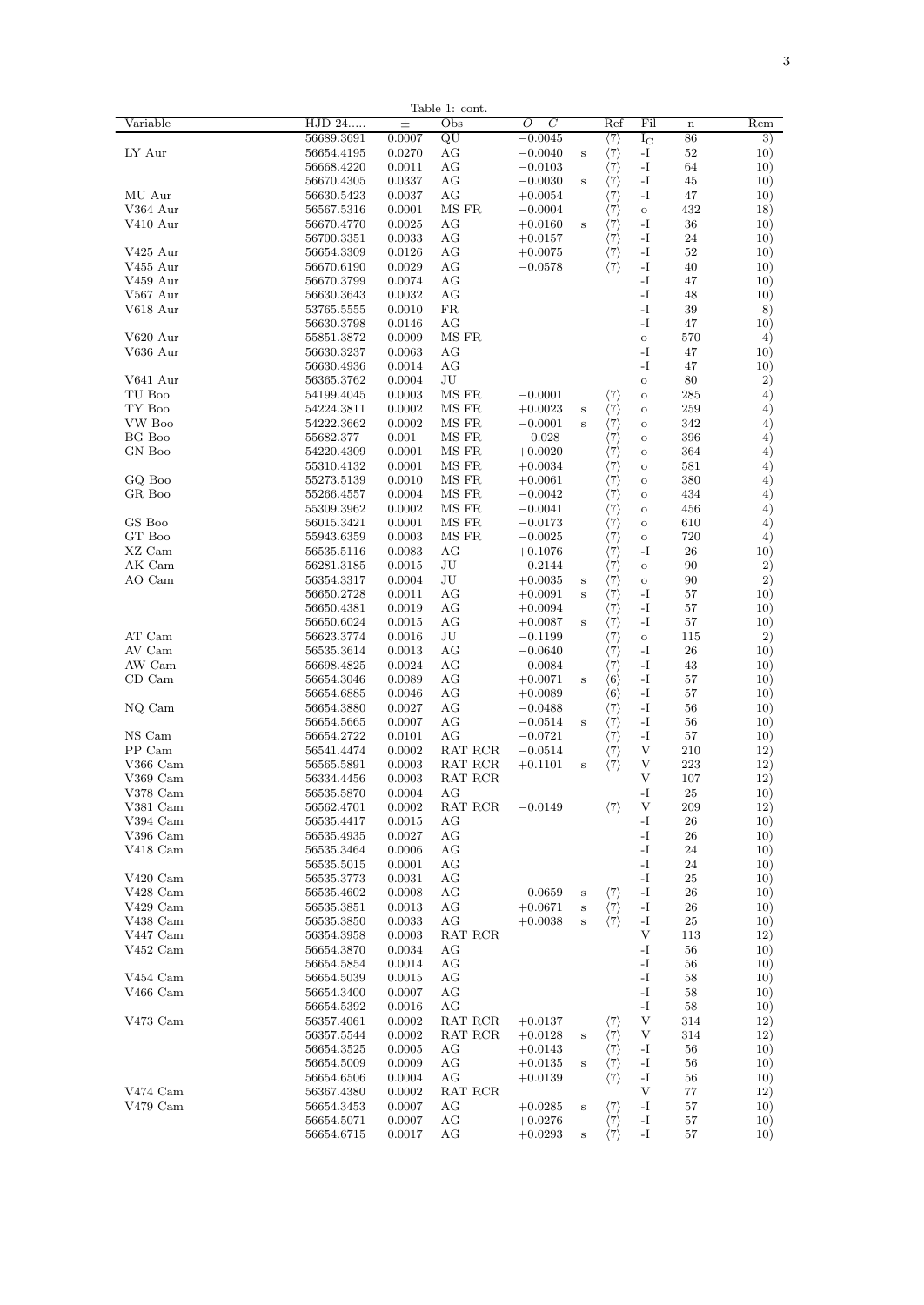| $\overline{4}$<br>- |  |  |  |
|---------------------|--|--|--|
|                     |  |  |  |
|                     |  |  |  |
|                     |  |  |  |
|                     |  |  |  |
|                     |  |  |  |

| Variable   |                          | $^{+}$           | Table 1: cont. |           |          |                     |               | $\mathbf{r}$ |          |
|------------|--------------------------|------------------|----------------|-----------|----------|---------------------|---------------|--------------|----------|
|            | HJD 24                   |                  | Obs            | $O-C$     |          | Ref                 | Fil           |              | Rem      |
| V489 Cam   | 56365.4679               | 0.0002           | RAT RCR        | $+0.0237$ |          | $\langle 7 \rangle$ | V             | 295          | 12)      |
|            | 56654.2774               | 0.0009           | AG             | $+0.0283$ |          | $\langle 7 \rangle$ | $-I$          | 57           | 10)      |
|            | 56654.5852               | 0.0010           | AG             | $+0.0262$ | s        | $\langle 7 \rangle$ | $-I$          | 57           | 10)      |
| HN Cnc     | 56596.6169               | 0.0010           | MS FR          | $-0.0346$ |          | $\langle 7 \rangle$ | $\circ$       | 141          | 11)      |
| IL Cnc     | 56643.5313               | 0.0001           | MS FR          | $-0.0485$ | s        | $\langle 7 \rangle$ | $\circ$       | 200          | 11)      |
| KY Cnc     | 56690.4841               | 0.0040           | AG             |           |          |                     | $-I$          | 26           | 10)      |
| BI CVn     | 56407.4871               | 0.0071           | AG             | $-0.0261$ |          | $\langle 7 \rangle$ | -1            | 36           | 10)      |
| DF CVn     | 56305.6018               | 0.0002           | RAT RCR        | $-0.0021$ |          | $\langle 6 \rangle$ | V             | 154          | 12)      |
|            |                          |                  |                |           |          |                     |               | 142          |          |
| EX CVn     | 56305.6018               | 0.0002           | RAT RCR        | $+0.0577$ |          | $\langle 7\rangle$  | V             |              | 12)      |
| FI CVn     | 56427.5203               | 0.0020           | RAT RCR        |           |          |                     | V             | 116          | 12)      |
| RW CMi     | 56713.3366               | 0.0037           | AG             | $-1.2505$ |          | $\langle 6 \rangle$ | $-I$          | 32           | 10)      |
| AK CMi     | 56712.3335               | 0.0010           | WTR            | $-0.0505$ | s        | $\langle 7 \rangle$ | $\rm _O$      | 106          | $_{1}$   |
| TV Cas     | 56596.3709               | 0.0019           | AG             | $-0.0276$ |          | $\langle 7 \rangle$ | $-I$          | 36           | 10)      |
| TW Cas     | 56644.4226               | 0.0022           | AG             | $-0.0007$ |          | $\langle 7\rangle$  | $\mathbf{-I}$ | 45           | 10)      |
| AB Cas     | 56596.5543               | 0.0020           | AG             | $+0.1213$ |          | $\langle 7 \rangle$ | $-I$          | 36           | 10)      |
|            | 56644.3958               | 0.0020           | AG             | $+0.1222$ |          | $\langle 7 \rangle$ | $-I$          | 45           | 10)      |
| AE Cas     |                          |                  | JU             |           |          |                     |               | 49           |          |
|            | 56274.3137               | 0.0005           |                | $+0.0716$ |          | $\langle 7 \rangle$ | $\circ$       |              | $^{2)}$  |
|            | 56567.3344               | 0.0008           | JU             | $+0.0724$ |          | $\langle 7 \rangle$ | $\rm _O$      | 57           | 2)       |
| AH Cas     | 56596.4093               | 0.0008           | JU             | $-0.2181$ |          | $\langle 7 \rangle$ | $\circ$       | 58           | $^{2)}$  |
|            | 56629.3704               | 0.0019           | SCI            | $-0.2102$ | s        | $\langle 7 \rangle$ | $\circ$       | 38           | $^{2)}$  |
| AX Cas     | 56342.4027               | 0.0016           | JU             | $-0.0972$ | $\bf{s}$ | $\langle 7 \rangle$ | $\circ$       | 103          | 2)       |
|            | 56507.5037               | 0.0035           | AG             | $-0.0996$ | $\bf s$  | $\langle 7 \rangle$ | $\mathbf{-I}$ | 24           | 10)      |
|            | 56526.4198               | 0.0015           | AG             | $-0.0953$ |          | $\langle 7 \rangle$ | $\mathbf{-I}$ | 30           | 10)      |
|            | 56538.4273               | 0.0009           | JU             | $-0.0953$ |          | $\langle 7 \rangle$ | $\mathbf{o}$  | 72           |          |
|            |                          |                  |                |           |          |                     |               |              | 2)       |
|            | 56540.5295               | 0.0027           | AG             | $-0.0944$ | s        | $\langle 7 \rangle$ | $\mathbf{-I}$ | 36           | 10)      |
| BS Cas     | 56507.4354               | 0.0016           | AG             | $-0.1027$ |          | $\langle 7\rangle$  | $-I$          | 24           | 10)      |
|            | 56526.5948               | 0.0011           | AG             | $-0.1044$ | s        | $\langle 7 \rangle$ | $-I$          | 30           | 10)      |
|            | 56540.4693               | 0.0009           | AG             | $-0.1051$ |          | $\langle 7 \rangle$ | $-I$          | 37           | 10)      |
| BU Cas     | 56507.5338               | 0.0004           | AG             | $-0.0244$ |          | $\langle 7 \rangle$ | $-I$          | 24           | 10)      |
|            | 56568.4244               | 0.0003           | RAT RCR        | $-0.0241$ |          | $\langle 7 \rangle$ | V             | 75           | 12)      |
| RZ Cas     | 56540.5134               | 0.0089           | AG             | $+0.3023$ |          | $\langle 7\rangle$  | $-I$          | 31           | 10)      |
| DN Cas     | 56585.3814               | 0.0140           | AG             | $-0.0297$ | $\bf{s}$ |                     | $-I$          | 26           | 10)      |
|            |                          |                  |                |           |          | $\langle 7 \rangle$ |               |              |          |
|            | 56592.3166               | 0.0021           | AG             | $-0.0273$ |          | $\langle 7 \rangle$ | $-I$          | 57           | 10)      |
|            | 56644.3099               | 0.0089           | AG             | $-0.0305$ | s        | $\langle 7 \rangle$ | $-I$          | 39           | 10)      |
| DO Cas     | 56644.3618               | 0.0019           | AG             | $-0.0014$ |          | $\langle 7 \rangle$ | $-I$          | 45           | 10)      |
| DZ Cas     | 56640.2247               | 0.0011           | MS FR          | $-0.1958$ |          | $\langle 7\rangle$  | $\circ$       | 176          | 11)      |
| EG Cas     | 56585.4120               | 0.0012           | AG             | $+0.0765$ | s        | $\langle 7 \rangle$ | $-I$          | 26           | 10)      |
| EP Cas     | 56567.3653               | 0.0001           | MS FR          | $-0.0383$ |          | $\langle 7\rangle$  | $\Omega$      | 280          | 18)      |
| EY Cas     | 56585.4303               | 0.0022           | AG             | $+0.0478$ | s        | $\langle 7 \rangle$ | $-I$          | 27           | 10)      |
| GK Cas     | 56540.5509               | 0.0004           | AG             | $-0.3445$ |          |                     | $-I$          | 37           | 10)      |
|            |                          |                  |                |           |          | $\langle 7 \rangle$ |               |              |          |
| GT Cas     | 54381.3884               | 0.0003           | MS FR          | $+0.1760$ |          | $\langle 7 \rangle$ | $\rm _O$      | 930          | 4)       |
| IL Cas     | 56526.4532               | 0.0028           | AG             | $-0.0881$ |          | $\langle 7 \rangle$ | $-I$          | 30           | 10)      |
| IQ Cas     | 56610.2679:              | 0.0022           | MS FR          | $-0.2763$ |          | $\langle 7 \rangle$ | $\mathbf{o}$  | 130          | 18)      |
| IR Cas     | 56541.3786               | 0.0008           | AG             | $+0.0091$ |          | $\langle 7 \rangle$ | -1            | 36           | 10)      |
| LR Cas     | 56596.4931               | 0.0099           | ΑG             | $-0.0025$ |          | $\langle 7 \rangle$ | -1            | 35           | 10)      |
| MM Cas     | 55087.4583               | 0.0010           | MS FR          | $+0.0946$ |          | $\langle 7 \rangle$ | $\rm _O$      | 190          | 4)       |
| MN Cas     | 56584.5837               | 0.0007           | AG             |           |          | $\langle 7 \rangle$ | $-I$          | 46           | 10)      |
|            |                          |                  |                | $+0.0104$ |          |                     |               |              |          |
| NU Cas     | 56613.3203               | 0.0006           | MS FR          | $-0.1336$ | $\,$ s   | $\langle 7 \rangle$ | $\rm _O$      | 200          | 11)      |
| OX Cas     | 56295.3449               | 0.0014           | JU             | $+0.0369$ |          | $\langle 7 \rangle$ | $\rm _O$      | 58           | 2)       |
|            | 56585.3453               | 0.0073           | AG             | $-0.0010$ | s        | $\langle 7\rangle$  | $\mathbf{-I}$ | 24           | 10)      |
|            | 56590.3245               | 0.0066           | AG             | $-0.0005$ | $\bf s$  | $\langle 7 \rangle$ | $-I$          | 35           | 10)      |
|            | 56590.3265               | 0.0018           | JU             | $-0.0015$ | s        | $\langle 7 \rangle$ | $\circ$       | 62           | 2)       |
|            | 56596.5642               | 0.0012           | AG             | $+0.0457$ |          | $\langle 7 \rangle$ | $\mathbf{-I}$ | 40           | 10)      |
| PV Cas     | 56494.4902               | 0.0003           | AG             | $-0.0306$ |          | $\langle 7 \rangle$ | $-I$          | 21           | 10)      |
|            |                          |                  |                |           |          |                     |               |              |          |
|            | 56579.4192               | 0.0020           | JU             | $-0.0356$ | s        | $\langle 7\rangle$  | $\mathbf{o}$  | 51           | $^{2)}$  |
|            | 56592.5120               | 0.0017           | AG             | $-0.0351$ |          | $\langle 7\rangle$  | $\mathbf{-I}$ | 37           | 10)      |
|            | 56650.2773               | 0.0006           | JU             | $-0.0353$ |          | $\langle 7\rangle$  | $\rm _O$      | 47           | 2)       |
| V336 Cas   | 56713.3732               | 0.0013           | SCI            | $-0.0185$ | s        | $\langle 7 \rangle$ | $\circ$       | 39           | $^{2)}$  |
|            | 56713.6745               | 0.0013           | SCI            | $-0.0158$ |          | $\langle 7\rangle$  | $\rm _O$      | 49           | $^{2)}$  |
| V337 Cas   | 55063.4150               | 0.0004           | MS FR          | $-0.0670$ |          | $\langle 7 \rangle$ | $\circ$       | 310          | 4)       |
| $V344$ Cas | 56675.5250               | 0.0018           | <b>SCI</b>     | $-0.1080$ |          | $\langle 7 \rangle$ | $\circ$       | 27           | 2)       |
| $V359$ Cas | 56132.512:               | 0.000            | MS FR          | $+0.150$  |          | $\langle 7\rangle$  |               | 310          |          |
|            |                          |                  | MS FR          |           |          |                     | $\rm _O$      |              | 4)       |
| $V361$ Cas | 56640.2982               | 0.0002           |                | $-0.2175$ |          | $\langle 7 \rangle$ | $\mathbf{o}$  | 220          | 11)      |
| $V366$ Cas | 56507.4015               | 0.0015           | AG             | $+0.0288$ |          | $\langle 7 \rangle$ | $-I$          | 24           | 10)      |
| $V375$ Cas | 54316.4782               | 0.0001           | MS FR          | $+0.1225$ |          | $\langle 7 \rangle$ | $\mathbf{o}$  | 577          | $^{4)}$  |
|            | 55097.3956               | 0.0005           | MS FR          | $+0.1462$ |          | $\langle 7 \rangle$ | $\circ$       | 517          | 4)       |
| V380 Cas   | 56584.4698               | 0.0071           | AG             | $-0.0732$ |          | $\langle 7\rangle$  | $-I$          | 45           | 10)      |
|            | 56592.6182               | 0.0013           | AG             | $-0.0685$ |          | $\langle 7 \rangle$ | $-I$          | 54           | 10)      |
| V381 Cas   | 56584.5804               | 0.0026           | AG             | $-0.0108$ |          |                     | $-I$          | 49           | 10)      |
|            |                          |                  |                |           |          | $\langle 7\rangle$  |               |              |          |
|            |                          |                  |                |           |          |                     |               |              |          |
| $V448$ Cas | 56647.4284<br>56722.3573 | 0.0015<br>0.0024 | JU<br>SCI      | $-0.0169$ |          | (7)                 | $\circ$       | 112<br>26    | 2)<br>2) |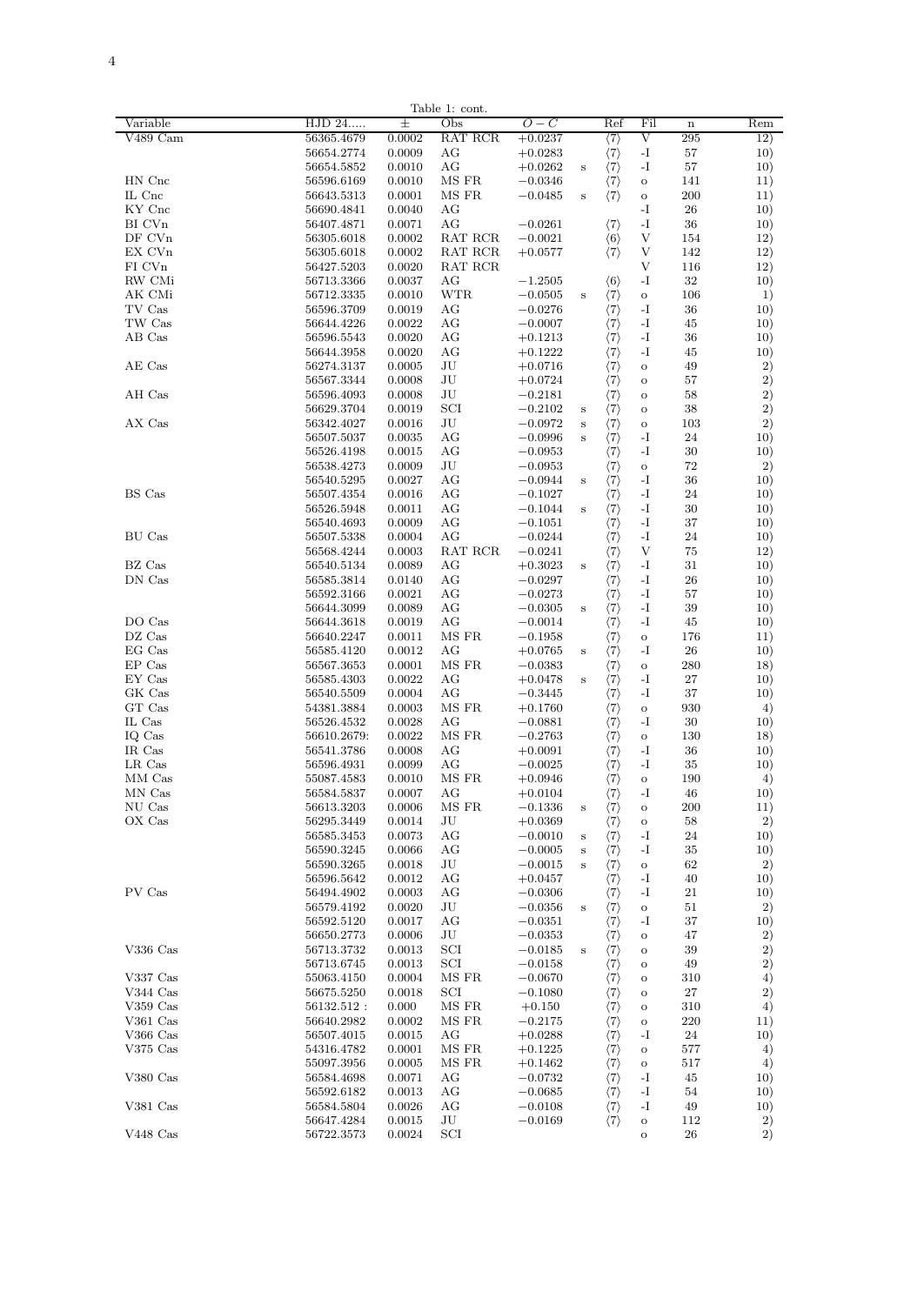| Table 1: cont.   |                          |                  |          |                        |                         |                                            |            |             |            |
|------------------|--------------------------|------------------|----------|------------------------|-------------------------|--------------------------------------------|------------|-------------|------------|
| Variable         | HJD 24                   | Ŧ                | Obs      | 0 – C                  |                         | Ref                                        | Fil        | $\mathbf n$ | Rem        |
| $V471$ Cas       | 56540.4575               | 0.0008           | AG       | $-0.0465$              | s                       | $\langle 7 \rangle$                        | -T         | 37          | 10)        |
| V473 Cas         | 56526.4411               | 0.0005           | AG       | $-0.0024$              |                         | $\langle 6 \rangle$                        | $-I$       | 30          | 10)        |
|                  | 56630.3051               | 0.0001           | MS FR    | $-0.0032$              |                         | $\langle 6 \rangle$                        | $\circ$    | 228         | 11)        |
| $V520$ Cas       | 56585.4646               | 0.0012           | AG       | $+0.0213$              |                         | $\langle 7 \rangle$                        | $-I$       | 29          | 10)        |
| $V523$ Cas       | 56520.3645               | 0.0019           | AG       | $-0.0185$              | s                       | $\langle 7 \rangle$                        | -1         | 32          | 10)        |
|                  | 56520.4814               | 0.0016           | AG       | $-0.0184$              |                         | $\langle 7 \rangle$                        | -1         | 32          | 10)        |
|                  | 56520.5984               | 0.0008           | AG       | $-0.0182$              | $\bf s$                 | $\langle 7 \rangle$                        | $-I$       | 32          | 10)        |
| $V541$ Cas       | 56644.3881               | 0.0025           | AG       | $+0.0132$              |                         | $\langle 7 \rangle$                        | $-I$       | 42          | 10)        |
| $V559$ Cas       | 56592.4832               | 0.0021           | AG       |                        |                         |                                            | -1         | 57          | 10)        |
| $V821$ Cas       | 56585.3804               | 0.0038           | AG       |                        |                         |                                            | -1         | 27          | 10)        |
| $V969$ Cas       | 56526.4669               | 0.0242           | AG       | $-0.6098$              |                         | $\langle 7 \rangle$                        | -1         | 30          | 10)        |
|                  |                          | 0.0014           | AG       |                        |                         |                                            | $-I$       | 31          |            |
| $V1030$ Cas      | 56520.4170               |                  |          | $-0.0402$              |                         | $\langle 7 \rangle$                        |            |             | 10)        |
|                  | 56520.5689               | 0.0015           | AG       | $-0.0404$              | s                       | $\langle 7 \rangle$                        | $-I$       | 31          | 10)        |
| $V1044$ Cas      | 56590.4230               | 0.0139           | AG       |                        |                         |                                            | $-I$       | 35          | 10)        |
| $V1046$ Cas      | 56644.3755               | 0.0007           | QU       | $-0.0100$              |                         | (7)                                        | V          | 70          | 3) 24)     |
| $V1060$ Cas      | 56526.4307               | 0.0066           | AG       | $-0.0210$              |                         | $\langle 7 \rangle$                        | $-I$       | 30          | 10)        |
|                  | 56584.5390               | 0.0082           | AG       | $-0.0256$              |                         | $\langle 7 \rangle$                        | $-I$       | 50          | 10)        |
| $V1094$ Cas      | 56540.5256               | 0.0017           | AG       | $+0.0881$              | s                       | $\langle 7 \rangle$                        | -1         | 37          | 10)        |
| $V1107$ Cas      | 56342.3157               | 0.0015           | JU       | $-0.0697$              |                         | $\langle 7 \rangle$                        | $\Omega$   | 103         | 2)         |
|                  | 56342.4528               | 0.0015           | JU       | $+0.0674$              |                         | $\langle 7 \rangle$                        | $\Omega$   | 103         | 2)         |
|                  | 56507.4582               | 0.0024           | AG       | $-0.0644$              |                         | $\langle 7 \rangle$                        | $-I$       | 24          | 10)        |
|                  | 56526.4595               | 0.0014           | AG       | $-0.0649$              | s                       | $\langle 7 \rangle$                        | $-I$       | 30          | 10)        |
|                  | 56526.5967               | 0.0015           | AG       | $-0.0644$              |                         | $\langle 7\rangle$                         | $-I$       | 30          | 10)        |
|                  |                          |                  | AG       |                        |                         |                                            | $-I$       | 36          |            |
|                  | 56540.4040               | 0.0010           |          | $-0.0641$              | s                       | $\langle 7\rangle$                         |            |             | 10)        |
|                  | 56540.5404               | 0.0028           | AG       | $-0.0644$              |                         | $\langle 7 \rangle$                        | $-I$       | 36          | 10)        |
| $V1115$ Cas      | 56540.3706               | 0.0030           | AG       | $-0.0759$              |                         | $\langle 7\rangle$                         | -1         | 37          | 10)        |
|                  | 56540.5345               | 0.0021           | AG       | $-0.0736$              | s                       | $\langle 7 \rangle$                        | -1         | 37          | 10)        |
| $V1138$ Cas      | 56507.5104               | 0.0025           | AG       | $+0.0046$              |                         | $\langle 7 \rangle$                        | -1         | 24          | 10)        |
| $V1139$ Cas      | 56526.4745               | 0.0010           | AG       | $+0.0043$              |                         | $\langle 7 \rangle$                        | -1         | 30          | 10)        |
| $V1160$ Cas      | 56610.5274               | 0.0004           | RAT RCR  |                        |                         |                                            | V          | 256         | 12)        |
| SU Cep           | 56494.4643               | 0.0329           | AG       | $+0.0059$              |                         | $\langle 7 \rangle$                        | -I         | 22          | 10)        |
|                  | 56521.5095               | 0.0138           | AG       | $+0.0091$              |                         | $\langle 7 \rangle$                        | $-I$       | 44          | 10)        |
|                  | 56596.3229               | 0.0036           | AG       | $+0.0062$              |                         | $\langle 7 \rangle$                        | $-I$       | 26          | 10)        |
| VW Cep           | 56539.4138               | 0.0029           | AG       | $+0.0625$              |                         | $\langle 7 \rangle$                        | $-I$       | 44          | 10)        |
|                  |                          |                  |          |                        |                         |                                            |            | 44          |            |
|                  | 56539.5520               | 0.0018           | AG       | $+0.0615$              | s                       | $\langle 7\rangle$                         | -I         |             | 10)        |
| VZ Cep           | 56540.3931               | 0.0033           | AG       | $-0.0095$              | $\bf s$                 | $\langle 7 \rangle$                        | -1         | 42          | 10)        |
| WX Cep           | 56506.4736               | 0.0020           | AG       | $+0.0083$              | $\overline{\mathbf{s}}$ | $\langle 7 \rangle$                        | -I         | 20          | 10)        |
| XX Cep           | 56540.4607               | 0.0017           | AG       | $+0.0015$              |                         | $\langle 7 \rangle$                        | $-I$       | 42          | 10)        |
| XZ Cep           | 56596.5405               | 0.0010           | AG       | $+0.0650$              |                         | $\langle 7 \rangle$                        | $-I$       | 68          | 10)        |
| AI Cep           | 56539.5157               | 0.0010           | ALH      | $+0.1931$              | s                       | $\langle 7 \rangle$                        | V          | 511         | 5)         |
| BE Cep           | 54318.5237               | 0.0001           | MS FR    | $-0.0949$              |                         | $\langle 7 \rangle$                        | $\circ$    | 686         | 4)         |
| CW Cep           | 56584.3425               | 0.0069           | AG       | $+0.0168$              |                         | $\langle 7 \rangle$                        | $-I$       | 43          | 10)        |
|                  | 56629.3261               | 0.0019           | JU       | $+0.0297$              | s                       | $\langle 7\rangle$                         | $\Omega$   | 80          | 2)         |
|                  | 56644.3857               | 0.0049           | JU       | $+0.0189$              |                         | $\langle 7 \rangle$                        | $\alpha$   | 92          | 2)         |
| DN Cep           |                          |                  | AG       |                        |                         |                                            | $-I$       | 42          |            |
|                  | 56590.3139               | 0.0046           | AG       | $-0.0389$              |                         | $\langle 7 \rangle$                        | $-I$       |             | 10)        |
| EY Cep           | 56596.3800               | 0.0036           |          | $+0.6217$              | s                       | $\langle 7 \rangle$                        |            | 35          | 10)        |
| IW Cep           | 56568.4466               | 0.0012           | AG       | $+0.0592$              |                         | $\langle 7 \rangle$                        | $-I$       | 37          | 10)        |
| V397 Cep         | 56534.5499               | 0.0072           | AG       |                        |                         |                                            | $-I$       | 41          | 10)        |
|                  | 56535.4942               | 0.0034           | AG       |                        |                         |                                            | $-I$       | 38          | 10)        |
| V736 Cep         | 56535.4212               | 0.0059           | AG       | $-0.0164$              |                         | $\langle 7 \rangle$                        | $-I$       | 38          | 10)        |
|                  | 56568.4477               | 0.0032           | AG       | $-0.0171$              | s                       | $\langle 7 \rangle$                        | -1         | 34          | 10)        |
| $V808$ Cep       | 56564.5738               | 0.0003           | RAT RCR  |                        |                         |                                            | V          | 173         | 12)        |
| AQ Com           | 55279.3836               | 0.0002           | MS FR    | $-0.0025$              |                         | $\langle 7\rangle$                         | $\circ$    | 195         | 4)         |
| CN Com           | 56013.3969               | 0.0002           | MS FR    | $+0.0615$              |                         | $\langle 7 \rangle$                        | $\circ$    | 343         | 4)         |
| DD Com           | 54828.5778               | 0.0003           | MS FR    | $-0.0583$              | s                       | $\langle 7 \rangle$                        | $\circ$    | 516         | 4)         |
|                  | 54828.7126               | 0.0004           | MS FR    | $-0.0581$              |                         | $\langle 7 \rangle$                        | $\circ$    | 516         | 4)         |
| LL Com           | 54909.4648               | 0.0001           | MS FR    | $-0.0006$              |                         | $\langle 6 \rangle$                        | $\circ$    | 357         | 4)         |
| LO Com           | 56390.3289               | 0.0020           | RAT RCR  | $-0.0027$              |                         |                                            | V          | 52          | 12)        |
|                  |                          |                  |          |                        | s                       | $\langle 6 \rangle$                        |            |             |            |
| LT Com           | 56642.6864               | 0.0002           | MS FR    | $-0.0022$              |                         | $\langle 6 \rangle$                        | $\circ$    | 230         | 11)        |
| MM Com           | 55944.4795               | 0.0002           | MS FR    | $-0.0207$              |                         | $\langle 7 \rangle$                        | $\circ$    | 464         | 4)         |
| MR Com           | 55942.6757               | 0.0001           | MS FR    | $-0.0480$              |                         | $\langle 7 \rangle$                        | $\Omega$   | 640         | 4)         |
| TU CrB           | 54861.5823               | 0.0002           | MS FR    | $+0.1214$              | s                       | $\langle 7 \rangle$                        | $\circ$    | 626         | 4)         |
| Y Cyg            | 56560.3897               | 0.0035           | JU       | $+0.1244$              | s                       | $\langle 7 \rangle$                        | $\circ$    | 77          | 2)         |
|                  | 56584.3581               | 0.0030           | AG       | $+0.1221$              | s                       | $\langle 7 \rangle$                        | $-I$       | 35          | 10)        |
|                  | 56590.3538               | 0.0062           | AG       | $+0.1252$              | s                       | $\langle 7 \rangle$                        | $-I$       | 33          | 10)        |
| VV Cyg           | 56533.4470               | 0.0019           | SCI      | $+0.0166$              |                         | $\langle 7\rangle$                         | $\circ$    | 46          | 2)         |
| BR Cyg           | 56499.5065               | 0.0004           | AG       | $+0.0097$              | s                       | $\langle 7 \rangle$                        | $-I$       | 30          | 10)        |
|                  |                          |                  |          |                        |                         |                                            |            |             |            |
| CG Cyg           | 56590.3351               | 0.0011           | AG       | $+0.0712$              |                         | $\langle 7 \rangle$                        | -1         | 33          | 10)        |
| DK Cyg           | 56506.5299               | 0.0014           | AG       | $+0.0997$              | s                       | $\langle 7 \rangle$                        | $-I$       | 20          | 10)        |
|                  |                          |                  |          |                        |                         |                                            |            |             |            |
| DL Cyg<br>DO Cyg | 56540.3677<br>56568.5647 | 0.0020<br>0.0005 | AG<br>AG | $+0.1261$<br>$-0.0266$ |                         | $\langle 7 \rangle$<br>$\langle 7 \rangle$ | $-I$<br>-1 | 41<br>37    | 10)<br>10) |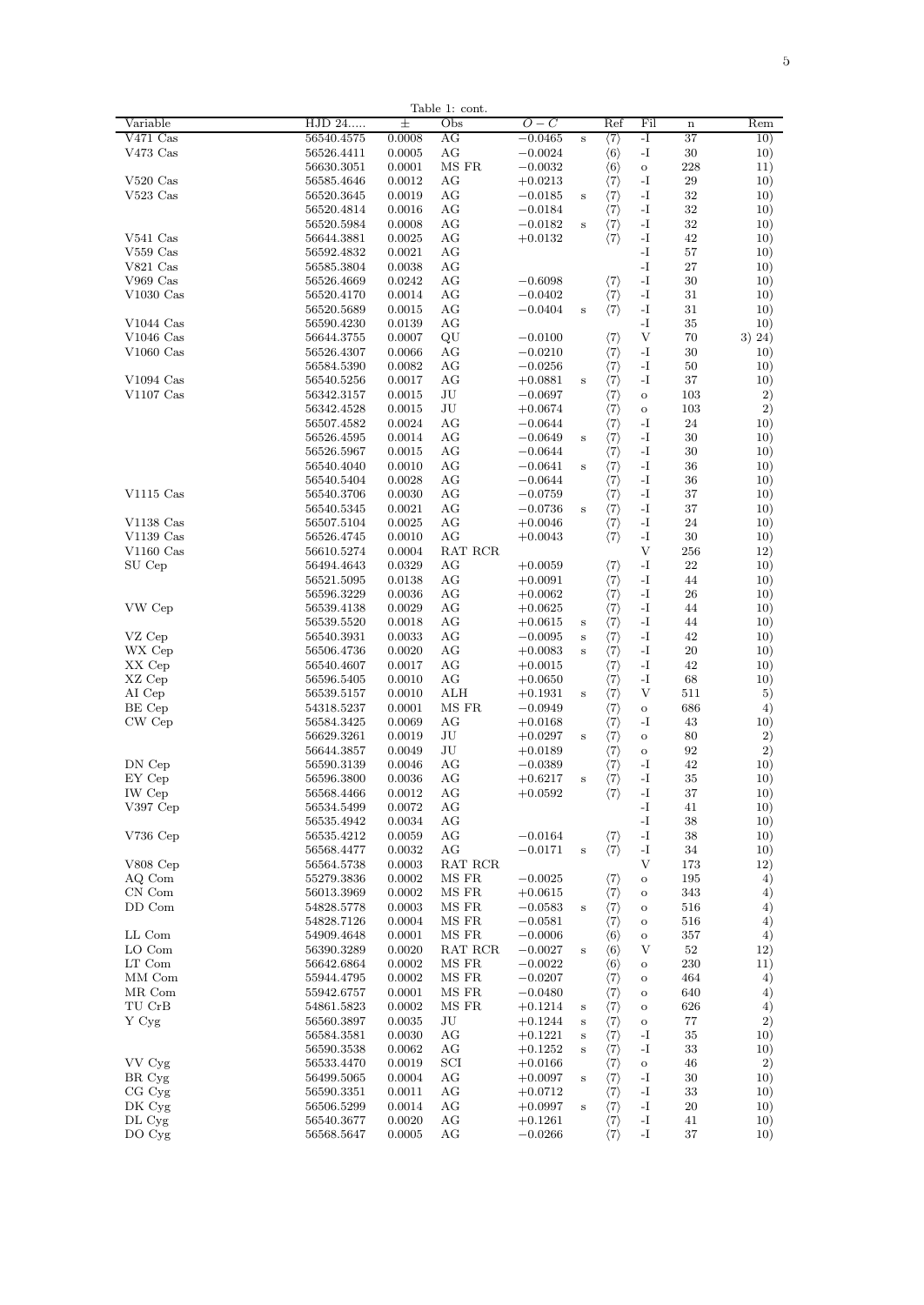|                        |                          |                  | Table 1: cont. |                        |         |                                            |                  |             |            |
|------------------------|--------------------------|------------------|----------------|------------------------|---------|--------------------------------------------|------------------|-------------|------------|
| Variable               | HJD 24                   | 士                | Obs            | $O-C$                  |         | Ref                                        | Fil              | $\mathbf n$ | Rem        |
| DP Cyg                 | 56600.3730               | 0.0008           | AG             | $+0.1780$              | s       | $\langle 7 \rangle$                        | -1               | 46          | 10)        |
| GO Cyg                 | 56494.4538               | 0.0054           | AG             | $+0.0659$              | s       | $\langle 7 \rangle$                        | $\mathbf{-I}$    | 22          | 10)        |
| GV Cyg                 | 56588.5421               | 0.0061           | AG             | $+0.1460$              |         | $\langle 7 \rangle$                        | $-I$             | 28          | 10)        |
|                        | 56666.3061<br>56494.4181 | 0.0017<br>0.0022 | AG<br>AG       | $+0.1419$<br>$+0.0191$ | s       | $\langle 7 \rangle$                        | $-I$<br>$-I$     | 27<br>22    | 10)<br>10) |
| KR Cyg                 | 56496.5367               | 0.0062           | AG             | $+0.0248$              | s       | $\langle 7 \rangle$<br>$\langle 7 \rangle$ | $-I$             | 29          | 10)        |
|                        | 56535.4043               | 0.0115           | AG             | $+0.0155$              | s       | $\langle 7 \rangle$                        | $-I$             | 31          | 10)        |
| MR Cyg                 | 56534.4390               | 0.0015           | AG             | $-0.0008$              |         | $\langle 7\rangle$                         | -1               | 40          | 10)        |
|                        | 56539.4707               | 0.0037           | AG             | $-0.0002$              |         | $\langle 7 \rangle$                        | -1               | 44          | 10)        |
| QU Cyg                 | 56012.6075               | 0.0001           | MS FR          | $-0.0719$              |         | $\langle 7 \rangle$                        | $\rm _O$         | 456         | 4)         |
| $QX$ Cyg               | 54922.644 :              | 0.006            | MS FR          | $-0.155$               | s       | $\langle 7 \rangle$                        | $\circ$          | 550         | 4)         |
| V346 Cyg               | 55309.5931               | 0.0004           | MS FR          | $+0.1470$              |         | $\langle 7 \rangle$                        | $\circ$          | 594         | 4)         |
| V366 Cyg               | 56158.434                | 0.011            | AG             | $+0.011$               | s       | $\langle 7\rangle$                         | -1               | 29          | 10)        |
|                        | 56495.4383               | 0.0030           | АG             | $-0.0101$              |         | $\langle 7 \rangle$                        | -1               | 23          | 10)        |
| V379 Cyg               | 56528.6012               | 0.0042           | SCI            |                        |         |                                            | $\circ$          | 33          | 2)         |
| V382 Cyg<br>V385 Cyg   | 56534.5372<br>56487.5290 | 0.0018<br>0.0004 | SCI<br>RAT RCR | $+0.1122$<br>$-0.1394$ | s       | $\langle 7 \rangle$<br>$\langle 7 \rangle$ | $\circ$<br>V     | 180<br>134  | 2)<br>12)  |
| V388 Cyg               | 56535.3935               | 0.0020           | AG             | $-0.1003$              |         | $\langle 7 \rangle$                        | -1               | 30          | 10)        |
|                        | 56584.3553               | 0.0050           | AG             | $-0.1036$              |         | $\langle 7 \rangle$                        | $-I$             | 33          | 10)        |
| V398 Cyg               | 54684.4569               | 0.0002           | FR             | $+2.0859$              |         | $\langle 7 \rangle$                        | $-I$             | 89          | 10)        |
|                        | 55050.4590               | 0.0079           | FR.            | $+4.2061$              | s       | $\langle 7 \rangle$                        | $-I$             | 31          | 10)        |
|                        | 56650.2652               | 0.0002           | FR.            | $+1.0895$              | s       | $\langle 7 \rangle$                        | $-I$             | 50          | 10)        |
| V401 Cyg               | 54199.6094               | 0.0002           | MS FR          | $+0.0569$              |         | $\langle 7\rangle$                         | $\circ$          | 448         | 4)         |
| V442 Cyg               | 56535.5314               | 0.0022           | ΑG             | $-0.0423$              | s       | $\langle 7\rangle$                         | $-I$             | 30          | 10)        |
|                        | 56584.4401               | 0.0030           | ΑG             | $-0.0455$              |         | $\langle 7 \rangle$                        | -1               | 33          | 10)        |
| $V477$ Cyg             | 56494.5048               | 0.0026           | ΑG             | $-0.0308$              |         | $\langle 7\rangle$                         | -1               | 24          | 10)        |
|                        | 56534.4037               | 0.0013           | ΑG             | $-0.0308$              |         | $\langle 7\rangle$                         | -1               | 40          | 10)        |
| V478 Cyg               | 56534.4471               | 0.0174           | AG             | $+0.0215$              |         | $\langle 7 \rangle$                        | $-I$             | 40          | 10)        |
| V483 Cyg               | 56534.4857               | 0.0378           | AG             | $-0.0067$              |         | $\langle 7 \rangle$                        | $-I$             | 39          | 10)        |
| V488 Cyg               | 55339.4779<br>56559.3730 | 0.0008<br>0.0003 | MS FR<br>FR    | $+0.0590$<br>$+0.1618$ |         | $\langle 7 \rangle$                        | $\rm _O$<br>$-I$ | 710<br>33   | 4)<br>10)  |
| V490 Cyg<br>V498 Cyg   | 56534.5665               | 0.0007           | AG             | $+0.1517$              |         | $\langle 7 \rangle$<br>$\langle 7 \rangle$ | $-I$             | 40          | 10)        |
| V548 Cyg               | 56534.4427               | 0.0180           | AG             | $-0.8671$              |         | $\langle 7 \rangle$                        | $-I$             | 35          | 10)        |
| V687 Cyg               | 56534.3907               | 0.0007           | AG             | $-0.0080$              |         | $\langle 7 \rangle$                        | $-I$             | 38          | 10)        |
| V693 Cyg               | 55311.4960               | 0.0005           | MS FR          | $+0.0072$              |         | $\langle 7 \rangle$                        | $\rm _O$         | 102         | 4)         |
| V700 Cyg               | 56540.3518               | 0.0002           | <b>WTR</b>     | $-0.0667$              |         | $\langle 7 \rangle$                        | $\circ$          | 101         | $_{1)}$    |
|                        | 56541.3682               | 0.0010           | <b>WTR</b>     | $-0.0705$              |         | $\langle 7 \rangle$                        | $\circ$          | 121         | $_{1)}$    |
| $V703$ Cyg             | 56666.2800               | 0.0036           | АG             |                        |         |                                            | $-I$             | 23          | 10)        |
| V726 Cyg               | 56061.4361               | 0.0001           | MS FR          | $+0.0361$              |         | $\langle 7\rangle$                         | $\rm _O$         | 770         | 4)         |
| V749 Cyg               | 55341.4125               | 0.0003           | MS FR          | $-0.0456$              |         | $\langle 7 \rangle$                        | $\circ$          | 352         | 4)         |
| V789 Cyg               | 56494.4519               | 0.0018           | ΑG             | $-0.0713$              |         | $\langle 7 \rangle$                        | -1               | 30          | 10)        |
| $V828$ Cyg<br>V836 Cyg | 56495.5087<br>56506.4633 | 0.0049<br>0.0011 | AG<br>AG       | $-0.1445$<br>$+0.0198$ |         | $\langle 7 \rangle$<br>$\langle 7 \rangle$ | $-I$<br>$-I$     | 19<br>22    | 10)<br>10) |
| V850 Cyg               | 55340.3854               | 0.0012           | MS FR          | $+0.6592$              |         | $\langle 7 \rangle$                        | $\rm _O$         | 784         | 4)         |
| V859 Cyg               | 56463.4698               | 0.0002           | RAT RCR        | $+0.0295$              |         | $\langle 7 \rangle$                        | V                | 133         | 12)        |
|                        | 56494.4519               | 0.0004           | AG             | $+0.0290$              | s       | $\langle 7 \rangle$                        | $-I$             | 29          | 10)        |
| V877 Cyg               | 56507.4363               | 0.0004           | FR.            | $+0.0257$              |         | $\langle 7 \rangle$                        | $-I$             | 40          | 10)        |
| V884 Cyg               | 56494.5205               | 0.0036           | AG             | $+0.0205$              |         | $\langle 7 \rangle$                        | $-I$             | 30          | 10)        |
| V909 Cyg               | 56495.4267               | 0.0010           | AG             | $-0.1767$              | s       | $\langle 7 \rangle$                        | $-I$             | 25          | 10)        |
| V912 Cyg               | 56014.5355               | 0.0001           | MS FR          | $-0.1251$              |         | $\langle 7 \rangle$                        | $\circ$          | 612         | 4)         |
| V1034 Cyg              | 56535.3907               | 0.0043           | AG             | $+0.0060$              |         | $\langle 7\rangle$                         | $-I$             | 31          | 10)        |
|                        | 56559.3280               | 0.0009           | $_{\rm FR}$    | $+0.0085$              | s       | $\langle 7 \rangle$                        | $-I$             | 49          | 10)        |
| V1047 Cyg              | 55333.4775               | 0.0004           | MS FR          |                        |         |                                            | $\rm _O$         | 384         | 4)         |
| $V1061$ Cyg            | 56521.4831               | 0.0006           | AG             | $-0.0128$              |         | $\langle 7 \rangle$                        | $-I$             | 44          | 10)        |
| V1141 Cyg              | 56534.3906<br>56465.4681 | 0.0063<br>0.0002 | AG<br>RAT RCR  | $+1.1614$<br>$+0.0292$ | s       | $\langle 7 \rangle$<br>$\langle 7 \rangle$ | -I<br>V          | 39<br>133   | 10)<br>12) |
| V1171 Cyg              | 56535.4967               | 0.0050           | AG             | $-0.0595$              |         | $\langle 7 \rangle$                        | $-I$             | 31          | 10)        |
| V1401 Cvg              | 56588.4756               | 0.0067           | AG             | $+0.2974$              |         | $\langle 7 \rangle$                        | $-I$             | 28          | 10)        |
| V1411 Cyg              | 56592.2741               | 0.0009           | AG             | $-0.1464$              | s       | $\langle 7 \rangle$                        | $-I$             | 45          | 10)        |
| V1414 Cyg              | 56505.5148               | 0.0022           | AG             | $+0.0490$              |         | $\langle 7 \rangle$                        | $-I$             | 26          | 10)        |
|                        | 56588.4827               | 0.0047           | AG             | $+0.0480$              |         | $\langle 7 \rangle$                        | $-I$             | 28          | 10)        |
| V1417 Cyg              | 56495.4014               | 0.0016           | AG             | $+0.1429$              | s       | $\langle 7 \rangle$                        | $-I$             | 24          | 10)        |
|                        | 56521.5640               | 0.0024           | AG             | $+0.1416$              | s       | $\langle 7 \rangle$                        | $-I$             | 44          | 10)        |
| V1425 Cyg              | 56535.4581               | 0.0065           | AG             | $+0.0124$              |         | $\langle 7 \rangle$                        | $-I$             | 38          | 10)        |
| V1437 Cyg              | 55826.4652               | 0.0014           | FR.            | $-0.0721$              |         | $\langle 7\rangle$                         | -1               | 30          | 10)        |
|                        | 56474.3937               | 0.0012           | FR             | $-0.0620$              | s       | $\langle 7 \rangle$                        | -1               | 31          | 10)        |
|                        | 56507.5746               | 0.0020           | FR             | $-0.0611$              | $\bf s$ | $\langle 7\rangle$                         | -1               | 66          | 10)        |
| V1815 Cyg              | 56534.3700               | 0.0110           | АG             | $+0.0026$              | s       | $\langle 6 \rangle$                        | -1               | 40          | 10)        |
| V1877 Cyg              | 55050.3641<br>56650.3159 | 0.0005<br>0.0006 | FR.<br>FR      | $-0.1868$<br>$+0.0417$ | s<br>s  | $\langle 6 \rangle$<br>$\langle 6 \rangle$ | -1<br>-1         | 63<br>41    | 10)<br>10) |
|                        | 56654.3360               | 0.0006           | FR             | $+0.0262$              | s       | $\langle 6 \rangle$                        | -I               | 41          | 10)        |
|                        |                          |                  |                |                        |         |                                            |                  |             |            |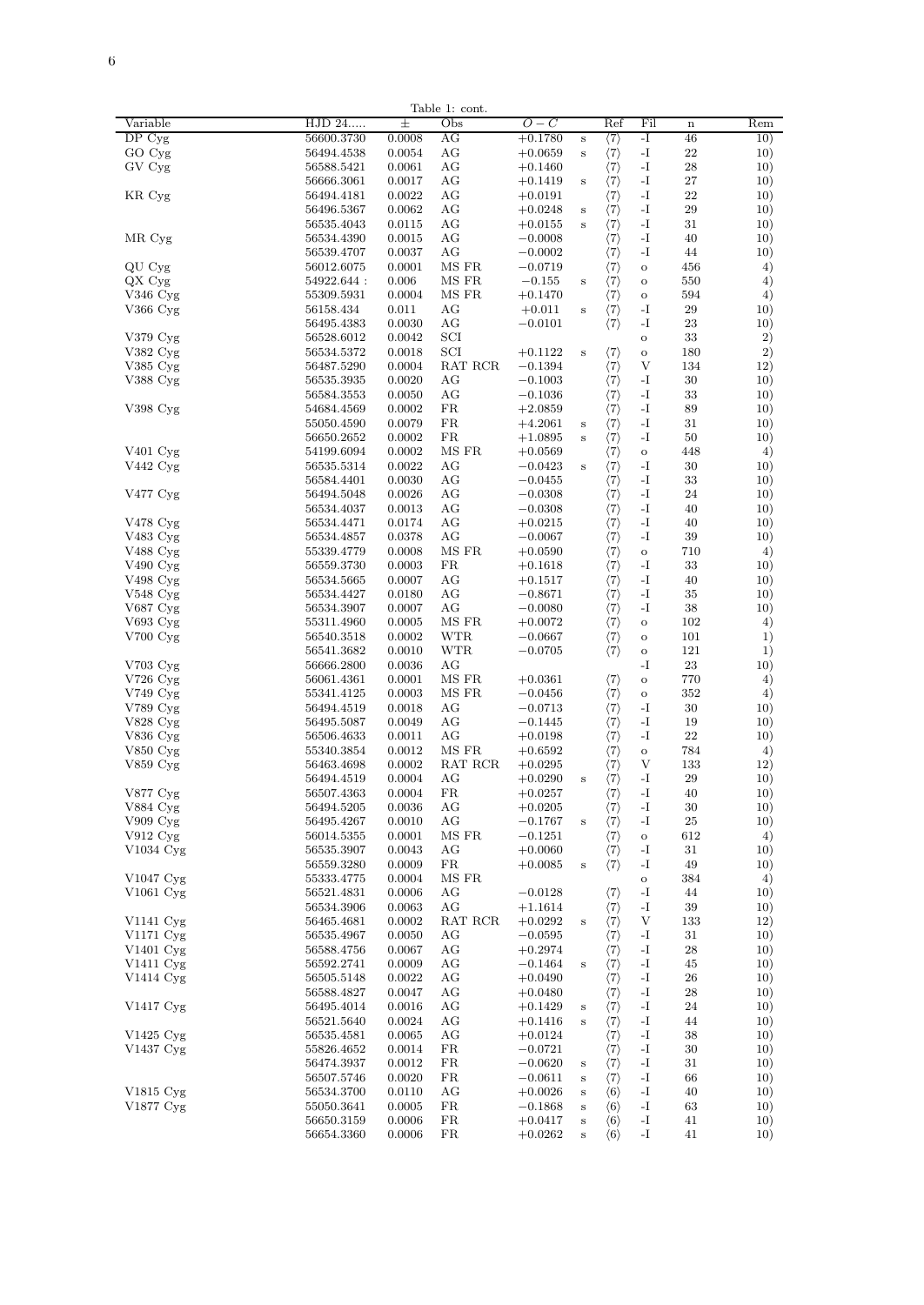|                            |                          |                  | lable 1: cont |                        |          |                                            |                          |             |            |
|----------------------------|--------------------------|------------------|---------------|------------------------|----------|--------------------------------------------|--------------------------|-------------|------------|
| Variable                   | HJD 24                   | 士                | Obs           | $O-C$                  |          | Ref                                        | Fil                      | $\mathbf n$ | Rem        |
|                            | 56657.2140               | 0.0009           | FR            | $+0.0792$              |          | $\langle 6 \rangle$                        | -1                       | 87          | 10)        |
| V1918 Cyg                  | 54299.4459               | 0.0001           | MS FR         | $+0.0027$              | s        | $\langle 6 \rangle$                        | $\circ$                  | 674         | 4)         |
|                            | 54300.4787               | 0.0001           | MS FR         | $+0.0025$              |          | $\langle 6 \rangle$                        |                          | 732         | $^{4)}$    |
|                            |                          |                  |               |                        |          |                                            | $\circ$                  |             |            |
|                            | 54316.387                | 0.002            | MS FR         | $+0.004$               | s        | $\langle 6 \rangle$                        | $\circ$                  | 209         | $^{4)}$    |
| $V2021$ Cyg                | 56588.3875               | 0.0035           | AG            | $+0.0024$              |          | $\langle 6 \rangle$                        | -I                       | 28          | 10)        |
|                            | 56590.2881               | 0.0012           | AG            | $+0.0009$              |          | $\langle 6 \rangle$                        | -I                       | 33          | 10)        |
| V2181 Cyg                  | 56559.4253               | 0.0005           | FR            | $+0.0011$              |          | $\langle 6 \rangle$                        | -I                       | 61          | 10)        |
|                            |                          |                  |               |                        |          |                                            |                          |             |            |
| V2247 Cyg                  | 56650.3272               | 0.0006           | FR            |                        |          |                                            | -I                       | 35          | 10)        |
|                            | 56657.2290               | 0.0014           | FR            |                        |          |                                            | -I                       | 36          | 10)        |
| V2263 Cyg                  | 56495.5007               | 0.0029           | AG            |                        |          |                                            | -I                       | 23          | 10)        |
| V2278 Cyg                  | 56515.4075               | 0.0035           | SCI           |                        |          |                                            | $\circ$                  | 62          | 2)         |
|                            |                          | 0.0035           | SCI           |                        |          |                                            | $\ddot{\mathbf{o}}$      | 73          | 2)         |
|                            | 56540.4233               |                  |               |                        |          |                                            |                          |             |            |
|                            | 56560.3378               | 0.0017           | SCI           |                        |          |                                            | $\circ$                  | 50          | 2)         |
|                            | 56560.5472               | 0.0030           | SCI           |                        |          |                                            | $\alpha$                 | 43          | 2)         |
|                            | 56568.5083               | 0.0017           | SCI           |                        |          |                                            | $\circ$                  | 79          | 2)         |
|                            | 56579.3358               | 0.0024           | SCI           |                        |          |                                            | $\circ$                  | 48          | $^{2)}$    |
|                            |                          |                  |               |                        |          |                                            |                          |             |            |
|                            | 56596.3739               | 0.0018           | SCI           |                        |          |                                            | $\circ$                  | 61          | $^{2)}$    |
|                            | 56608.2982               | 0.0013           | SCI           |                        |          |                                            | $\circ$                  | 58          | 2)         |
|                            | 56623.3262               | 0.0010           | SCI           |                        |          |                                            | $\circ$                  | 50          | 2)         |
|                            | 56647.2140               | 0.0019           | SCI           |                        |          |                                            | $\circ$                  | 25          | 2)         |
|                            |                          |                  |               |                        |          |                                            |                          |             |            |
|                            | 56675.2948               | 0.0017           | $_{\rm SCI}$  |                        |          |                                            | $\circ$                  | 53          | 2)         |
| V2282 Cyg                  | 56563.4685               | 0.0020           | JU            | $+0.0071$              | s        | $\langle 6 \rangle$                        | $\circ$                  | 90          | 2)         |
| V2477 Cyg                  | 56568.3896               | 0.0013           | AG            | $+0.0009$              |          | $\langle 7 \rangle$                        | -I                       | 30          | 10)        |
| V2545 Cyg                  | 56535.3560               | 0.0028           | AG            |                        |          |                                            | -1                       | 30          | 10)        |
|                            |                          |                  |               |                        |          |                                            |                          |             |            |
| $V2546$ Cyg                | 56535.3723               | 0.0035           | AG            | $-0.0062$              |          | $\langle 7 \rangle$                        | -I                       | 30          | 10)        |
| $V2619$ Cyg                | 56491.5399               | 0.0020           | RAT RCR       |                        |          |                                            | V                        | 142         | 12)        |
| TY Del                     | 56489.5147               | 0.0001           | RAT RCR       | $+0.0594$              |          | $\langle 7 \rangle$                        | V                        | 154         | 12)        |
|                            | 56495.4706               | 0.0015           | AG            | $+0.0596$              |          | $\langle 7 \rangle$                        | -I                       | 21          | 10)        |
|                            |                          |                  |               |                        |          |                                            |                          |             |            |
|                            | 56539.5424               | 0.0010           | AG            | $+0.0597$              |          | $\langle 7 \rangle$                        | -I                       | 42          | 10)        |
| BG Del                     | 56539.4603               | 0.0013           | ΑG            | $+0.0807$              |          | $\langle 7 \rangle$                        | -I                       | 45          | 10)        |
| DM Del                     | 56496.5335               | 0.0010           | AG            | $-0.0988$              |          | $\langle 7 \rangle$                        | -I                       | 29          | 10)        |
| EX Del                     | 56500.3795               | 0.0004           | AG            | $-0.0775$              |          | $\langle 7 \rangle$                        | -I                       | 24          | 10)        |
|                            |                          |                  |               |                        |          |                                            |                          |             |            |
|                            | 56500.5468               | 0.0022           | AG            | $+0.0898$              |          | $\langle 7 \rangle$                        | -I                       | 24          | 10)        |
| FZ Del                     | 56490.4815               | 0.0001           | RAT RCR       | $-0.0348$              |          | $\langle 7 \rangle$                        | V                        | 120         | 12)        |
|                            | 56506.5349               | 0.0018           | AG            | $-0.0372$              | s        | $\langle 7 \rangle$                        | -I                       | 20          | 10)        |
| Z Dra                      | 56418.4498               | 0.0001           | RAT RCR       | $-0.1950$              |          | $\langle 7 \rangle$                        | V                        | 223         | 12)        |
| RZ Dra                     |                          |                  | AG            |                        | s        |                                            | $-I$                     | 28          |            |
|                            | 56496.5283               | 0.0028           |               | $+0.0574$              |          | $\langle 7 \rangle$                        |                          |             | 10)        |
| TZ Dra                     | 56496.5066               | 0.0019           | AG            | $-0.0355$              |          | $\langle 7 \rangle$                        | $-I$                     | 29          | 10)        |
| BH Dra                     | 56499.4174               | 0.0063           | AG            | $+0.8998$              |          | $\langle 7 \rangle$                        | $\mathbf{-I}$            | 23          | 10)        |
| EX Dra                     | 56541.5030               | 0.0035           | PGL           | $+0.0015$              |          | $\langle 6 \rangle$                        | V                        | 177         | 9)         |
| LN Dra                     | 56516.4919               | 0.0003           | RAT RCR       | $-0.0033$              | s        | $\langle 6 \rangle$                        | V                        | 206         | 12)        |
|                            |                          |                  |               |                        |          |                                            |                          |             |            |
| LZ Dra                     | 56397.4922               | 0.0002           | RAT RCR       | $-0.0077$              |          | $\langle 6 \rangle$                        | V                        | 192         | 12)        |
| MY Dra                     | 56431.5167               | 0.0004           | RAT RCR       | $+0.0351$              |          | $\langle 7\rangle$                         | V                        | 200         | 12)        |
| V381 Dra                   | 56509.4910               | 0.0004           | RAT RCR       |                        |          |                                            | V                        | 197         | 12)        |
| V738 Dra                   | 56539.3828               | 0.0072           | AG            |                        |          |                                            | -I                       | 22          | 10)        |
|                            |                          |                  |               |                        |          |                                            |                          | 37          |            |
| $S$ Equ                    | 56540.4879               | 0.0016           | AG            | $+0.0632$              |          | $\langle 7 \rangle$                        | -I                       |             | 10)        |
| U Gem                      | 56639.4369               | 0.0035           | PGL           | $-0.0030$              |          | $\langle 6 \rangle$                        | V                        | 44          | 17)        |
| RW Gem                     | 56700.3172               | 0.0038           | AG            | $-0.0003$              |          | $\langle 7\rangle$                         | $-I$                     | 24          | 10)        |
| AL Gem                     | 56690.4907               | 0.0012           | AG            | $+0.0812$              |          | $\langle 7 \rangle$                        | $-I$                     | 31          | 10)        |
| AZ Gem                     | 56643.4555               | 0.0018           | AG            | $+0.0913$              | s        | $\langle 7 \rangle$                        | $-I$                     | 50          | 10)        |
|                            |                          |                  |               |                        |          |                                            |                          |             |            |
| CW Gem                     | 56643.5046               | 0.0019           | AG            | $+0.2856$              |          | $\langle 7 \rangle$                        | -1                       | 49          | 10)        |
| CX Gem                     | 56643.6041               | 0.0278           | ΑG            | $-0.0241$              | $\bf s$  | $\langle 7 \rangle$                        | -1                       | 49          | 10)        |
| DG Gem                     | 56643.4242               | 0.0072           | ΑG            | $+0.7288$              | $\bf s$  | $\langle 7 \rangle$                        | -1                       | 50          | 10)        |
| EY Gem                     | 56643.5101               | 0.0016           | AG            | $-0.2319$              |          | $\langle 7\rangle$                         | -1                       | 50          | 10)        |
|                            |                          |                  |               |                        |          |                                            |                          |             |            |
| FG Gem                     | 56643.4494               | 0.0023           | АG            | $-0.0189$              |          | $\langle 7\rangle$                         | -1                       | 48          | 10)        |
| GP Gem                     | 56642.5314               | 0.0006           | MS FR         | $+0.0977$              |          | $\langle 7\rangle$                         | $\circ$                  | 152         | 11)        |
| GW Gem                     | 56698.4993               | 0.0069           | AG            | $+0.0306$              | $\bf{s}$ | $\langle 7 \rangle$                        | -I                       | 44          | 10)        |
| GX Gem                     | 56568.5228               | 0.0004           | MS FR         | $-0.0628$              |          | $\langle 7 \rangle$                        | $\circ$                  | 450         | 18)        |
| KV Gem                     | 56643.4323               | 0.0024           | AG            | $+0.0473$              |          | $\langle 7 \rangle$                        | -I                       | 50          | 10)        |
|                            |                          |                  |               |                        |          |                                            |                          |             |            |
|                            | 56643.6126               | 0.0018           | AG            | $+0.0091$              |          | $\langle 7 \rangle$                        | -I                       | 50          | 10)        |
| V372 Gem                   | 56643.5387               | 0.0032           | AG            |                        |          |                                            | $\overline{\phantom{a}}$ | 49          | 10)        |
| V404 Gem                   | 56643.4419               | 0.0027           | AG            | $+0.0082$              |          | $\langle 7 \rangle$                        | $\overline{\phantom{a}}$ | 50          | 10)        |
|                            |                          | 0.0027           | AG            | $+0.0091$              | s        | $\langle 7 \rangle$                        | $\overline{\phantom{a}}$ | 50          | 10)        |
|                            | 56643.6172               |                  |               |                        |          |                                            |                          |             |            |
| V414 Gem                   | 56643.5566               | 0.0070           | AG            |                        |          |                                            | $\overline{\phantom{a}}$ | 50          | 10)        |
| $V416$ Gem                 | 56643.4143               | 0.0011           | AG            |                        |          |                                            | -I                       | 49          | 10)        |
|                            | 56643.5415               | 0.0022           | AG            |                        |          |                                            | -I                       | 49          | 10)        |
|                            |                          |                  |               |                        |          |                                            |                          |             |            |
|                            | 56643.6695               | 0.0021           | ΑG            |                        |          |                                            | -I                       | 49          | 10)        |
| RX Her                     | 56495.4888               | 0.0035           | AG            | $+0.0031$              | s        | $\langle 7 \rangle$                        | -I                       | 20          | 10)        |
|                            |                          |                  | AG            | $-0.0034$              |          | $\langle 7 \rangle$                        | -I                       | 22          |            |
|                            |                          |                  |               |                        |          |                                            |                          |             |            |
|                            | 56540.3915               | 0.0016           |               |                        |          |                                            |                          |             | 10)        |
| TX Her<br>UX Her<br>DI Her | 56494.5165<br>56539.3746 | 0.0016<br>0.0033 | AG<br>AG      | $+0.1009$<br>$-0.0008$ |          | $\langle 7 \rangle$<br>$\langle 7 \rangle$ | -I<br>$-I$               | 24<br>35    | 10)<br>10) |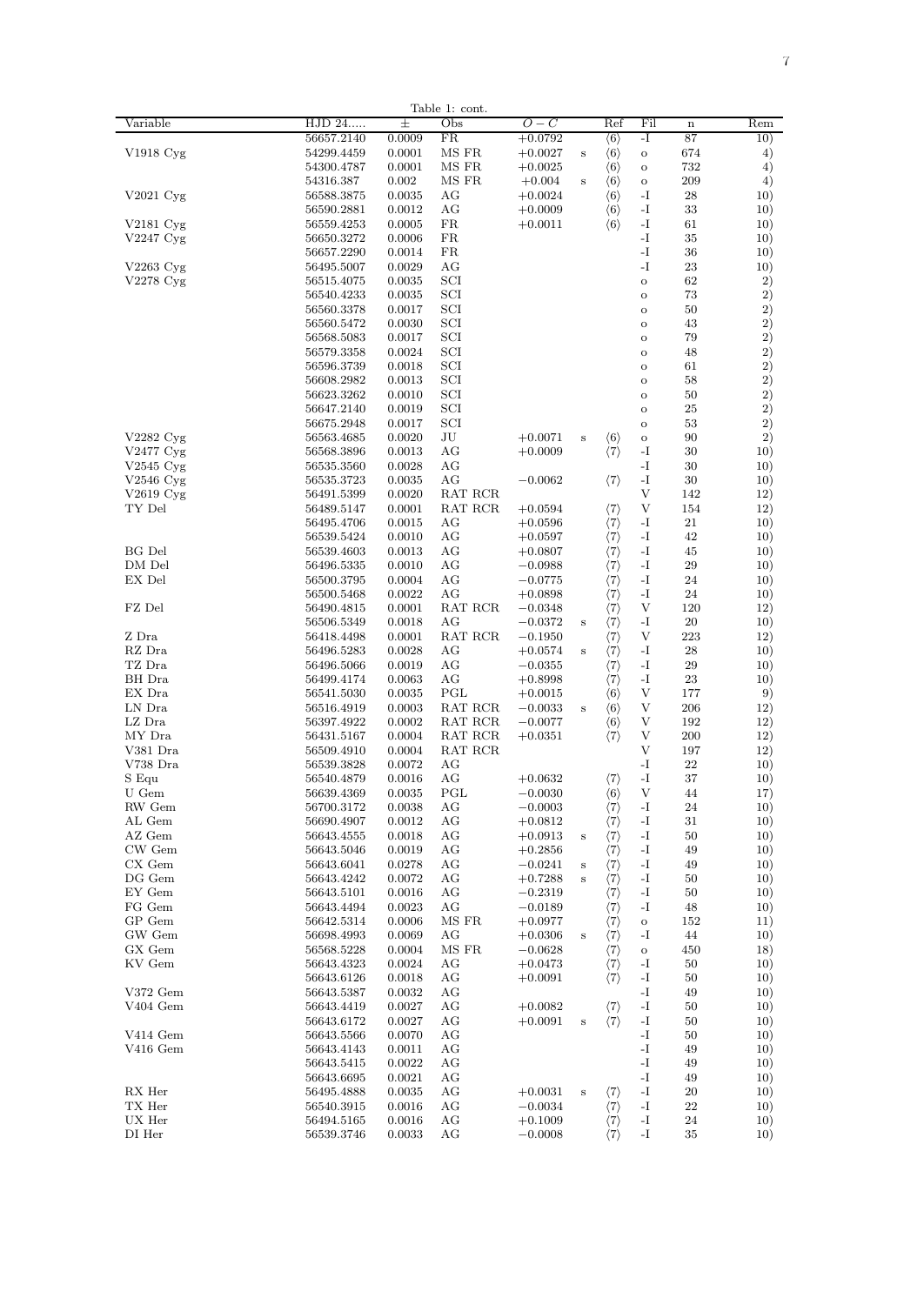|                |            |        | Table 1: cont. |           |         |                                                                                                          |         |             |         |
|----------------|------------|--------|----------------|-----------|---------|----------------------------------------------------------------------------------------------------------|---------|-------------|---------|
| Variable       | HJD 24     | 土      | Obs            | 0 – C     |         | Ref                                                                                                      | Fil     | $\mathbf n$ | Rem     |
| DK Her         | 56494.4442 | 0.0012 | SCI            | $-0.1548$ |         | $\langle 7 \rangle$                                                                                      | O       | 136         | $^{2)}$ |
| HS Her         | 56527.4830 | 0.0006 | AG             | $-0.0248$ |         |                                                                                                          | -I      | 29          | 10)     |
|                |            |        |                |           |         | $\langle 7\rangle$                                                                                       |         |             |         |
| MX Her         | 56518.4324 | 0.0003 | RAT RCR        | $+0.5436$ | s       | $\langle 7 \rangle$                                                                                      | V       | 176         | 12)     |
| V338 Her       | 56540.3605 | 0.0164 | AG             | $-0.5430$ |         | $\langle 7 \rangle$                                                                                      | -I      | 24          | 10)     |
| V342 Her       | 56540.4044 | 0.0059 | AG             | $+0.0209$ |         | $\langle 7 \rangle$                                                                                      | $-I$    | 31          | 10)     |
| $V450$ Her     | 56495.4530 | 0.0024 | AG             | $+0.0897$ | s       | $\langle 7 \rangle$                                                                                      | -T      | 25          | 10)     |
| $V728$ Her     |            |        | AG             |           |         | $\langle 7 \rangle$                                                                                      | -I      | 22          | 10)     |
|                | 56540.3792 | 0.0073 |                | $+0.0275$ | s       |                                                                                                          |         |             |         |
| V732 Her       | 56390.4668 | 0.0028 | SCI            | $-0.0060$ | s       | $\langle 7 \rangle$                                                                                      | $\circ$ | 36          | 2)      |
|                | 56492.5187 | 0.0022 | SCI            | $+0.0967$ | s       | $\langle 7\rangle$                                                                                       | $\circ$ | 55          | 2)      |
|                | 56496.4227 | 0.0027 | SCI            | $+0.0594$ |         | $\langle 7 \rangle$                                                                                      | $\circ$ | 53          | 2)      |
|                | 56506.4385 | 0.0025 | SCI            | $+0.0905$ |         | $\langle 7 \rangle$                                                                                      | $\circ$ | 54          | 2)      |
|                |            |        |                |           |         |                                                                                                          |         |             |         |
| V994 Her       | 56539.4483 | 0.0089 | AG             |           |         |                                                                                                          | -I      | 33          | 10)     |
|                | 56540.4583 | 0.0068 | AG             |           |         |                                                                                                          | -I      | 31          | 10)     |
| $V1055$ Her    | 56494.4920 | 0.0002 | RAT RCR        | $+0.0070$ |         | $\langle 6 \rangle$                                                                                      | V       | 172         | 12)     |
|                | 56540.3854 | 0.0025 | AG             | $+0.0087$ | s       | $\langle 6 \rangle$                                                                                      | -I      | 22          | 10)     |
|                |            |        |                |           |         |                                                                                                          |         |             |         |
| V1073 Her      | 56527.4102 | 0.0003 | AG             | $-0.0037$ |         | $\langle 6 \rangle$                                                                                      | -I      | 24          | 10)     |
| V1103 Her      | 56506.3850 | 0.0003 | RAT RCR        | $-0.0131$ | s       | $\langle 7 \rangle$                                                                                      | V       | 209         | 12)     |
|                | 56506.5286 | 0.0002 | RAT RCR        | $-0.0151$ |         | $\langle 7 \rangle$                                                                                      | V       | 209         | 12)     |
| V1302 Her      | 56507.4476 | 0.0002 | RAT RCR        |           |         |                                                                                                          | V       | 156         | 12)     |
|                |            |        |                |           |         |                                                                                                          |         |             |         |
|                | 56540.3425 | 0.0041 | AG             |           |         |                                                                                                          | -I      | 24          | 10)     |
| $V1309$ Her    | 56540.3713 | 0.0050 | AG             |           |         |                                                                                                          | $-I$    | 24          | 10)     |
| V1355 Her      | 56450.4576 | 0.0003 | RAT RCR        |           |         |                                                                                                          | V       | 140         | 12)     |
| DF Hya         | 54515.3224 | 0.0001 | MS FR          | $+0.0251$ | s       | $\langle 7 \rangle$                                                                                      | $\circ$ | 420         | $^{4)}$ |
|                |            |        |                |           |         |                                                                                                          |         |             |         |
|                | 54829.3985 | 0.0004 | MS FR          | $+0.0333$ | s       | $\langle 7 \rangle$                                                                                      | $\circ$ | 675         | 4)      |
|                | 54829.5627 | 0.0001 | MS FR          | $+0.0322$ |         | $\langle 7\rangle$                                                                                       | $\circ$ | 675         | 4)      |
|                | 54831.5463 | 0.0001 | MS FR          | $+0.0322$ |         | $\langle 7\rangle$                                                                                       | $\circ$ | 410         | 4)      |
| RT Lac         | 56596.4248 | 0.0089 | AG             | $-0.3006$ | s       | $\langle 7\rangle$                                                                                       | $-I$    | 28          | 10)     |
|                |            |        |                |           |         |                                                                                                          |         |             |         |
| SW Lac         | 56539.4525 | 0.0019 | AG             | $+0.0661$ |         | $\langle 7 \rangle$                                                                                      | $-I$    | 44          | 10)     |
|                | 56539.6108 | 0.0007 | AG             | $+0.0640$ | s       | $\langle 7 \rangle$                                                                                      | $-I$    | 44          | 10)     |
|                | 56597.3423 | 0.0008 | DIE            | $+0.0657$ | s       | $\langle 7 \rangle$                                                                                      | $\circ$ | 24          | 14)     |
| UY Lac         | 56505.4921 | 0.0010 | AG             | $+0.5431$ |         | $\langle 7\rangle$                                                                                       | $-I$    | 27          | 10)     |
|                |            |        |                |           |         |                                                                                                          | $-I$    |             |         |
| VV Lac         | 56568.3309 | 0.0031 | AG             | $+0.7987$ | s       | $\langle 7\rangle$                                                                                       |         | 47          | 10)     |
|                | 56592.5069 | 0.0041 | AG             | $+0.7918$ | s       | $\langle 7\rangle$                                                                                       | $-I$    | 44          | 10)     |
| VY Lac         | 56505.5307 | 0.0037 | AG             | $-0.1738$ |         | $\langle 7\rangle$                                                                                       | $-I$    | 27          | 10)     |
| AG Lac         | 56600.5127 | 0.0031 | AG             | $-0.0326$ |         | $\langle 7\rangle$                                                                                       | -1      | 44          | 10)     |
|                |            |        |                |           |         |                                                                                                          |         |             |         |
| BS Lac         | 56505.4302 | 0.0021 | AG             | $-0.1576$ |         | $\langle 7\rangle$                                                                                       | -1      | 27          | 10)     |
| CG Lac         | 56588.4301 | 0.0001 | AG             | $-0.1585$ |         | $\langle 7 \rangle$                                                                                      | -1      | 28          | 10)     |
|                | 56592.5271 | 0.0020 | AG             | $-0.1585$ |         | $\begin{array}{c} \langle 7\rangle \ \langle 7\rangle \ \langle 7\rangle \ \langle 7\rangle \end{array}$ | $-I$    | 47          | 10)     |
| CM Lac         | 56496.4733 | 0.0015 | AG             | $-0.0039$ |         |                                                                                                          | -T      | 29          | 10)     |
|                | 56590.3504 | 0.0039 | AG             | $-0.0013$ | s       |                                                                                                          | -1      | 35          | 10)     |
|                |            |        |                |           |         |                                                                                                          |         |             |         |
| CN Lac         | 56588.4470 | 0.0012 | AG             | $-0.1010$ |         |                                                                                                          | -1      | 28          | 10)     |
| CO Lac         | 56568.4360 | 0.0025 | AG             | $-0.0063$ | s       | $\langle 7 \rangle$                                                                                      | $-I$    | 37          | 10)     |
| DG Lac         | 55345.4546 | 0.0003 | MS FR          | $-0.2209$ |         | $\langle 7 \rangle$                                                                                      | $\circ$ | 660         | 4)      |
| EO Lac         | 56541.4766 | 0.0305 | AG             | $+0.2931$ | s       | $\langle 7 \rangle$                                                                                      | -T      | 36          | 10)     |
|                |            |        |                |           |         |                                                                                                          |         |             |         |
| EP Lac         | 56541.3952 | 0.0009 | AG             | $-0.3688$ |         | $\langle 7\rangle$                                                                                       | -1      | 36          | 10)     |
| EQ Lac         | 56134.4269 | 0.0004 | MS FR          | $+0.0205$ |         | (7)                                                                                                      | O       | 620         | 4)      |
| ${\rm ER}$ Lac | 56541.4940 | 0.0041 | AG             | $-0.5839$ |         | (7)                                                                                                      | -1      | 37          | 10)     |
|                | 56600.3995 | 0.0054 | AG             | $-0.5874$ |         | $\langle 7\rangle$                                                                                       | -1      | 48          | 10)     |
|                |            |        |                |           |         |                                                                                                          |         |             |         |
| EU Lac         | 56541.4503 | 0.0010 | ΑG             | $+0.2118$ |         | $\langle 7\rangle$                                                                                       | -1      | 37          | 10)     |
|                | 56590.4314 | 0.0026 | ΑG             | $+0.2107$ |         | $\langle 7 \rangle$                                                                                      | -1      | 41          | 10)     |
| EX Lac         | 56541.3429 | 0.0007 | AG             | $+0.2371$ |         | $\langle 7\rangle$                                                                                       | -1      | 36          | 10)     |
|                | 56600.4782 | 0.0046 | AG             | $+0.2364$ |         | $\langle 7 \rangle$                                                                                      | -1      | 44          | 10)     |
| FL Lac         | 56535.4735 | 0.0018 | AG             | $+0.2160$ |         | $\langle 7 \rangle$                                                                                      | -I      | 29          | 10)     |
|                |            |        |                |           |         |                                                                                                          |         |             |         |
|                | 56568.4339 | 0.0027 | AG             | $-0.0433$ |         | $\langle 7 \rangle$                                                                                      | $-I$    | 37          | 10)     |
|                | 56600.5454 | 0.0044 | AG             | $-0.0442$ |         | $\langle 7 \rangle$                                                                                      | $-I$    | 44          | 10)     |
| GX Lac         | 56568.5297 | 0.0083 | AG             | $-0.0534$ | s       | $\langle 7 \rangle$                                                                                      | -I      | 37          | 10)     |
| HR Lac         | 56505.4483 | 0.0022 | AG             | $-0.1026$ | s       | $\langle 7 \rangle$                                                                                      | -I      | 27          | 10)     |
|                |            |        |                |           |         |                                                                                                          |         |             |         |
| HX Lac         | 56135.5087 | 0.0005 | MS FR          | $+0.0346$ | s       | $\langle 7\rangle$                                                                                       | $\circ$ | 576         | 4)      |
| IL Lac         | 56495.5091 | 0.0039 | AG             | $+0.0034$ |         | $\langle 6 \rangle$                                                                                      | -I      | 24          | 10)     |
| IP Lac         | 56505.4937 | 0.0010 | AG             | $+0.0856$ |         | $\langle 7\rangle$                                                                                       | -I      | 27          | 10)     |
|                | 56568.5430 | 0.0013 | AG             | $+0.0862$ |         | $\langle 7 \rangle$                                                                                      | -I      | 46          | 10)     |
|                |            | 0.0024 |                |           |         |                                                                                                          | -I      | 42          |         |
| IU Lac         | 56590.5623 |        | AG             | $+0.0125$ |         |                                                                                                          |         |             | 10)     |
|                | 56592.5013 | 0.0012 | AG             | $+0.0134$ |         |                                                                                                          | -I      | 43          | 10)     |
|                | 56600.2539 | 0.0027 | AG             | $+0.0135$ |         | (7)<br>(7)<br>(7)                                                                                        | -I      | 46          | 10)     |
| IZ Lac         | 56568.3878 | 0.0056 | AG             | $+0.0989$ | s       |                                                                                                          | $-I$    | 47          | 10)     |
|                |            |        |                |           |         | $\binom{7}{7}$                                                                                           |         |             |         |
|                | 56600.3425 | 0.0047 | AG             | $+0.0984$ | s       |                                                                                                          | $-I$    | 46          | 10)     |
| MZ Lac         | 56590.3277 | 0.0091 | AG             | $-0.4134$ | s       | $\langle 7 \rangle$                                                                                      | $-I$    | 42          | 10)     |
| NR Lac         | 56505.4657 | 0.0029 | AG             | $+0.0695$ |         | $\langle 7 \rangle$                                                                                      | $-I$    | 27          | 10)     |
| NW Lac         | 56590.5594 | 0.0029 | AG             | $-0.1563$ |         | $\langle 7 \rangle$                                                                                      | $-I$    | 41          | 10)     |
| OO Lac         | 56600.2764 | 0.0015 | AG             |           |         | $\langle 7 \rangle$                                                                                      | -1      | 46          |         |
|                |            |        |                | $+0.1611$ |         |                                                                                                          |         |             | 10)     |
| OS Lac         | 56541.3984 | 0.0026 | AG             | $+0.3031$ | $\bf s$ | $\langle 7 \rangle$                                                                                      | -1      | 36          | 10)     |
|                |            |        |                |           |         |                                                                                                          |         |             |         |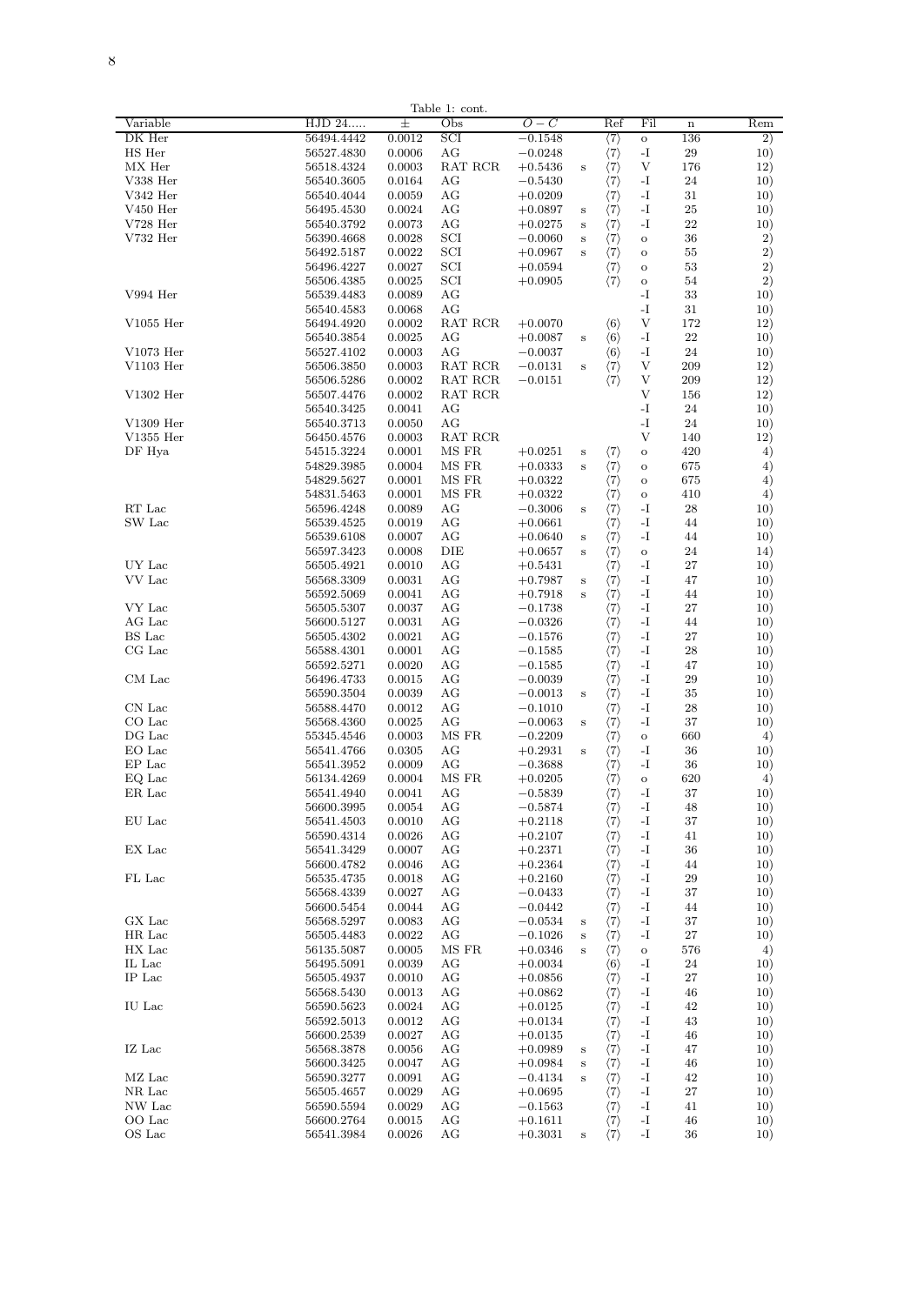|                |            |        | Table 1: cont.                            |           |         |                     |         |             |         |
|----------------|------------|--------|-------------------------------------------|-----------|---------|---------------------|---------|-------------|---------|
| Variable       | HJD 24     | $^{+}$ | Obs                                       | 0<br>C    |         | Ref                 | Fil     | $\mathbf n$ | Rem     |
| PP Lac         |            |        |                                           |           |         |                     |         |             |         |
|                | 56588.4503 | 0.0005 | ΑG                                        | $-0.0574$ |         | $\langle 7\rangle$  | -1      | 27          | 10)     |
|                | 56588.6510 | 0.0017 | AG                                        | $-0.0573$ | s       | $\langle 7\rangle$  | -I      | 27          | 10)     |
| $V339$ Lac     | 56495.5007 | 0.0016 | AG                                        | $+0.1812$ |         | $\langle 7 \rangle$ | -I      | 23          | 10)     |
|                |            |        |                                           |           |         |                     |         | 37          |         |
|                | 56541.4892 | 0.0008 | AG                                        | $+0.1550$ |         | $\langle 7 \rangle$ | -1      |             | 10)     |
| V342 Lac       | 56568.5624 | 0.0030 | AG                                        | $-0.0639$ |         | $\langle 7\rangle$  | $-I$    | 47          | 10)     |
|                | 56600.4390 | 0.0045 | AG                                        | $-0.0636$ | s       | $\langle 7 \rangle$ | $-I$    | 46          | 10)     |
| V343 Lac       |            |        | AG                                        |           |         |                     | -I      | 70          |         |
|                | 56592.2558 | 0.0014 |                                           |           |         |                     |         |             | 10)     |
| V441 Lac       | 56590.2932 | 0.0017 | AG                                        | $+0.0074$ |         | $\langle 6 \rangle$ | -1      | 42          | 10)     |
|                | 56590.4460 | 0.0017 | AG                                        | $+0.0058$ | s       | $\langle 6 \rangle$ | -1      | 42          | 10)     |
|                |            | 0.0025 | AG                                        |           |         |                     | -1      | 43          | 10)     |
|                | 56592.3027 |        |                                           | $+0.0090$ | s       | $\langle 6 \rangle$ |         |             |         |
|                | 56592.4559 | 0.0015 | AG                                        | $+0.0077$ |         | $\langle 6 \rangle$ | -I      | 43          | 10)     |
|                | 56600.3327 | 0.0013 | AG                                        | $+0.0071$ | s       | $\langle 6 \rangle$ | $-I$    | 46          | 10)     |
|                | 56600.4870 | 0.0017 | AG                                        | $+0.0070$ |         | $\langle 6 \rangle$ | $-I$    | 46          | 10)     |
|                |            |        |                                           |           |         |                     |         |             |         |
| $V455$ Lac     | 56590.2927 | 0.0029 | AG                                        |           |         |                     | $-I$    | 42          | 10)     |
|                | 56592.2782 | 0.0028 | AG                                        |           |         |                     | -I      | 48          | 10)     |
| WY Leo         | 56408.4011 | 0.0027 | SCI                                       | $+0.3894$ |         | $\langle 7 \rangle$ | $\circ$ | 56          | 2)      |
|                |            |        |                                           |           |         |                     |         |             |         |
| BW Leo         | 55260.3530 | 0.0002 | MS FR                                     | $+0.0559$ | s       | $\langle 7 \rangle$ | $\circ$ | 504         | 4)      |
|                | 56712.4064 | 0.0022 | SCI                                       | $+0.0357$ | s       | $\langle 7 \rangle$ | $\circ$ | 26          | 2)      |
|                | 56712.5784 | 0.0017 | SCI                                       | $+0.0390$ |         | $\langle 7\rangle$  | $\circ$ | 16          | 2)      |
|                |            |        |                                           |           |         |                     |         |             |         |
| CE Leo         | 55877.7115 | 0.0001 | MS FR                                     | $-0.0123$ |         | $\langle 7 \rangle$ | $\circ$ | 306         | 4) 22)  |
|                | 56006.3687 | 0.0003 | MS FR                                     | $-0.0090$ |         | $\langle 7\rangle$  | $\circ$ | 368         | 4)      |
| FM Leo         | 54911.3841 | 0.0006 | MS FR                                     | $-0.0071$ |         | $\langle 6 \rangle$ | $\circ$ | 372         | 4)      |
| XX LMi         |            |        | $\operatorname{RAT}$ $\operatorname{RCR}$ |           |         |                     | V       |             | 12)     |
|                | 56356.5880 | 0.0008 |                                           | $+0.0085$ |         | $\langle 7 \rangle$ |         | 186         |         |
| XY LMi         | 56356.5373 | 0.0002 | RAT RCR                                   | $-0.0234$ |         | $\langle 7 \rangle$ | V       | 188         | 12)     |
| SW Lyn         | 56698.2843 | 0.0015 | AG                                        | $+0.0659$ |         | $\langle 7\rangle$  | -1      | 46          | 10)     |
|                |            |        |                                           |           |         |                     |         |             |         |
| SX Lyn         | 56690.4535 | 0.0042 | AG                                        | $+0.0205$ |         | $\langle 7 \rangle$ | -1      | 26          | 10)     |
| CN Lyn         | 56670.3685 | 0.0028 | AG                                        |           |         |                     | -1      | 41          | 10)     |
|                | 56713.3879 | 0.0031 | AG                                        |           |         |                     | $-I$    | 53          | 10)     |
| DE Lyn         | 56384.3876 | 0.0008 | JU                                        | $-0.0050$ |         | $\langle 6 \rangle$ | $\circ$ | 78          | 2)      |
|                |            |        |                                           |           |         |                     |         |             |         |
| DY Lyn         | 56698.5009 | 0.0021 | AG                                        | $-0.2070$ | Ś       | $\langle 7 \rangle$ | $-I$    | 45          | 10)     |
| DZ Lyn         | 56670.4792 | 0.0034 | AG                                        | $-0.0142$ |         | $\langle 7\rangle$  | $-I$    | 51          | 10)     |
|                | 56690.5176 | 0.0054 | AG                                        | $-0.0107$ |         | $\langle 7 \rangle$ | -1      | 28          | 10)     |
|                |            |        |                                           |           |         |                     |         |             |         |
|                | 56698.4488 | 0.0011 | АG                                        | $-0.0179$ |         | $\langle 7\rangle$  | -1      | 41          | 10)     |
|                | 56700.3458 | 0.0048 | ΑG                                        | $-0.0110$ |         | $\langle 7 \rangle$ | -1      | 23          | 10)     |
| EK Lyn         | 56713.3406 | 0.0041 | AG                                        |           |         |                     | -I      | 53          | 10)     |
|                |            |        |                                           |           |         |                     |         |             |         |
| FI Lyn         | 56670.2799 | 0.0026 | AG                                        | $+0.0149$ | s       | $\langle 7 \rangle$ | -I      | 47          | 10)     |
|                | 56670.4697 | 0.0005 | AG                                        | $+0.0180$ |         | $\langle 7 \rangle$ | -I      | 47          | 10)     |
|                | 56690.4363 | 0.0012 | AG                                        | $+0.0152$ | s       | $\langle 7\rangle$  | $-I$    | 27          | 10)     |
|                |            |        |                                           |           |         |                     |         |             |         |
| FN Lyn         | 56698.3840 | 0.0005 | AG                                        | $+0.0634$ |         | $\langle 7\rangle$  | $-I$    | 44          | 10)     |
| UZ Lyr         | 56499.4981 | 0.0010 | AG                                        | $-0.0334$ |         | $\langle 7 \rangle$ | $-I$    | 25          | 10)     |
|                | 56535.4341 | 0.0033 | AG                                        | $-0.0316$ |         | $\langle 7 \rangle$ | $-I$    | 31          | 10)     |
|                |            |        |                                           |           |         |                     |         |             |         |
| AA Lyr         | 56577.2958 | 0.0015 | FR                                        | $+0.2912$ | s       | $\langle 7\rangle$  | -1      | 36          | 10)     |
|                | 56579.3658 | 0.0009 | FR.                                       | $+0.2145$ | s       | $\langle 7 \rangle$ | -1      | 37          | 10)     |
| BN Lyr         | 55380.4792 | 0.0006 | FR.                                       |           |         |                     | -1      | 30          | 10)     |
| BV Lyr         | 56454.4438 | 0.0004 | RAT RCR                                   | $+0.0278$ |         |                     | V       | 150         | 12)     |
|                |            |        |                                           |           |         | $\langle 7 \rangle$ |         |             |         |
| DT Lyr         | 55418.4735 | 0.0037 | FR.                                       | $+0.1306$ | $\bf s$ | $\langle 7 \rangle$ | -I      | 48          | 10)     |
|                | 56568.4232 | 0.0003 | FR.                                       | $+0.1344$ |         | $\langle 7 \rangle$ | $-I$    | 50          | 10)     |
| PV Lyr         | 56015.5961 | 0.0003 | MS FR                                     | $+0.0075$ |         |                     |         | 660         |         |
|                |            |        |                                           |           |         | $\langle 7\rangle$  | $\circ$ |             | 4)      |
| V401 Lyr       | 54258.4670 | 0.0003 | MS FR                                     | $-0.0462$ | s       | $\langle 7 \rangle$ | $\circ$ | 480         | 4)      |
| $V412$ Lyr     | 55380.5306 | 0.0024 | FR                                        | $+0.2031$ | s       | $\langle 7 \rangle$ | -I      | 40          | 10)     |
|                | 55387.5200 | 0.0009 | FR                                        | $+0.2065$ |         | $\langle 7 \rangle$ | -I      | 29          | 10)     |
|                |            |        |                                           |           |         |                     |         |             |         |
| V412 Lyr       | 55409.4121 | 0.0012 | FR                                        | $+0.2091$ | s       | $\langle 7\rangle$  | -I      | 42          | 10)     |
|                | 56136.4353 | 0.0018 | FR                                        | $+0.2207$ |         | $\langle 7 \rangle$ | -I      | 33          | 10)     |
|                | 56579.3557 | 0.0018 | FR.                                       | $+0.2276$ | s       | $\langle 7\rangle$  | $-I$    | 37          | 10)     |
|                |            |        |                                           |           |         |                     |         |             |         |
| V417 Lyr       | 55338.4244 | 0.0002 | MS FR                                     | $+0.0550$ |         | $\langle 7\rangle$  | $\circ$ | 325         | 4)      |
| RW Mon         | 56656.4276 | 0.0040 | AG                                        | $-0.0790$ |         | $\langle 7\rangle$  | -T      | 25          | 10)     |
| $\rm V453$ Mon | 56612.4847 | 0.0020 | MS FR                                     | $+0.1433$ |         | $\langle 7 \rangle$ | $\circ$ | 99          | 11)     |
| V454 Mon       |            | 0.0006 | MS FR                                     |           |         |                     |         | 510         | 4)      |
|                | 54508.3479 |        |                                           | $+0.0835$ |         | $\langle 7\rangle$  | $\circ$ |             |         |
| V527 Mon       | 55874.5804 | 0.0003 | MS FR                                     | $-0.0273$ |         | $\langle 7\rangle$  | $\circ$ | 468         | 4)      |
| V714 Mon       | 56596.5219 | 0.0002 | RAT RCR                                   | $-0.0038$ | s       | $\langle 6 \rangle$ | V       | 134         | 12)     |
| $V456$ Oph     | 56495.4332 | 0.0068 | AG                                        | $+0.0189$ |         | $\langle 7\rangle$  | -1      | 25          | 10)     |
|                |            |        |                                           |           |         |                     |         |             |         |
|                | 56527.4356 | 0.0015 | AG                                        | $+0.0174$ | s       | $\langle 7 \rangle$ | $-I$    | 20          | 10)     |
| V839 Oph       | 56480.4889 | 0.0002 | RAT RCR                                   | $+0.0729$ | s       | $\langle 7 \rangle$ | $\circ$ | 293         | 19)     |
| ES Ori         | 56640.3886 | 0.0005 | MS FR                                     | $-0.0084$ | Ś       | $\langle 7 \rangle$ | $\circ$ | 93          | 11)     |
|                |            |        |                                           |           |         |                     |         |             |         |
| EW Ori         | 56650.3498 | 0.0050 | <b>SIR</b>                                | $-0.0291$ |         | $\langle 7 \rangle$ | $\circ$ | 143         | 7)      |
| V668 Ori       | 56706.3366 | 0.0001 | SCI                                       |           |         |                     | $\circ$ | 37          | $^{2)}$ |
| V2735 Ori      | 56668.3480 | 0.0042 | ΑG                                        | $-0.0173$ |         | $\langle 7 \rangle$ | -I      | 59          | 10)     |
|                |            |        |                                           |           |         |                     |         |             |         |
| V2759 Ori      | 56668.2602 | 0.0050 | AG                                        |           |         |                     | -I      | 59          | 10)     |
| V2762 Ori      | 56666.2517 | 0.0027 | AG                                        |           |         |                     | -I      | $^{22}$     | 10)     |
| AT Peg         | 56592.3834 | 0.0007 | AG                                        | $+0.0111$ |         | $\langle 7 \rangle$ | -I      | 33          | 10)     |
| BB Peg         | 56542.3388 | 0.0016 | DIE                                       | $-0.0094$ |         | (7)                 | $\circ$ | 25          | 14)     |
|                |            |        |                                           |           |         |                     |         |             |         |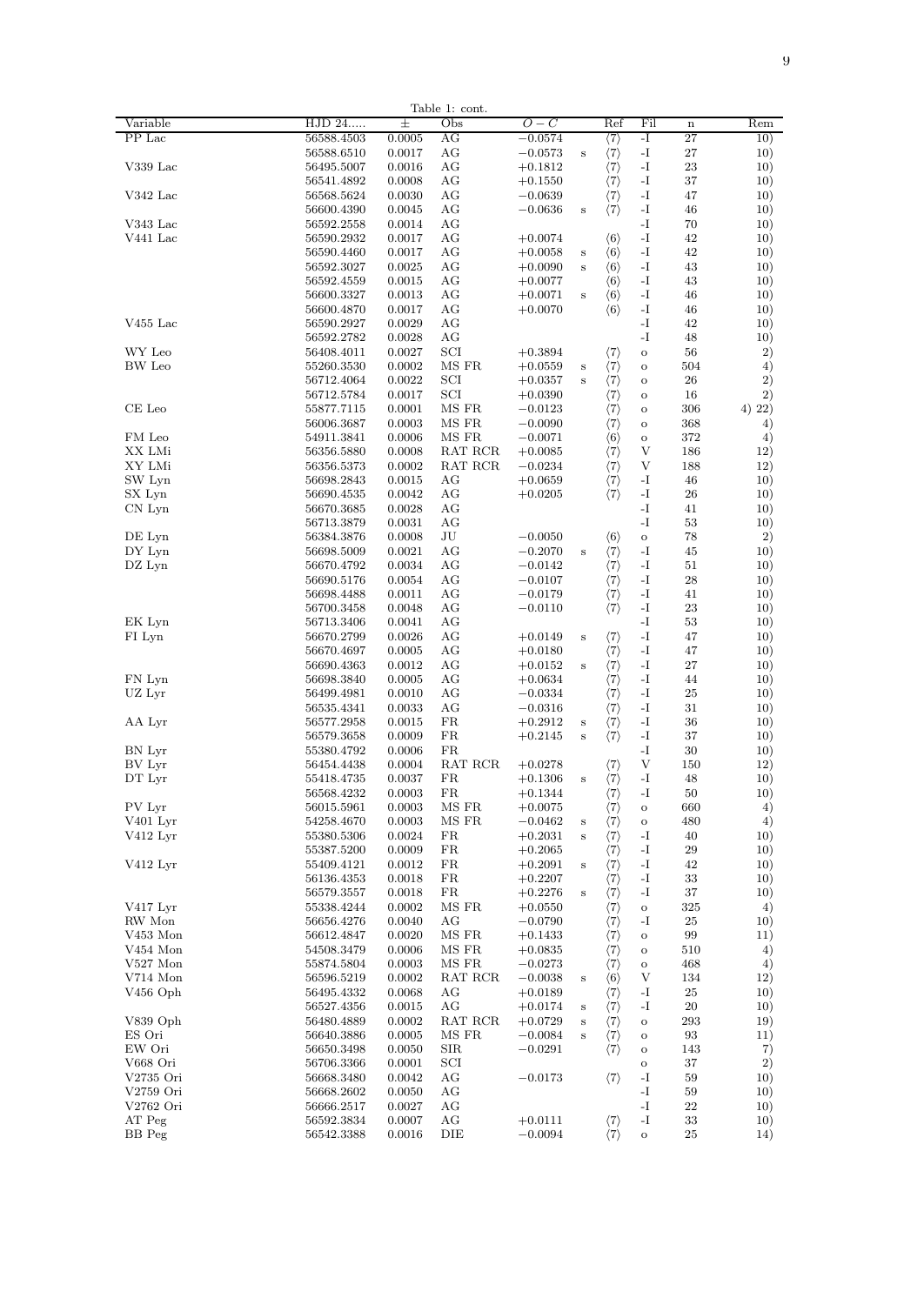|            |            |        | Table 1: cont. |           |         |                     |          |             |              |
|------------|------------|--------|----------------|-----------|---------|---------------------|----------|-------------|--------------|
| Variable   | HJD 24     | 士      | Obs            | $O-C$     |         | Ref                 | Fil      | $\mathbf n$ | Rem          |
|            | 56563.3053 | 0.0001 | DIE            | $-0.0100$ |         | $\langle 7\rangle$  | $\rm _O$ | 25          | 14)          |
|            |            |        |                |           |         |                     |          |             |              |
| BN Peg     | 56506.4868 | 0.0010 | AG             | $+0.0008$ |         | $\langle 7\rangle$  | -1       | 21          | 10)          |
|            | 56540.3740 | 0.0105 | AG             | $+0.0063$ | s       | $\langle 7\rangle$  | -1       | 40          | 10)          |
| DI Peg     | 56501.5600 | 0.0001 | RAT RCR        | $-0.0024$ |         | $\langle 7 \rangle$ | V        | 100         | 12)          |
|            | 56588.4035 | 0.0009 | AG             | $-0.0006$ |         | $\langle 7 \rangle$ | -I       | 28          | 10)          |
| EH Peg     | 56597.3583 | 0.0003 | SCI            | $-0.3405$ |         | $\langle 7 \rangle$ | $\circ$  | 137         | 2)           |
| EU Peg     | 56132.4214 | 0.0002 | MS FR          | $+0.0377$ |         | $\langle 7 \rangle$ | $\circ$  | 459         | 4)           |
|            |            |        |                |           |         |                     |          |             |              |
| GP Peg     | 56539.3807 | 0.0102 | AG             | $-0.0506$ | $\bf s$ | $\langle 7 \rangle$ | $-I$     | 42          | 10)          |
| IP Peg     | 56539.3867 | 0.0006 | SCI            | $-0.0010$ |         | $\langle 6 \rangle$ | $\circ$  | 23          | $^{2)}$      |
|            | 56539.4757 | 0.0021 | SCI            | $+0.0089$ | $\bf s$ | $\langle 6 \rangle$ | $\circ$  | 23          | 2)           |
|            | 56539.5437 | 0.0008 | SCI            | $-0.0022$ |         | $\langle 6 \rangle$ | $\circ$  | 22          | 2)           |
|            | 56539.6283 | 0.0021 | SCI            | $+0.0033$ | $\bf s$ |                     | $\circ$  | 15          | 2)           |
|            |            |        |                |           |         | $\langle 6 \rangle$ |          |             |              |
|            | 56541.4438 | 0.0006 | SCI            | $-0.0006$ |         | $\langle 6 \rangle$ | $\circ$  | 25          | $^{2)}$      |
|            | 56541.5984 | 0.0018 | SCI            | $-0.0042$ |         | $\langle 6 \rangle$ | $\circ$  | 50          | 2)           |
|            | 56559.3222 | 0.0006 | SCI            | $+0.0006$ |         | $\langle 6 \rangle$ | $\circ$  | 16          | $\mathbf{2}$ |
|            | 56559.4121 | 0.0018 | SCI            | $+0.0114$ | s       | $\langle 6 \rangle$ | $\circ$  | 25          | $^{2)}$      |
|            | 56559.4792 | 0.0006 | $_{\rm SCI}$   | $-0.0006$ |         | $\langle 6 \rangle$ | $\circ$  | 33          | $^{2)}$      |
|            | 56567.4751 | 0.0013 | $_{\rm SCI}$   |           | s       | $\langle 6 \rangle$ | $\circ$  | 23          | 2)           |
|            |            |        |                | $+0.0059$ |         |                     |          |             |              |
|            | 56567.5477 | 0.0007 | SCI            | $-0.0006$ |         | $\langle 6 \rangle$ | $\Omega$ | 17          | 2)           |
|            | 56588.2705 | 0.0004 | SCI            | $-0.0028$ |         | $\langle 6 \rangle$ | $\circ$  | 13          | $\mathbf{2}$ |
|            | 56629.2473 | 0.0003 | SCI            | $-0.0014$ |         | $\langle 6 \rangle$ | $\circ$  | 17          | 2)           |
|            | 56644.2775 | 0.0015 | SCI            | $-0.0007$ |         | $\langle 6 \rangle$ | $\circ$  | 33          | 2)           |
| LX Peg     | 56212.2836 | 0.0009 | BHE            |           |         |                     | -1       | 181         | 15)          |
| V396 Peg   |            | 0.0010 | MS FR          | $-0.0029$ |         | $\langle 6 \rangle$ |          | 321         |              |
|            | 56133.5284 |        |                |           |         |                     | $\circ$  |             | 4)           |
| V407 Peg   | 56588.3723 | 0.0038 | AG             |           |         |                     | -I       | 26          | 10)          |
| V523 Peg   | 56493.4808 | 0.0003 | RAT RCR        |           |         |                     | V        | 161         | 12)          |
| $V560$ Peg | 56539.3836 | 0.0270 | AG             |           |         |                     | -I       | 42          | 10)          |
|            | 56539.6130 | 0.0023 | AG             |           |         |                     | $-I$     | 42          | 10)          |
| V573 Peg   | 56539.4090 | 0.0047 | AG             |           |         |                     | $-I$     | 42          | 10)          |
|            |            |        |                |           |         |                     |          |             |              |
|            | 56539.6127 | 0.0003 | AG             |           |         |                     | $-I$     | 42          | 10)          |
| Z Per      | 56643.3452 | 0.0045 | AG             | $-0.2657$ |         | $\langle 7 \rangle$ | $-I$     | 56          | 10)          |
| RT Per     | 56592.3751 | 0.0020 | AG             | $-0.3421$ |         | $\langle 7 \rangle$ | $-I$     | 53          | 10)          |
|            | 56630.6026 | 0.0020 | AG             | $-0.3377$ |         | $\langle 7 \rangle$ | -T       | 72          | 10)          |
|            | 56650.5630 | 0.0013 | AG             | $+0.0865$ |         | $\langle 7 \rangle$ | -1       | 51          | 10)          |
| ST Per     | 56650.3219 | 0.0008 | AG             | $+0.2273$ |         | $\langle 7\rangle$  | -1       | 50          | 10)          |
|            |            |        |                |           |         |                     |          |             |              |
| AG Per     | 56643.4047 | 0.0049 | AG             | $+0.1752$ |         | $\langle 7\rangle$  | -1       | 56          | 10)          |
|            | 56650.4742 | 0.0083 | AG             | $-0.8702$ |         | $\langle 7 \rangle$ | -I       | 52          | 10)          |
|            | 56654.5347 | 0.0122 | AG             | $-0.8671$ |         | $\langle 7 \rangle$ | -I       | 52          | 10)          |
| BR Per     | 54396.5869 | 0.0001 | MS FR          | $-0.0029$ |         | $\langle 6 \rangle$ | $\circ$  | 682         | 4)           |
|            | 56629.4432 | 0.0002 | MS FR          | $+0.0013$ |         | $\langle 6 \rangle$ | $\circ$  | 189         | 11)          |
|            | 56642.3437 | 0.0004 | MS FR          | $+0.0014$ |         | $\langle 6 \rangle$ | $\circ$  | 184         | 11)          |
|            |            |        |                |           |         |                     |          |             |              |
| DK Per     | 56540.4771 | 0.0140 | AG             | $+0.0205$ | s       | $\langle 7 \rangle$ | -T       | 33          | 10)          |
| DM Per     | 56643.4412 | 0.0191 | AG             | $-0.0043$ | s       | $\langle 7 \rangle$ | -T       | 50          | 10)          |
|            | 56650.2535 | 0.0010 | SCI            | $-0.0114$ |         | $\langle 7 \rangle$ | $\circ$  | 90          | 2)           |
| IQ Per     | 56643.5406 | 0.0034 | AG             | $+0.0003$ |         | $\langle 7\rangle$  | -I       | 59          | 10)          |
|            | 56645.2823 | 0.0035 | $_{\rm PGL}$   | $-0.0015$ |         | $\langle 7\rangle$  | V        | 218         | 17)          |
|            | 56650.5147 | 0.0037 | ΑG             | $+0.0002$ |         | $\langle 7\rangle$  | -I       | 53          | 10)          |
|            |            |        |                |           |         |                     |          |             |              |
| IT Per     | 56597.3480 | 0.0020 | JU             | $-0.0281$ |         | $\langle 7 \rangle$ | $\rm _O$ | 50          | 2)           |
|            | 56643.3590 | 0.0033 | AG             | $-0.0289$ |         | $\langle 7 \rangle$ | $-I$     | 59          | 10)          |
| KN Per     | 56567.4723 | 0.0010 | QU             | $+0.0657$ |         | $\langle 7 \rangle$ | V        | 70          | 3)           |
| KR Per     | 56692.4015 | 0.0029 | AG             | $-0.0206$ | s       | $\langle 7 \rangle$ | $-I$     | 23          | 10)          |
|            | 56698.3770 | 0.0047 | AG             | $-0.0216$ | s       | $\langle 7 \rangle$ | $-I$     | 36          | 10)          |
| V427 Per   | 56650.4303 | 0.0074 | AG             | $+0.0094$ |         | $\langle 7 \rangle$ | $-I$     | 50          | 10)          |
| V462 Per   |            | 0.0005 |                |           |         |                     |          | 204         |              |
|            | 56629.2870 |        | MS FR          | $+0.2510$ |         | $\langle 7\rangle$  | O        |             | 11)          |
| $V505$ Per | 56592.5084 | 0.0008 | АG             | $+0.0029$ | $\bf s$ | $\langle 6 \rangle$ | -I       | 56          | 10)          |
|            | 56630.5098 | 0.0034 | ΑG             | $+0.0062$ | $\bf s$ | $\langle 6 \rangle$ | -I       | 69          | 10)          |
| V736 Per   | 56630.5497 | 0.0065 | ΑG             |           |         |                     | -I       | 70          | 10)          |
| V740 Per   | 56643.3444 | 0.0047 | AG             | $+0.0058$ |         | $\langle 7 \rangle$ | -I       | 56          | 10)          |
|            | 56643.5292 | 0.0048 | AG             | $+0.0041$ | $\bf s$ | $\langle 7 \rangle$ | -I       | 56          | 10)          |
|            |            |        |                |           |         |                     | -I       | 52          |              |
|            | 56650.2447 | 0.0008 | AG             | $+0.0049$ | $\bf s$ | $\langle 7 \rangle$ |          |             | 10)          |
|            | 56650.4301 | 0.0016 | AG             | $+0.0037$ |         | $\langle 7\rangle$  | -I       | 52          | 10)          |
|            | 56654.3473 | 0.0029 | AG             | $+0.0040$ | s       | $\langle 7\rangle$  | -I       | 52          | 10)          |
|            | 56654.5338 | 0.0029 | AG             | $+0.0040$ |         | $\langle 7 \rangle$ | -I       | 52          | 10)          |
| V753 Per   | 56540.3101 | 0.0011 | AG             |           |         |                     | $-I$     | 37          | 10)          |
| V873 Per   | 56643.2961 | 0.0005 | AG             | $-0.0183$ | s       | $\langle 7\rangle$  | $-I$     | 56          | 10)          |
|            |            | 0.0013 |                |           |         |                     | -T       | 56          |              |
|            | 56643.4445 |        | AG             | $-0.0173$ |         | $\langle 7\rangle$  |          |             | 10)          |
| V887 Per   | 56630.3512 | 0.0053 | AG             | $-0.0163$ |         | $\langle 7\rangle$  | -T       | 72          | 10)          |
|            | 56650.2980 | 0.0018 | AG             | $-0.0172$ |         | $\langle 7\rangle$  | -1       | 50          | 10)          |
| V959 Per   | 56338.4140 | 0.0003 | RAT RCR        | $+0.0210$ |         | $\langle 7\rangle$  | V        | 120         | 12)          |
|            | 56642.5647 | 0.0001 | RAT RCR        | $+0.0222$ |         | $\langle 7\rangle$  | V        | 203         | 12)          |
|            | 56654.4534 | 0.0026 | AG             | $+0.0223$ |         | $\langle 7 \rangle$ | $-I$     | 51          | 10)          |
|            |            |        |                |           |         |                     |          |             |              |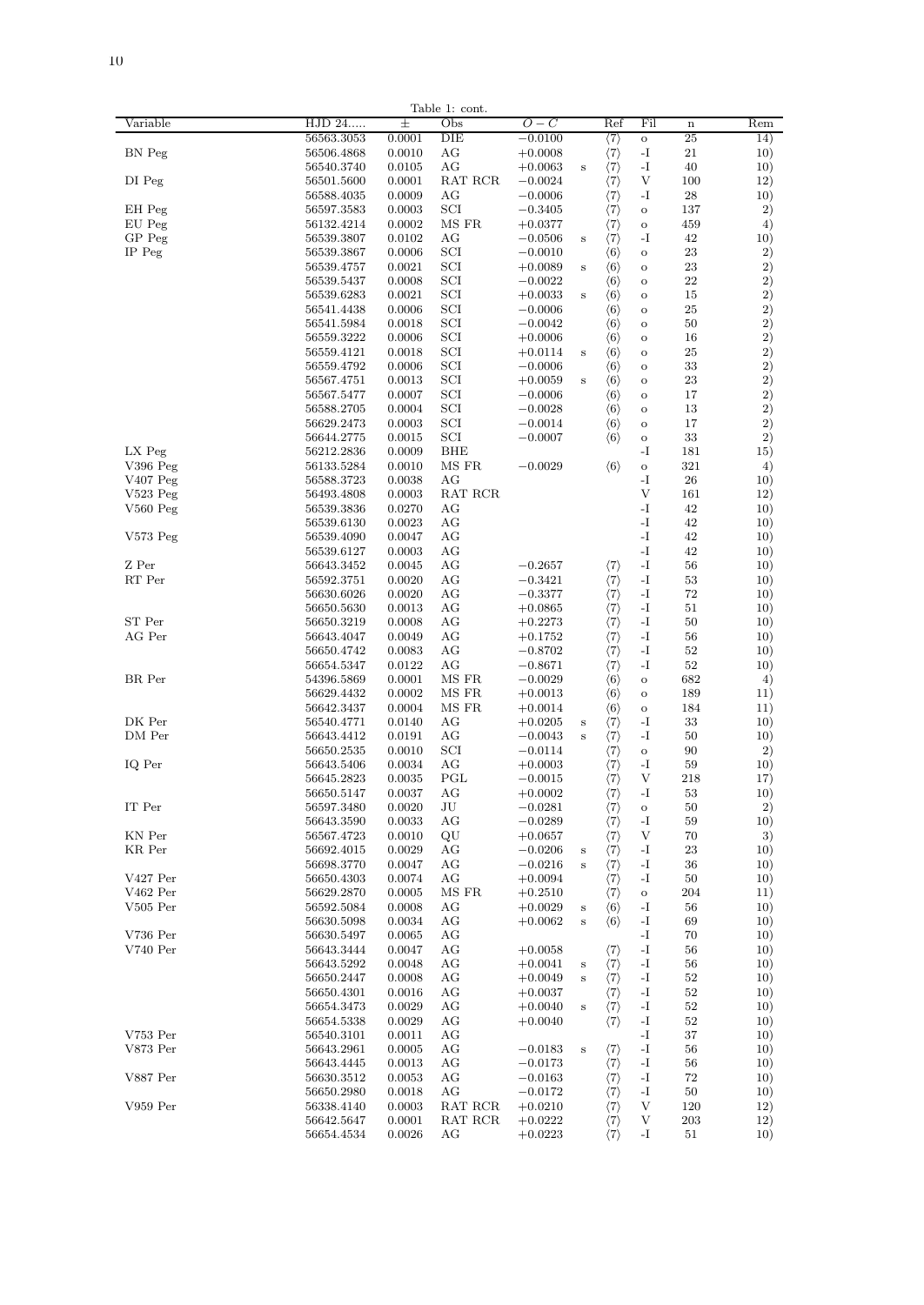|            |            |        | Table 1: cont.                            |           |         |                                                                     |               |             |        |
|------------|------------|--------|-------------------------------------------|-----------|---------|---------------------------------------------------------------------|---------------|-------------|--------|
| Variable   | HJD 24     | 土      | Obs                                       | $O-C$     |         | Ref                                                                 | Fil           | $\mathbf n$ | Rem    |
|            |            |        |                                           |           |         |                                                                     |               |             |        |
|            | 56656.4345 | 0.0007 | AG                                        | $+0.0220$ |         | $\langle 7 \rangle$                                                 | -1            | 31          | 10)    |
|            | 56670.3041 | 0.0006 | AG                                        | $+0.0216$ |         | $\langle 7 \rangle$                                                 | $\mathbf{-I}$ | 39          | 10)    |
| FY Psc     | 56596.3630 | 0.0009 | AG                                        |           |         |                                                                     | $-I$          | 46          | 10)    |
|            |            |        |                                           |           |         |                                                                     |               |             |        |
|            | 56596.5417 | 0.0010 | AG                                        |           |         |                                                                     | $-I$          | 46          | 10)    |
| GK Psc     | 56596.3714 | 0.0011 | AG                                        |           |         |                                                                     | $-I$          | 45          | 10)    |
|            | 56596.5565 | 0.0022 | AG                                        |           |         |                                                                     | $-I$          | 45          | 10)    |
|            |            |        |                                           |           |         |                                                                     |               |             |        |
| HO Psc     | 56521.5418 | 0.0001 | RAT RCR                                   |           |         |                                                                     | V             | 140         | 12)    |
| U Sge      | 56526.4380 | 0.0029 | FR                                        | $-0.0208$ | s       | $\langle 7 \rangle$                                                 | $-I$          | 38          | 10)    |
|            |            |        |                                           |           |         |                                                                     |               |             |        |
| V Sge      | 56534.5458 | 0.0048 | AG                                        | $-0.0803$ |         | $\langle 7 \rangle$                                                 | $-I$          | 41          | 10)    |
|            | 56542.5130 | 0.0046 | AG                                        | $-0.0831$ | s       | $\langle 7 \rangle$                                                 | -1            | 35          | 10)    |
| CP Sge     | 56500.4341 | 0.0167 | AG                                        | $+0.0702$ | s       | $\langle 7 \rangle$                                                 | -1            | 23          | 10)    |
|            |            |        |                                           |           |         |                                                                     |               |             |        |
| CW Sge     | 56539.3539 | 0.0025 | AG                                        | $+0.0650$ |         | $\langle 7 \rangle$                                                 | $-I$          | 43          | 10)    |
| DK Sge     | 56539.5385 | 0.0019 | AG                                        | $-0.1405$ |         | $\langle 7 \rangle$                                                 | $-I$          | 45          | 10)    |
|            | 56542.3325 | 0.0027 | AG                                        | $-0.1447$ | s       | $\langle 7 \rangle$                                                 | -1            | 35          | 10)    |
|            |            |        |                                           |           |         |                                                                     |               |             |        |
| V365 Sge   | 56539.4421 | 0.0016 | AG                                        | $-0.0658$ | s       | $\langle 7 \rangle$                                                 | $-I$          | 43          | 10)    |
| V368 Sge   | 56500.4032 | 0.0035 | AG                                        |           |         |                                                                     | $-I$          | 23          | 10)    |
|            | 56539.4952 | 0.0032 | AG                                        |           |         |                                                                     | $-I$          | 42          | 10)    |
|            |            |        |                                           |           |         |                                                                     |               |             |        |
|            | 56542.4069 | 0.0026 | AG                                        |           |         |                                                                     | $-I$          | 32          | 10)    |
| V369 Sge   | 56500.4629 | 0.0069 | AG                                        |           |         |                                                                     | $-I$          | 22          | 10)    |
|            |            |        |                                           |           |         |                                                                     |               |             |        |
|            | 56542.4203 | 0.0025 | AG                                        |           |         |                                                                     | $-I$          | 32          | 10)    |
| V374 Sge   | 56500.4618 | 0.0042 | AG                                        |           |         |                                                                     | -1            | 23          | 10)    |
|            | 56539.5237 | 0.0021 | AG                                        |           |         |                                                                     | -1            | 44          | 10)    |
|            |            |        |                                           |           |         |                                                                     |               |             |        |
| U Sct      | 56481.4185 | 0.0002 | RAT RCR                                   | $-0.0130$ |         | $\langle 7 \rangle$                                                 | $\rm _O$      | 136         | 19)    |
| V384 Ser   | 56505.3579 | 0.0015 | FR.                                       | $-0.0042$ | $\bf s$ | $\langle 7 \rangle$                                                 | $-I$          | 56          | 10)    |
|            |            |        |                                           |           |         |                                                                     |               |             |        |
|            | 56505.4949 | 0.0005 | FR.                                       | $-0.0016$ |         | $\langle 7 \rangle$                                                 | $-I$          | 56          | 10)    |
| $V505$ Ser | 56505.4843 | 0.0024 | FR.                                       | $+0.0286$ | s       | $\langle 3 \rangle$                                                 | $-I$          | 35          | 10)    |
| $V554$ Ser | 56449.4419 | 0.0004 | RAT RCR                                   |           |         |                                                                     | V             | 127         | 12)    |
|            |            |        |                                           |           |         |                                                                     |               |             |        |
| RW Tau     | 56723.2914 | 0.0007 | SCI                                       | $-0.2601$ |         | $\langle 7\rangle$                                                  | $\circ$       | 62          | 2)     |
| RZ Tau     | 56657.3860 | 0.0014 | AG                                        | $+0.0730$ | s       | $\langle 7 \rangle$                                                 | $-I$          | 54          | 10)    |
|            |            |        |                                           |           |         |                                                                     |               |             |        |
|            | 56668.3981 | 0.0018 | AG                                        | $+0.0697$ |         | $\langle 7 \rangle$                                                 | $-I$          | 64          | 10)    |
| TY Tau     | 54380.5777 | 0.0001 | MS FR                                     | $+0.2465$ |         | $\langle 7 \rangle$                                                 | $\rm _O$      | 870         | 4)     |
| AH Tau     | 56643.2775 | 0.0003 | MS FR                                     | $+0.0272$ |         | $\langle 7 \rangle$                                                 | $\circ$       | 156         | 11)    |
|            |            |        |                                           |           |         |                                                                     |               |             |        |
| AM Tau     | 56656.4160 | 0.0014 | AG                                        | $-0.0642$ |         | $\langle 7 \rangle$                                                 | -1            | 31          | 10)    |
| AN Tau     | 56654.2669 | 0.0026 | AG                                        | $+0.3171$ |         | $\langle 7 \rangle$                                                 | -1            | 52          | 10)    |
|            |            |        |                                           |           |         |                                                                     |               |             |        |
| CF Tau     | 56654.3145 | 0.0184 | AG                                        | $-0.1156$ | s       | $\begin{array}{c} \langle 7\rangle \\ \langle 7\rangle \end{array}$ | $-I$          | 52          | 10)    |
| CT Tau     | 56657.3931 | 0.0035 | AG                                        | $-0.0606$ | s       |                                                                     | $-I$          | 50          | 10)    |
|            | 56692.4016 | 0.0034 | AG                                        | $-0.0607$ |         | $\langle 7 \rangle$                                                 | $-I$          | 29          | 10)    |
|            |            |        |                                           |           |         |                                                                     |               |             |        |
|            | 56700.4033 | 0.0009 | AG                                        | $-0.0610$ |         | $\langle 7 \rangle$                                                 | $-I$          | 31          | 10)    |
| CU Tau     | 56643.2246 | 0.0004 | MS FR                                     | $-0.0554$ | s       | $\langle 7 \rangle$                                                 | $\circ$       | 159         | 11)    |
| EQ Tau     | 56654.3451 | 0.0010 | <b>WTR</b>                                | $-0.0294$ |         | $\langle 7 \rangle$                                                 |               | 83          | $_{1}$ |
|            |            |        |                                           |           |         |                                                                     | $\circ$       |             |        |
| GR Tau     | 56654.2908 | 0.0069 | AG                                        | $-0.0426$ | s       | $\langle 7 \rangle$                                                 | $-I$          | 52          | 10)    |
|            | 56654.4968 | 0.0019 | AG                                        | $-0.0447$ |         | $\langle 7 \rangle$                                                 | -1            | 52          | 10)    |
|            |            |        |                                           |           |         |                                                                     |               |             |        |
|            | 56657.2988 | 0.0130 | AG                                        | $-0.0436$ | s       | (7)                                                                 | -1            | 53          | 10)    |
|            | 56713.3875 | 0.0007 | $\rm QU$                                  | $-0.0438$ |         | $\langle 7\rangle$                                                  | V             | 127         | 3)     |
| HU Tau     | 56654.4159 | 0.0052 | AG                                        | $+0.0285$ |         |                                                                     | $-I$          | 52          | 10)    |
|            |            |        |                                           |           |         |                                                                     |               |             |        |
| V781 Tau   | 56657.2701 | 0.0033 | AG                                        | $-0.0485$ |         | $\begin{pmatrix} 7 \ 7 \ 7 \end{pmatrix}$                           | $-I$          | 50          | 10)    |
|            | 56657.4458 | 0.0040 | AG                                        | $-0.0453$ | s       |                                                                     | $-I$          | 50          | 10)    |
|            |            |        |                                           |           |         |                                                                     |               |             |        |
|            | 56668.3084 | 0.0019 | AG                                        | $-0.0473$ |         | $\langle 7 \rangle$                                                 | $-I$          | 64          | 10)    |
|            | 56668.4810 | 0.0029 | AG                                        | $-0.0472$ | s       | $\langle 7 \rangle$                                                 | $-I$          | 64          | 10)    |
| V1123 Tau  | 56643.3277 | 0.0033 | AG                                        | $+0.0042$ | s       | $\langle 6 \rangle$                                                 | $-I$          | 58          | 10)    |
|            |            |        |                                           |           |         |                                                                     |               |             |        |
|            | 56643.5258 | 0.0027 | AG                                        | $+0.0024$ |         | $\langle 6 \rangle$                                                 | $-I$          | 58          | 10)    |
| V Tri      | 56592.4372 | 0.0025 | AG                                        | $-0.0048$ | $\bf s$ | $\langle 7 \rangle$                                                 | $-I$          | 44          | 10)    |
|            | 56596.5329 | 0.0048 | AG                                        | $-0.0056$ | s       | $\langle 7 \rangle$                                                 | $-I$          | 37          | 10)    |
|            |            |        |                                           |           |         |                                                                     |               |             |        |
| RS Tri     | 56592.5321 | 0.0004 | AG                                        | $-0.0484$ |         | $\langle 7 \rangle$                                                 | -1            | 54          | 10)    |
|            | 56596.3496 | 0.0026 | AG                                        | $-0.0488$ |         | $\langle 7 \rangle$                                                 | -1            | 37          | 10)    |
|            |            |        |                                           |           |         |                                                                     |               |             |        |
| AW Tri     | 56596.4456 | 0.0030 | AG                                        |           |         |                                                                     | -1            | 38          | 10)    |
| BC Tri     | 56596.4786 | 0.0531 | AG                                        | $+0.1071$ | s       | $\langle 7 \rangle$                                                 | -1            | 37          | 10)    |
| CU Tri     | 56698.3492 | 0.0008 | MZ                                        |           |         |                                                                     | $-I$          | 167         | 3)     |
|            |            |        |                                           |           |         |                                                                     |               |             |        |
| W UMa      | 56698.2904 | 0.0015 | AG                                        | $-0.0814$ |         | $\langle 7 \rangle$                                                 | $-I$          | 41          | 10)    |
|            | 56698.4561 | 0.0007 | AG                                        | $-0.0825$ | s       | $\langle 7 \rangle$                                                 | $-I$          | 41          | 10)    |
|            |            |        |                                           |           |         |                                                                     |               |             |        |
| TY UMa     | 56354.4398 | 0.0004 | JU                                        | $-0.0274$ | $\bf s$ | $\langle 7\rangle$                                                  | $\circ$       | 103         | 2)     |
| UY UMa     | 56355.3936 | 0.0023 | JU                                        | $-0.0566$ |         | $\langle 7 \rangle$                                                 | $\circ$       | 100         | 2)     |
| AA UMa     | 56397.4657 | 0.0015 | JU                                        | $+0.0443$ | s       | $\langle 7 \rangle$                                                 | $\circ$       | 84          | 2)     |
|            |            |        |                                           |           |         |                                                                     |               |             |        |
| ES UMa     | 56384.5276 | 0.0002 | RAT RCR                                   | $+0.0030$ | s       | $\langle 6 \rangle$                                                 | V             | 223         | 12)    |
| MS UMa     | 56408.3750 | 0.0005 | RAT RCR                                   | $+0.0469$ | s       | $\langle 7 \rangle$                                                 | V             | 220         | 12)    |
|            |            |        |                                           |           |         |                                                                     |               |             |        |
|            | 56408.5763 | 0.0002 | RAT RCR                                   | $+0.0430$ |         | $\langle 7 \rangle$                                                 | V             | 220         | 12)    |
| PZ UMa     | 56698.3779 | 0.0013 | AG                                        |           |         |                                                                     | -1            | 32          | 10)    |
| QT UMa     | 56698.5269 | 0.0003 | AG                                        | $-0.0569$ | s       | $\langle 7 \rangle$                                                 | $-I$          | 32          | 10)    |
|            |            |        |                                           |           |         |                                                                     |               |             |        |
| V342 UMa   | 56387.4512 | 0.0045 | JU                                        | $-0.0189$ |         | $\langle 7 \rangle$                                                 | $\rm _O$      | 69          | 2)     |
|            | 56390.3725 | 0.0016 | JU                                        | $-0.0203$ | s       | $\langle 7 \rangle$                                                 | $\rm _O$      | 61          | 2)     |
| VY UMi     | 56390.5549 | 0.0001 | $\operatorname{RAT}$ $\operatorname{RCR}$ |           |         |                                                                     | V             | 224         |        |
|            |            |        |                                           | $+0.0285$ |         | $\langle 7 \rangle$                                                 |               |             | 12)    |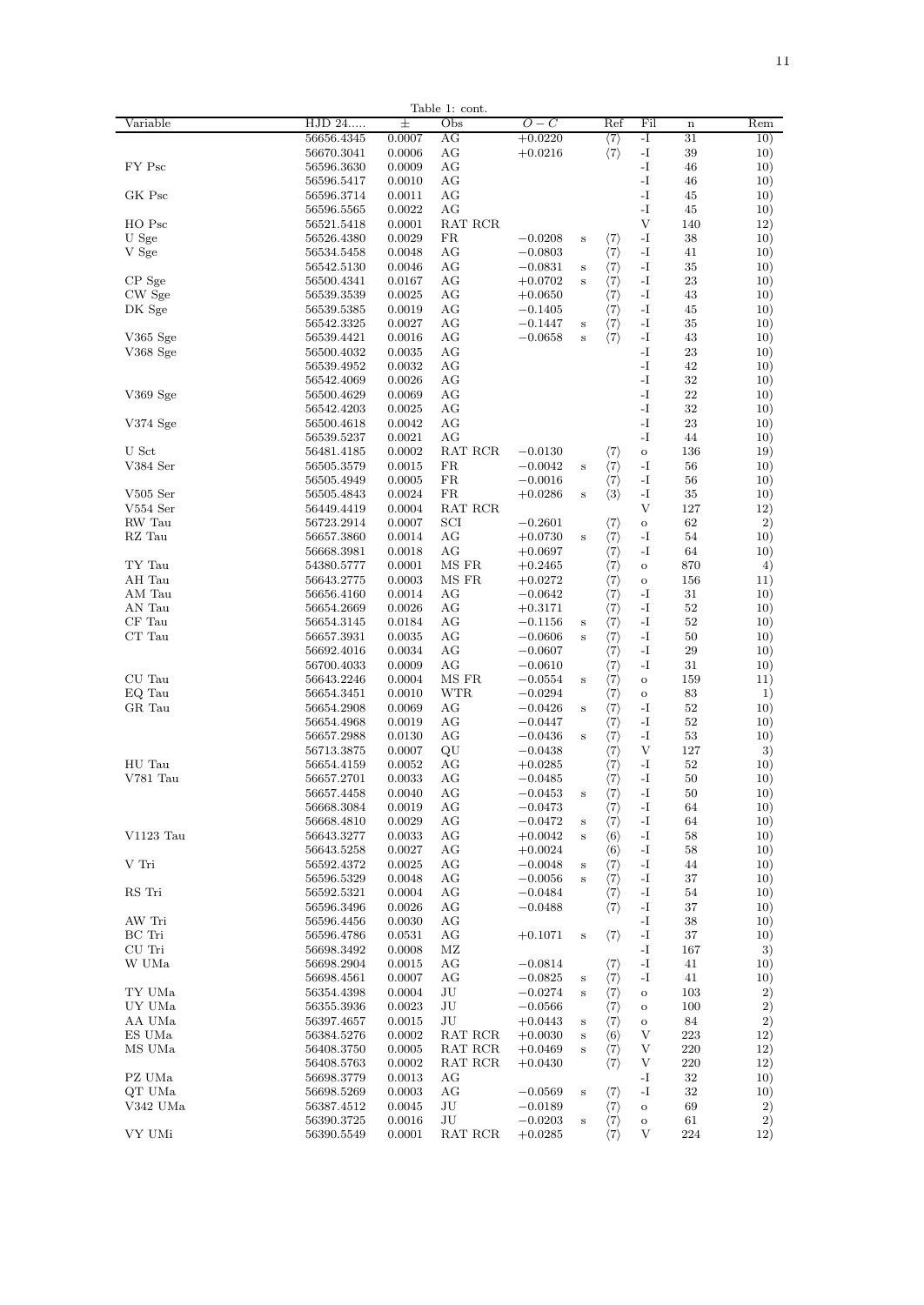|                                            |                          |                  | Table 1: cont. |                        |   |                                           |              |             |            |
|--------------------------------------------|--------------------------|------------------|----------------|------------------------|---|-------------------------------------------|--------------|-------------|------------|
| Variable                                   | HJD 24                   | 士                | Obs            | $O-C$                  |   | Ref                                       | Fil          | $\mathbf n$ | Rem        |
| CG Vir                                     | 56427.4308               | 0.0005           | QU             | $+0.1268$              | s | $\langle 7 \rangle$                       | V            | 58          | 3) 23) 24) |
| RS Vul                                     | 56535.4116               | 0.0083           | AG             | $+0.0157$              |   | $\langle 7 \rangle$                       | -1           | 30          | 10)        |
| AX Vul                                     | 56521.4882               | 0.0009           | FR.            | $-0.0342$              | s | $\langle 7 \rangle$                       | -1           | 37          | 10)        |
| BE Vul<br>BP Vul                           | 56534.4293<br>56534.4385 | 0.0241<br>0.0028 | AG<br>AG       | $+0.0947$              | s | $\langle 7 \rangle$                       | -1<br>$-I$   | 40<br>41    | 10)<br>10) |
|                                            | 56535.4479               | 0.0012           | AG             | $-0.0542$<br>$-0.0150$ | s | $\langle 7\rangle$<br>$\langle 7 \rangle$ | $-I$         | 27          | 10)        |
| CS Vul                                     | 56542.4893               | 0.0018           | AG             |                        |   |                                           | $-I$         | 33          | 10)        |
| FF Vul                                     | 55338.5130               | 0.0001           | MS FR          | $-0.0762$              | s | $\langle 7 \rangle$                       | $\circ$      | 469         | 4)         |
| FM Vul                                     | 56494.4732               | 0.0096           | AG             | $+0.0301$              | s | $\langle 7\rangle$                        | $-I$         | 28          | 10)        |
| FO Vul                                     | 56542.3362               | 0.0004           | FR.            | $-0.1541$              |   | $\langle 7\rangle$                        | -T           | 56          | 10)        |
| FR Vul                                     | 56494.3825               | 0.0002           | АG             | $-0.0092$              |   | $\langle 7\rangle$                        | -T           | 24          | 10)        |
|                                            | 56527.3487               | 0.0009           | ΑG             | $-0.0080$              |   | $\langle 7 \rangle$                       | -1           | 24          | 10)        |
|                                            | 56542.4206               | 0.0002           | FR             | $-0.0058$              |   | $\langle 7 \rangle$                       | -1           | 70          | 10)        |
| V511 Vul                                   | 56492.5082               | 0.0003           | RAT RCR        |                        |   |                                           | V            | 136         | 12)        |
| ASAS J055920+2801.7                        | 56657.3575               | 0.0110           | AG             |                        |   |                                           | -I           | 50          | 10)        |
| ASAS J164358+2617.7                        | 56540.3359               | 0.0003           | FR.            |                        |   |                                           | -I           | 40          | 10)        |
|                                            | 56541.3850               | 0.0002<br>0.0008 | FR.<br>FR.     |                        |   |                                           | -1<br>-I     | 38<br>74    | 10)        |
| ASAS J191610+1918.3<br>ASAS J214320+2215.2 | 56526.4015<br>56592.4078 | 0.0019           | AG             |                        |   |                                           | -I           | 30          | 10)<br>10) |
| ASAS J202741+2145.0                        | 56534.4206               | 0.0083           | AG             |                        |   |                                           | -I           | 41          | 10)        |
|                                            | 56535.4352               | 0.0108           | AG             |                        |   |                                           | -I           | 26          | 10)        |
| GSC 01643-01880                            | 56542.5097               | 0.0050           | AG             |                        |   |                                           | $-I$         | 35          | 10)        |
| GSC 01721-01591                            | 55415.4770               | 0.0003           | MS FR          | $-0.0530$              | s | $\langle 5 \rangle$                       | $\circ$      | 900         | 4)         |
|                                            | 55428.5519               | 0.0001           | MS FR          | $+0.0162$              | s | $\langle 5 \rangle$                       | $\circ$      | 650         | 4)         |
|                                            | 55429.5086               | 0.0001           | MS FR          | $-0.2094$              | s | $\langle 5 \rangle$                       | O            | 754         | 4)         |
| GSC 02134-00028                            | 55385.4709               | 0.0009           | FR             |                        |   |                                           | -T           | 32          | 10)        |
|                                            | 55387.3804               | 0.0008           | FR             |                        |   |                                           | -T           | 123         | 10)        |
|                                            | 55409.4080               | 0.0017           | FR.            |                        |   |                                           | -1           | 41          | 10)        |
|                                            | 55418.3806               | 0.0026           | FR.            |                        |   |                                           | -1           | 99          | 10)        |
|                                            | 55429.5313               | 0.0011           | FR.            |                        |   |                                           | -1           | 52          | 10)        |
|                                            | 56568.4223               | 0.0005<br>0.0018 | FR.<br>FR.     |                        |   |                                           | $-I$<br>$-I$ | 53<br>38    | 10)        |
|                                            | 56577.3955<br>56579.3030 | 0.0002           | FR.            |                        |   |                                           | -I           | 42          | 10)<br>10) |
| GSC 02135-02603                            | 56500.4950               | 0.0009           | FR.            |                        |   |                                           | -I           | 94          | 10)        |
|                                            | 56568.3645               | 0.0004           | FR.            |                        |   |                                           | $-I$         | 57          | 10)        |
|                                            | 56579.4060               | 0.0015           | FR.            |                        |   |                                           | $-I$         | 52          | 10)        |
|                                            | 56590.2639               | 0.0005           | FR.            |                        |   |                                           | $-I$         | 25          | 10)        |
|                                            | 56596.2371               | 0.0015           | <b>FR</b>      |                        |   |                                           | $-I$         | 68          | 10)        |
|                                            | 56624.2891               | 0.0007           | FR.            |                        |   |                                           | $-I$         | 51          | 10)        |
|                                            | 56630.2613               | 0.0034           | <b>FR</b>      |                        |   |                                           | $-I$         | 21          | 10)        |
| GSC 02161-01310                            | 56521.6045               | 0.0008           | <b>FR</b>      | $-0.0042$              |   | $\langle 4 \rangle$                       | -1           | 56          | 10) 21)    |
| GSC 02361-02410                            | 56629.3604               | 0.0002           | MS FR          |                        |   |                                           | $\circ$      | 189         | 11)        |
|                                            | 56642.4086               | 0.0001           | MS FR          |                        |   |                                           | $\circ$      | 177         | 11)        |
| GSC 02409-00305                            | 53765.3856               | 0.0006<br>0.0011 | FR<br>FR       |                        |   |                                           | -1<br>-I     | 42<br>42    | 8)         |
| GSC 02695-03163                            | 53765.5555<br>54682.5165 | 0.0007           | FR.            |                        |   |                                           | -I           | 50          | 8)<br>10)  |
|                                            | 54684.4721               | 0.0005           | FR.            |                        |   |                                           | -I           | 39          | 10)        |
|                                            | 54719.3582               | 0.0009           | FR.            |                        |   |                                           | -I           | 46          | 10)        |
|                                            | 56159.4049               | 0.0004           | FR.            |                        |   |                                           | -I           | 80          | 10)        |
| GSC 02696-02034                            | 54719.3454               | 0.0004           | FR.            |                        |   |                                           | -I           | 88          | 10)        |
|                                            | 56159.5389               | 0.0008           | FR.            |                        |   |                                           | $-I$         | 78          | 10)        |
|                                            | 56650.3203               | 0.0008           | FR.            |                        |   |                                           | $-I$         | 70          | 10)        |
| GSC 03619-00047                            | 56521.4244               | 0.0022           | AG             | $+0.0145$              |   | $\langle 2 \rangle$                       | $-I$         | 44          | 10)        |
|                                            | 56541.5554               | 0.0033           | AG             | $+0.0222$              | s | $\langle 2 \rangle$                       | $-I$         | 37          | 10)        |
|                                            | 56600.4641               | 0.0050           | AG             | $+0.0158$              |   | $\langle 2 \rangle$                       | $-I$         | 47          | 10)        |
| GSC 03628-00260                            | 56592.3888               | 0.0040           | AG<br>AG       |                        |   |                                           | $-I$<br>$-I$ | 42<br>37    | 10)        |
| GSC 03674-01587                            | 56540.3579<br>56540.4808 | 0.0038<br>0.0073 | AG             |                        |   |                                           | -1           | 37          | 10)<br>10) |
|                                            | 56540.5962               | 0.0020           | AG             |                        |   |                                           | -1           | 37          | 10)        |
| GSC 03944-01954                            | 56568.3506               | 0.0071           | AG             |                        |   |                                           | -1           | 29          | 10)        |
| GSC 04009-00670                            | 56567.3965               | 0.0006           | MS FR          | $-0.0097$              |   | $\langle 2 \rangle$                       | $\circ$      | 295         | 18)        |
|                                            | 56585.3212               | 0.0136           | AG             | $-0.0022$              |   | $\langle 2 \rangle$                       | -I           | 27          | 10)        |
| GSC 04190-01948                            | 54136.6045               | 0.0024           | SCI            |                        |   |                                           | $\circ$      | 147         | 2)         |
|                                            | 54210.3485               | 0.0021           | SCI            |                        |   |                                           | $\circ$      | 113         | 2)         |
|                                            | 54210.5966               | 0.0029           | SCI            |                        |   |                                           | $\circ$      | 69          | 2)         |
|                                            | 55643.5744               | 0.0031           | SCI            |                        |   |                                           | $\circ$      | 120         | 2)         |
|                                            | 55650.4075               | 0.0022           | SCI            |                        |   |                                           | $\circ$      | 114         | 2)         |
| GSC 04339-01166                            | 56540.4624               | 0.0020<br>0.0020 | RAT RCR        | $+0.0233$              | s | $\langle 1 \rangle$                       | V<br>V       | 163<br>204  | 12)        |
| GSC 04500-00730                            | 56541.6163<br>56167.4211 | 0.0013           | RAT RCR<br>AG  | $+0.0460$              | s | $\langle 1 \rangle$                       | $-I$         | 27          | 12)<br>10) |
|                                            | 56167.5791               | 0.0009           | AG             |                        |   |                                           | $-I$         | 27          | 10)        |
|                                            |                          |                  |                |                        |   |                                           |              |             |            |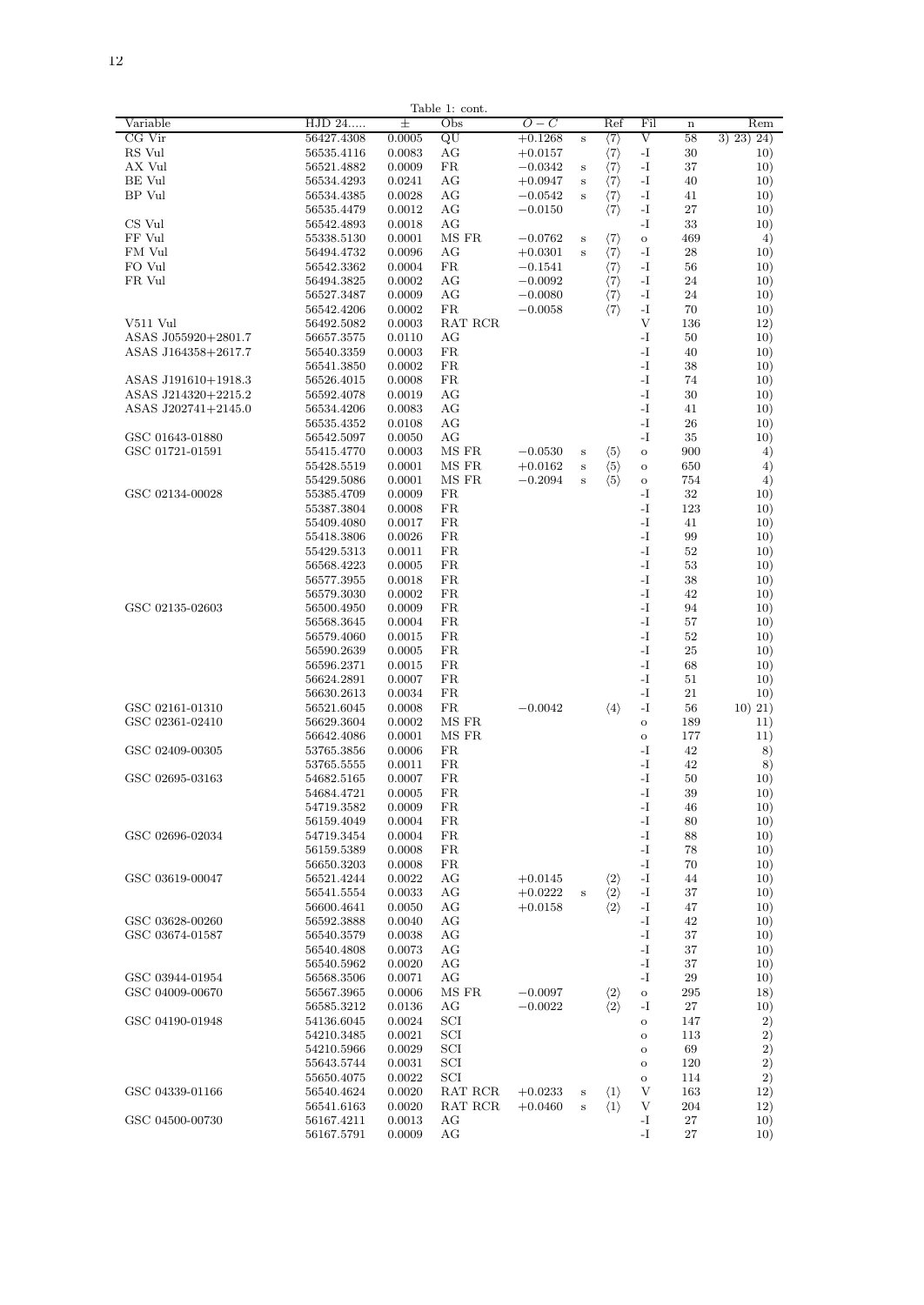| Variable<br>HJD 24<br>Obs<br>Ref<br>Ŧ<br>$O-C$<br>Fil<br>Rem<br>$\mathbf n$<br>-1<br><b>NSVS 1272103</b><br>56539.4036<br>0.0093<br>AG<br>44<br>10)<br><b>NSVS 1824689</b><br>AG<br>-1<br>56644.3133<br>0.0042<br>45<br>10)<br>-1<br>56644.4707<br>0.0007<br>AG<br>45<br>10)<br>-1<br><b>NSVS 1841163</b><br>56585.3294<br>0.0023<br>AG<br>26<br>10)<br>$-I$<br><b>NSVS 1916718</b><br>AG<br>56643.4058<br>0.0065<br>50<br>10)<br>$-I$<br><b>NSVS 2432473</b><br>56692.4364<br>0.0040<br>AG<br>28<br>10)<br>$-I$<br><b>NSVS 296349</b><br>AG<br>56592.5729<br>0.0009<br>49<br>10)<br><b>NSVS 3971593</b><br>AG<br>$-I$<br>56643.4363<br>0.0424<br>54<br>10)<br>$-I$<br><b>NSVS 4116978</b><br>56630.3623<br>0.0043<br>AG<br>71<br>10)<br>$-I$<br>AG<br>71<br>56630.5157<br>0.0031<br>10)<br>$-I$<br>AG<br>51<br>56650.3650<br>0.0013<br>10)<br>$-I$<br><b>NSVS 4116978</b><br>AG<br>51<br>56650.5159<br>0.0044<br>10)<br>$-I$<br><b>NSVS 4732433</b><br>23<br>56700.3221<br>0.0086<br>AG<br>10)<br>$-I$<br><b>NSVS 6386566</b><br>56596.3564<br>0.0080<br>AG<br>46<br>10)<br>$\mathbf{I}$<br><b>NSVS 6867860</b><br>56657.3200<br>0.0115<br>AG<br>45<br>10)<br>V<br><b>NSVS 755884</b><br>56354.5031<br>0.0007<br>RAT RCR<br>36<br>12) |
|----------------------------------------------------------------------------------------------------------------------------------------------------------------------------------------------------------------------------------------------------------------------------------------------------------------------------------------------------------------------------------------------------------------------------------------------------------------------------------------------------------------------------------------------------------------------------------------------------------------------------------------------------------------------------------------------------------------------------------------------------------------------------------------------------------------------------------------------------------------------------------------------------------------------------------------------------------------------------------------------------------------------------------------------------------------------------------------------------------------------------------------------------------------------------------------------------------------------------------------|
|                                                                                                                                                                                                                                                                                                                                                                                                                                                                                                                                                                                                                                                                                                                                                                                                                                                                                                                                                                                                                                                                                                                                                                                                                                        |
|                                                                                                                                                                                                                                                                                                                                                                                                                                                                                                                                                                                                                                                                                                                                                                                                                                                                                                                                                                                                                                                                                                                                                                                                                                        |
|                                                                                                                                                                                                                                                                                                                                                                                                                                                                                                                                                                                                                                                                                                                                                                                                                                                                                                                                                                                                                                                                                                                                                                                                                                        |
|                                                                                                                                                                                                                                                                                                                                                                                                                                                                                                                                                                                                                                                                                                                                                                                                                                                                                                                                                                                                                                                                                                                                                                                                                                        |
|                                                                                                                                                                                                                                                                                                                                                                                                                                                                                                                                                                                                                                                                                                                                                                                                                                                                                                                                                                                                                                                                                                                                                                                                                                        |
|                                                                                                                                                                                                                                                                                                                                                                                                                                                                                                                                                                                                                                                                                                                                                                                                                                                                                                                                                                                                                                                                                                                                                                                                                                        |
|                                                                                                                                                                                                                                                                                                                                                                                                                                                                                                                                                                                                                                                                                                                                                                                                                                                                                                                                                                                                                                                                                                                                                                                                                                        |
|                                                                                                                                                                                                                                                                                                                                                                                                                                                                                                                                                                                                                                                                                                                                                                                                                                                                                                                                                                                                                                                                                                                                                                                                                                        |
|                                                                                                                                                                                                                                                                                                                                                                                                                                                                                                                                                                                                                                                                                                                                                                                                                                                                                                                                                                                                                                                                                                                                                                                                                                        |
|                                                                                                                                                                                                                                                                                                                                                                                                                                                                                                                                                                                                                                                                                                                                                                                                                                                                                                                                                                                                                                                                                                                                                                                                                                        |
|                                                                                                                                                                                                                                                                                                                                                                                                                                                                                                                                                                                                                                                                                                                                                                                                                                                                                                                                                                                                                                                                                                                                                                                                                                        |
|                                                                                                                                                                                                                                                                                                                                                                                                                                                                                                                                                                                                                                                                                                                                                                                                                                                                                                                                                                                                                                                                                                                                                                                                                                        |
|                                                                                                                                                                                                                                                                                                                                                                                                                                                                                                                                                                                                                                                                                                                                                                                                                                                                                                                                                                                                                                                                                                                                                                                                                                        |
|                                                                                                                                                                                                                                                                                                                                                                                                                                                                                                                                                                                                                                                                                                                                                                                                                                                                                                                                                                                                                                                                                                                                                                                                                                        |
|                                                                                                                                                                                                                                                                                                                                                                                                                                                                                                                                                                                                                                                                                                                                                                                                                                                                                                                                                                                                                                                                                                                                                                                                                                        |
|                                                                                                                                                                                                                                                                                                                                                                                                                                                                                                                                                                                                                                                                                                                                                                                                                                                                                                                                                                                                                                                                                                                                                                                                                                        |
|                                                                                                                                                                                                                                                                                                                                                                                                                                                                                                                                                                                                                                                                                                                                                                                                                                                                                                                                                                                                                                                                                                                                                                                                                                        |
| <b>NSVS 8209613</b><br>56568.3109<br>FR<br>$-I$<br>0.0003<br>50<br>10)                                                                                                                                                                                                                                                                                                                                                                                                                                                                                                                                                                                                                                                                                                                                                                                                                                                                                                                                                                                                                                                                                                                                                                 |
| $-I$<br>56579.2664<br>0.0021<br>FR<br>53<br>10)                                                                                                                                                                                                                                                                                                                                                                                                                                                                                                                                                                                                                                                                                                                                                                                                                                                                                                                                                                                                                                                                                                                                                                                        |
| $-I$<br>0.0025<br>AG<br>NSVS 8299112<br>56535.4190<br>31<br>10)                                                                                                                                                                                                                                                                                                                                                                                                                                                                                                                                                                                                                                                                                                                                                                                                                                                                                                                                                                                                                                                                                                                                                                        |
| -1<br>56540.4014<br>0.0065<br>AG<br>24<br>10)<br>ROTSE1_J175527.44+440654.3                                                                                                                                                                                                                                                                                                                                                                                                                                                                                                                                                                                                                                                                                                                                                                                                                                                                                                                                                                                                                                                                                                                                                            |
| TYC 4038-0836<br>0.0151<br>AG<br>$-I$<br>36<br>56596.4312<br>10)                                                                                                                                                                                                                                                                                                                                                                                                                                                                                                                                                                                                                                                                                                                                                                                                                                                                                                                                                                                                                                                                                                                                                                       |
| UCAC3 323-013086<br>0.0028<br>SCI<br>29<br>2)<br>56629.3591<br>$\circ$                                                                                                                                                                                                                                                                                                                                                                                                                                                                                                                                                                                                                                                                                                                                                                                                                                                                                                                                                                                                                                                                                                                                                                 |
| SCI<br>2)<br>0.0028<br>27<br>56629.5933<br>$\rm ^{\circ}$                                                                                                                                                                                                                                                                                                                                                                                                                                                                                                                                                                                                                                                                                                                                                                                                                                                                                                                                                                                                                                                                                                                                                                              |
| U-B1 1113-0498137<br>AG<br>$-I$<br>45<br>10)<br>56539.3990<br>0.0068                                                                                                                                                                                                                                                                                                                                                                                                                                                                                                                                                                                                                                                                                                                                                                                                                                                                                                                                                                                                                                                                                                                                                                   |
| $-I$<br>56542.3629<br>0.0038<br>AG<br>34<br>10)                                                                                                                                                                                                                                                                                                                                                                                                                                                                                                                                                                                                                                                                                                                                                                                                                                                                                                                                                                                                                                                                                                                                                                                        |
| $-I$<br>56542.5718<br>0.0058<br>AG<br>34<br>10)                                                                                                                                                                                                                                                                                                                                                                                                                                                                                                                                                                                                                                                                                                                                                                                                                                                                                                                                                                                                                                                                                                                                                                                        |
| U-B1 1398-0469064<br>AG<br>$\langle 2 \rangle$<br>-1<br>56588.5786<br>0.0031<br>$-0.0076$<br>28<br>10)<br>s                                                                                                                                                                                                                                                                                                                                                                                                                                                                                                                                                                                                                                                                                                                                                                                                                                                                                                                                                                                                                                                                                                                            |
| U-B1 1400-0455467<br>AG<br>$\langle 1 \rangle$<br>$-I$<br>56495.4100<br>0.0163<br>$-0.0748$<br>23<br>10)<br>s                                                                                                                                                                                                                                                                                                                                                                                                                                                                                                                                                                                                                                                                                                                                                                                                                                                                                                                                                                                                                                                                                                                          |
| 56541.5377<br>0.0101<br>AG<br>$-0.0106$<br>$\langle 1 \rangle$<br>$-I$<br>36<br>10)<br>s                                                                                                                                                                                                                                                                                                                                                                                                                                                                                                                                                                                                                                                                                                                                                                                                                                                                                                                                                                                                                                                                                                                                               |
| 0.0020<br>AG<br>$-I$<br>24<br>U-B1 1416-0454010<br>56495.5252<br>10)                                                                                                                                                                                                                                                                                                                                                                                                                                                                                                                                                                                                                                                                                                                                                                                                                                                                                                                                                                                                                                                                                                                                                                   |
| $-I$<br>56521.3779<br>0.0014<br>AG<br>44<br>10)                                                                                                                                                                                                                                                                                                                                                                                                                                                                                                                                                                                                                                                                                                                                                                                                                                                                                                                                                                                                                                                                                                                                                                                        |
| 56521.5383<br>0.0036<br>AG<br>$-I$<br>44<br>10)                                                                                                                                                                                                                                                                                                                                                                                                                                                                                                                                                                                                                                                                                                                                                                                                                                                                                                                                                                                                                                                                                                                                                                                        |
| AG<br>$-I$<br>37<br>56541.4388<br>0.0034<br>10)                                                                                                                                                                                                                                                                                                                                                                                                                                                                                                                                                                                                                                                                                                                                                                                                                                                                                                                                                                                                                                                                                                                                                                                        |
| AG<br>-I<br>56541.5954<br>0.0013<br>37<br>10)                                                                                                                                                                                                                                                                                                                                                                                                                                                                                                                                                                                                                                                                                                                                                                                                                                                                                                                                                                                                                                                                                                                                                                                          |
| $-I$<br>0.0019<br>AG<br>48<br>56600.3587<br>10)                                                                                                                                                                                                                                                                                                                                                                                                                                                                                                                                                                                                                                                                                                                                                                                                                                                                                                                                                                                                                                                                                                                                                                                        |
| AG<br>$-I$<br>56600.5153<br>0.0023<br>47<br>10)                                                                                                                                                                                                                                                                                                                                                                                                                                                                                                                                                                                                                                                                                                                                                                                                                                                                                                                                                                                                                                                                                                                                                                                        |
| -1<br>U-B1 1440-0411990<br>0.0018<br>AG<br>24<br>56495.4244<br>10)                                                                                                                                                                                                                                                                                                                                                                                                                                                                                                                                                                                                                                                                                                                                                                                                                                                                                                                                                                                                                                                                                                                                                                     |
| U-B1 1441-0441871<br>AG<br>-1<br>56541.3633<br>0.0026<br>$+0.0172$<br>$\langle 1 \rangle$<br>36<br>10)                                                                                                                                                                                                                                                                                                                                                                                                                                                                                                                                                                                                                                                                                                                                                                                                                                                                                                                                                                                                                                                                                                                                 |
| $-I$<br>56541.5358<br>0.0028<br>AG<br>$+0.0212$<br>$\langle 1 \rangle$<br>36<br>10)<br>s                                                                                                                                                                                                                                                                                                                                                                                                                                                                                                                                                                                                                                                                                                                                                                                                                                                                                                                                                                                                                                                                                                                                               |
| VSX J190933.7+290329<br>55074.3950<br>0.0007<br>FR<br>-1<br>47<br>10)                                                                                                                                                                                                                                                                                                                                                                                                                                                                                                                                                                                                                                                                                                                                                                                                                                                                                                                                                                                                                                                                                                                                                                  |
| $\mathbf{I}$<br>0.0018<br><b>FR</b><br>55387.3833<br>59<br>10)                                                                                                                                                                                                                                                                                                                                                                                                                                                                                                                                                                                                                                                                                                                                                                                                                                                                                                                                                                                                                                                                                                                                                                         |
| -1<br>55418.4367<br>0.0007<br>FR<br>38<br>10)                                                                                                                                                                                                                                                                                                                                                                                                                                                                                                                                                                                                                                                                                                                                                                                                                                                                                                                                                                                                                                                                                                                                                                                          |
| $-I$<br>55429.5780<br>0.0005<br>FR<br>205<br>10)                                                                                                                                                                                                                                                                                                                                                                                                                                                                                                                                                                                                                                                                                                                                                                                                                                                                                                                                                                                                                                                                                                                                                                                       |
| $-I$<br>37<br>56568.4338<br>0.0007<br>FR<br>10)                                                                                                                                                                                                                                                                                                                                                                                                                                                                                                                                                                                                                                                                                                                                                                                                                                                                                                                                                                                                                                                                                                                                                                                        |
| $-I$<br>56590.3428<br>0.0015<br>FR<br>36<br>10)                                                                                                                                                                                                                                                                                                                                                                                                                                                                                                                                                                                                                                                                                                                                                                                                                                                                                                                                                                                                                                                                                                                                                                                        |
| 0.0012<br>FR<br>$-I$<br>38<br>10)<br>56596.3031                                                                                                                                                                                                                                                                                                                                                                                                                                                                                                                                                                                                                                                                                                                                                                                                                                                                                                                                                                                                                                                                                                                                                                                        |

Table 2: Times of maxima of pulsating stars

|            | 士                            | Obs | $O-C$     | Ref                 | Fil    | $\mathbf n$ | Rem    |
|------------|------------------------------|-----|-----------|---------------------|--------|-------------|--------|
| 56608.5358 | 0.0020                       | ALH | $+0.0033$ | (7                  |        | 504         | 5)     |
| 56541.4273 | 0.0035                       | PGL | $+0.0366$ | (7)                 | V      | 75          | 17)    |
| 56541.4207 | 0.0035                       | PGL | $+0.0061$ | (7)                 | V      | 73          | 17)    |
| 56564.4745 | 0.0005                       | WLH | $+0.0060$ | (7)                 | $-U-I$ | 61          | 6)     |
| 56520.429  | 0.001                        | AG  |           |                     | -1     | 31          | 10)    |
| 56592.299  | 0.001                        | AG  | $-0.003$  | $\langle 7 \rangle$ | $-I$   | 43          | 10)    |
| 56635.3161 | 0.0021                       | PGL | $+0.0036$ | (7)                 | V      | 50          | 17)    |
| 56650.358  | 0.001                        | AG  |           |                     | -1     | 40          | 10)    |
| 56584.3566 | 0.0035                       | PGL | $+0.0427$ | $\langle 7 \rangle$ | V      | 324         | 17)    |
| 56569.4399 | 0.0008                       | WLH | $-0.0016$ | (7)                 | -U-I   | 75          | 6)     |
| 56631.3651 | 0.0035                       | PGL | $-0.0067$ | (7)                 | V      | 47          | 17)    |
| 56638.3918 | 0.0007                       | QU  | $+0.0012$ | (7)                 | V      | 70          | 3) 24) |
| 56654.284  | 0.001                        | AG  | $-0.090$  | $\langle 7 \rangle$ | $-I$   | 57          | 10)    |
| 56654.546  | 0.001                        | AG  | $-0.095$  | (7)                 | $-I$   | 57          | 10)    |
| 56710.3619 | 0.0012                       | MZ  | $-0.0907$ | $\langle 7 \rangle$ | $-I$   | 111         | 3)     |
| 56713.350  | 0.001                        | AG  | $-0.089$  | $\langle 7 \rangle$ | $-I$   | 32          | 10)    |
|            | $\overline{\mathrm{HJD}}$ 24 |     |           |                     |        |             |        |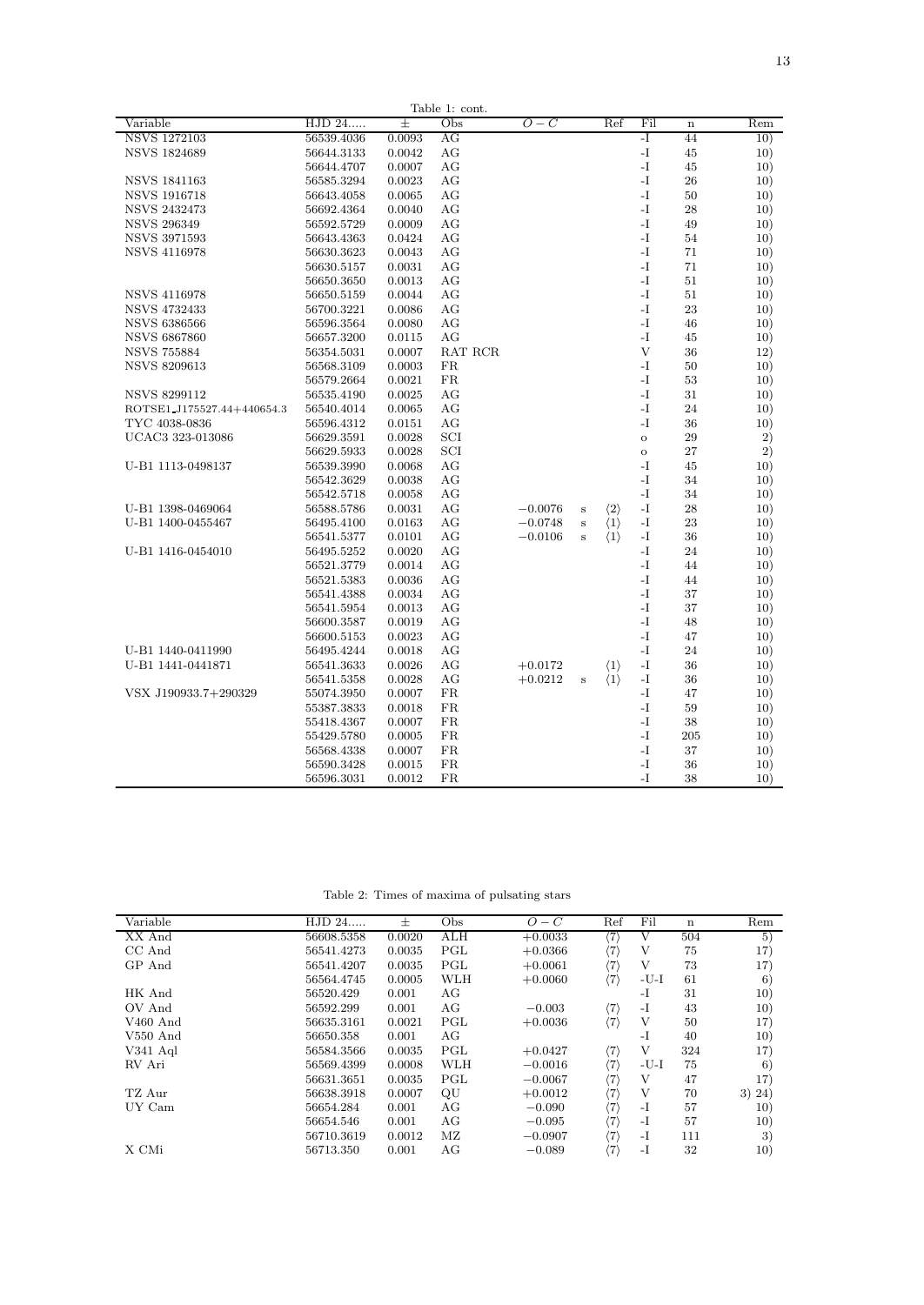| ٠<br>$\overline{\phantom{a}}$ |  |  |  |  |  |  |  |
|-------------------------------|--|--|--|--|--|--|--|
|                               |  |  |  |  |  |  |  |
|                               |  |  |  |  |  |  |  |
|                               |  |  |  |  |  |  |  |
|                               |  |  |  |  |  |  |  |
|                               |  |  |  |  |  |  |  |
|                               |  |  |  |  |  |  |  |
|                               |  |  |  |  |  |  |  |
|                               |  |  |  |  |  |  |  |
|                               |  |  |  |  |  |  |  |
|                               |  |  |  |  |  |  |  |
|                               |  |  |  |  |  |  |  |
|                               |  |  |  |  |  |  |  |
|                               |  |  |  |  |  |  |  |
|                               |  |  |  |  |  |  |  |
|                               |  |  |  |  |  |  |  |
|                               |  |  |  |  |  |  |  |
|                               |  |  |  |  |  |  |  |
|                               |  |  |  |  |  |  |  |
|                               |  |  |  |  |  |  |  |

| Variable        | HJD 24      | 土      | Obs          | $O-C$     | Ref                                                                                    | Fil      | $\mathbf n$ | Rem        |
|-----------------|-------------|--------|--------------|-----------|----------------------------------------------------------------------------------------|----------|-------------|------------|
| PS Cas          | 56526.494   | 0.001  | ΑG           | $-0.160$  | $\langle 7\rangle$                                                                     | -1       | 30          | 10)        |
| RZ Cep          | 56541.5316  | 0.0015 | ALH          | $-0.1152$ | $\langle 7 \rangle$                                                                    | $\Omega$ | 703         | 5) 25)     |
| NS Cyg          | 56534.3887  | 0.0015 | MZ           | $+0.2522$ | $\langle 7 \rangle$                                                                    | $-I$     | 107         | 3)         |
|                 | 56535.4855: | 0.0100 | MZ           | $+0.2484$ | $\langle 7 \rangle$                                                                    | -1       | 79          | 3)         |
|                 | 56539.3356  | 0.0013 | MZ           | $+0.2464$ | $\langle 7 \rangle$                                                                    | $-I$     | 120         | 3)         |
|                 |             |        |              |           |                                                                                        |          |             |            |
| NS Cyg          | 56540.4349  | 0.0012 | MZ           | $+0.2451$ | $\langle 7\rangle$                                                                     | -1       | 174         | 3)         |
|                 | 56562.4641  | 0.0012 | ΜZ           | $+0.2623$ | $\langle 7\rangle$                                                                     | -1       | 148         | 3)         |
|                 | 56567.4154  | 0.0013 | MZ           | $+0.2609$ |                                                                                        | -1       | 131         | 3)         |
| V833 Cyg        | 56639.2785  | 0.0009 | MZ           | $-0.1734$ | $\langle 7\rangle$<br>$\langle 7\rangle$<br>$\langle 7\rangle$                         | -1       | 117         | 3)         |
| $V2455$ Cyg     | 56496.410   | 0.001  | AG           | $+0.037$  |                                                                                        | $-I$     | 28          | 10)        |
|                 | 56496.506   | 0.001  | AG           | $+0.039$  | $\langle 7 \rangle$                                                                    | -1       | 28          | 10)        |
|                 | 56530.4188  | 0.0014 | PGL          | $+0.0372$ | $\langle 7 \rangle$                                                                    | V        | 226         | 17)        |
| LW Del          | 56565.3368  | 0.0014 | MZ           |           |                                                                                        | -1       | 102         | 3)         |
| RW Dra          | 56640.3242  | 0.0035 | PGL          | $-0.1998$ | $\langle 7 \rangle$                                                                    | V        | 73          | 17)        |
|                 |             |        |              |           |                                                                                        |          |             |            |
| SX For          | 56155.6140  | 0.0002 | WLH HUN      | $+0.0496$ | $\langle 7 \rangle$                                                                    | -U-I     | 283         | 3)         |
| RR Gem          | 56640.4371  | 0.0035 | PGL          | $-0.1148$ | $\langle 7 \rangle$                                                                    | V        | 45          | 17)        |
| SZ Gem          | 56712.3968  | 0.0010 | QU           | $-0.0735$ | $\langle 7 \rangle$                                                                    | V        | 71          | 3) 24)     |
| EW Gem          | 55622.3566  | 0.0090 | MZ           | $+0.1435$ | $\langle 7 \rangle$                                                                    | -1       | 62          | 3)         |
|                 | 55944.4650  | 0.0016 | ΜZ           | $+0.1868$ | $\langle 7 \rangle$                                                                    | -1       | 133         | 3)         |
| V403 Gem        | 56643.322   | 0.001  | AG           |           |                                                                                        | $-I$     | 50          | 10)        |
|                 | 56643.665   | 0.001  | AG           |           |                                                                                        | -1       | 50          | 10)        |
| AR Her          | 56154.5261  | 0.0035 | PGL          | $+0.0534$ | $\langle 7 \rangle$                                                                    | V        | 260         | 13)        |
| V497 Her        | 56490.473   | 0.003  | <b>FR</b>    |           |                                                                                        | -I       | 44          | 10)        |
| V862 Her        | 56506.3935  | 0.0020 | MZ           |           |                                                                                        | -1       | 102         | 3)         |
|                 |             |        |              |           |                                                                                        |          |             |            |
| CH Lac          | 56588.576   | 0.002  | AG           | $+0.019$  | $\langle 7 \rangle$                                                                    | -1       | 28          | 10)        |
| KZ Lac          | 56592.318   | 0.001  | AG           |           |                                                                                        | -1       | 43          | 10)        |
| CM Leo          | 56710.4965  | 0.0019 | MZ           | $-0.1435$ | $\langle 7 \rangle$                                                                    | $-I$     | 78          | 3)         |
| AN Lyn          | 56006.3445  | 0.0035 | PGL          |           |                                                                                        | V        | 137         | 9)         |
|                 | 56046.4424  | 0.0014 | PGL          |           |                                                                                        | V        | 290         | 9)         |
|                 | 56243.4862  | 0.0035 | PGL          |           |                                                                                        | V        | 90          | 9)         |
| BE Lyn          | 56371.3649  | 0.0028 | PGL          |           |                                                                                        | V        | 229         | 16)        |
| ZZ Lyr          | 56568.3210  | 0.0014 | MZ           | $+0.0072$ | $\langle 7 \rangle$                                                                    | -1       | 84          | 3)         |
|                 | 56589.3230  | 0.0016 | MZ           | $+0.0080$ | $\langle 7 \rangle$                                                                    | -1       | 70          | 3)         |
| CN Lyr          | 56532.4473  | 0.0056 | PGL          |           | $\langle 7\rangle$                                                                     | V        | 30          | 13)        |
|                 |             |        |              | $+0.0164$ |                                                                                        |          |             |            |
| V1162 Ori       | 56343.3898  | 0.0035 | HPF          |           |                                                                                        | V        | 116         | 16)        |
| VV Peg          | 56211.4523  | 0.0035 | PGL          | $-0.0270$ | $\langle 7 \rangle$                                                                    | V        | 60          | 17)        |
| VZ Peg          | 56568.4606  | 0.0055 | MZ           | $-0.0916$ | $\langle 7\rangle$                                                                     | -1       | 119         | 3)         |
| BH Peg          | 56219.4298  | 0.0035 | PGL          | $-0.1202$ | $\langle 7 \rangle$                                                                    | V        | 290         | 17)        |
|                 | 56220.3058  | 0.0035 | $_{\rm PGL}$ | $+0.1148$ | $\langle 7\rangle$                                                                     | V        | 324         | 17)        |
|                 | 56540.5551  | 0.0015 | ALH          | $-0.1323$ | $\langle 7\rangle$                                                                     | V        | 510         | 5)         |
|                 | 56549.5346  | 0.0035 | PGL          | $-0.1267$ | $\langle 7\rangle$                                                                     | V        | 137         | 9)         |
| BP Peg          | 56569.3034  | 0.0008 | WLH          | $+0.0467$ | $\langle 7 \rangle$                                                                    | -U-I     | 59          | 6)         |
| DY Peg          | 56190.3965  | 0.0035 | PGL          | $-0.0092$ | $\langle 7 \rangle$                                                                    | V        | 119         | 16)        |
|                 | 56495.4445  | 0.0069 | PGL          | $-0.0119$ | $\langle 7 \rangle$                                                                    | V        | 279         | 13)        |
|                 | 56514.4034  | 0.0035 | PGL          | $-0.0138$ | $\langle 7 \rangle$                                                                    | V        | 52          | 17) 20)    |
|                 | 56622.3342  | 0.0035 | $_{\rm PGL}$ | $-0.0139$ | $\langle 7 \rangle$                                                                    | V        | 99          | 17)        |
| KV Per          |             |        | MZ           |           |                                                                                        | $-I$     | 86          |            |
|                 | 56596.4499  | 0.0020 |              | $-0.0060$ | $\langle 7 \rangle$                                                                    |          |             | 3)         |
| BO Tau          | 56639.4390  | 0.0015 | ΜZ           | $+0.1907$ | $\langle 7 \rangle$                                                                    | -1       | 162         | 3)         |
| SX Tri          | 55944.2932  | 0.0013 | MZ           | $+0.1317$ |                                                                                        | $-I$     | 83          | 3)         |
| UU Tri          | 56217.3985  | 0.0017 | MZ           | $+0.0383$ | $\langle 7 \rangle$<br>$\langle 7 \rangle$                                             | $-I$     | 109         | 3)         |
|                 | 56222.4154  | 0.0017 | MZ           | $+0.0775$ | $\langle 7 \rangle$                                                                    | $-I$     | 178         | 3)         |
|                 | 56229.3002  | 0.0030 | MZ           | $+0.0489$ | $\langle 7 \rangle$                                                                    | -1       | 103         | 3)         |
|                 | 56248.4080  | 0.0015 | MZ           | $+0.0757$ | $\langle 7\rangle$                                                                     | $-I$     | 205         | 3)         |
|                 | 56305.3240  | 0.0018 | MZ           | $+0.0253$ | $\begin{pmatrix} 7 \ 7 \end{pmatrix}$                                                  | $-I$     | 162         | 3)         |
|                 | 56656.2962  | 0.0013 | МZ           | $+0.0733$ |                                                                                        | -1       | 86          | 3)         |
|                 | 56661.5169  | 0.0013 | MZ           | $+0.0398$ | $\langle 7 \rangle$<br>$\langle 7 \rangle$                                             | -1       | 128         | 3)         |
|                 | 56693.3246  | 0.0020 | MZ           | $+0.0459$ |                                                                                        | $-I$     | 128         | 3)         |
|                 | 56698.3259  | 0.0020 | MZ           | $+0.0696$ |                                                                                        | -1       | 165         | 3)         |
|                 |             |        |              |           | $\langle 7 \rangle$                                                                    |          |             |            |
| RV UMa          | 56639.5309  | 0.0035 | PGL          | $+0.1296$ | $\langle 7 \rangle$                                                                    | V        | 55          | 17)        |
| TU UMa          | 56367.4872  | 0.0005 | QU           | $-0.0571$ | $\langle 7\rangle$                                                                     | V        | 224         | 3) 23) 24) |
|                 | 56706.5441  | 0.0031 | SCI          | $-0.0567$ | $\langle 7 \rangle$                                                                    | $\circ$  | 97          | 2)         |
| AE UMa          | 56623.4625  | 0.0035 | PGL          | $-0.0031$ | $\langle 7\rangle$                                                                     | V        | 47          | 17)        |
|                 | 56642.4776  | 0.0009 | SCI          | $+0.0023$ | $\langle 7\rangle \langle 7\rangle \langle 7\rangle \langle 7\rangle \langle 7\rangle$ | $\circ$  | 33          | 2)         |
|                 | 56642.5585  | 0.0006 | SCI          | $-0.0028$ |                                                                                        | $\circ$  | 33          | 2)         |
|                 | 56642.6487  | 0.0011 | SCI          | $+0.0013$ |                                                                                        | $\circ$  | 41          | 2)         |
|                 | 56643.5061  | 0.0035 | PGL          | $-0.0014$ |                                                                                        | V        | 170         | 17)        |
| BN Vul          | 56538.5028  | 0.0010 | ALH          | $+0.0764$ | $\langle 7 \rangle$                                                                    | V        | 363         | 5)         |
| GSC 00144-03031 | 56333.4301  | 0.0021 | PGL          |           |                                                                                        | V        | 66          | 16)        |
|                 |             |        | PGL          |           |                                                                                        |          |             |            |
|                 | 56625.4602  | 0.0035 |              |           |                                                                                        | V        | 72          | 17)        |
|                 | 56641.4286  | 0.0035 | PGL          |           |                                                                                        | V        | 71          | 17)        |
| GSC 02671-02149 | 56559.416   | 0.003  | FR           | $-0.003$  | $\langle 1 \rangle$                                                                    | -1       | 39          | 10)        |

Table 2:  $\mbox{cont.}$ 

 $\sim$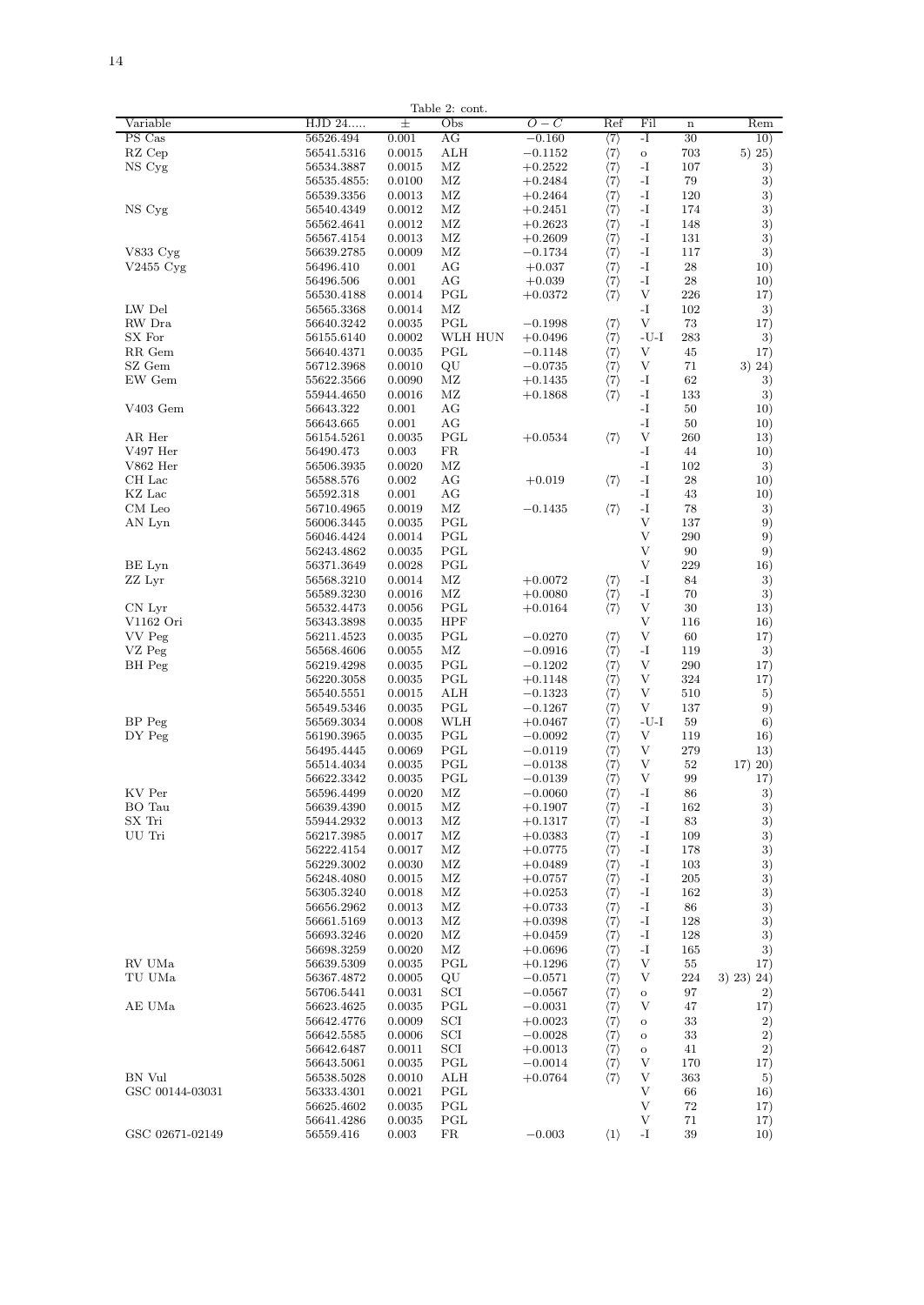|                            |            |        | Table 2: cont. |          |                     |      |             |     |
|----------------------------|------------|--------|----------------|----------|---------------------|------|-------------|-----|
| Variable                   | HJD 24     | 士      | Obs            | $O-C$    | Ref                 | Fil  | $\mathbf n$ | Rem |
| GSC 02847-00586            | 56629.3903 | 0.0010 | ALH            |          |                     | V    | 159         | 5)  |
|                            | 56629.5327 | 0.0013 | ALH            |          |                     | V    | 159         | 5)  |
| GSC 02861-00970            | 56634.2991 | 0.0008 | ALH            |          |                     | V    | 604         | 5)  |
|                            | 56634.4086 | 0.0006 | ALH            |          |                     | V    | 604         | 5)  |
|                            | 56634.5189 | 0.0006 | ALH            |          |                     | V    | 604         | 5)  |
|                            | 56634.6281 | 0.0006 | ALH            |          |                     | V    | 604         | 5)  |
| GSC 03428-01497            | 56331.4160 | 0.0035 | PGL            |          |                     | V    | 83          | 16) |
| GSC 03682-00018            | 56540.340  | 0.001  | AG             |          |                     | $-I$ | 37          | 10) |
| GSC 03755-00845            | 56629.3363 | 0.0004 | ALH            |          |                     | V    | 69          | 5)  |
|                            | 56629.4117 | 0.0004 | ALH            |          |                     | V    | 69          | 5)  |
|                            | 56629.4879 | 0.0004 | ALH            |          |                     | V    | 69          | 5)  |
| ROTSE1 J164316.86+264815.8 | 56540.350  | 0.003  | FR.            |          |                     | $-I$ | 40          | 10) |
| ROTSE1 J172802.42+231648.3 | 56490.433  | 0.003  | FR.            |          |                     | $-I$ | 47          | 10) |
| TYC 1698-01052-1           | 56178.4491 | 0.0021 | PGL            |          |                     | V    | 112         | 9)  |
|                            | 56179.4497 | 0.0035 | PGL            |          |                     | V    | 112         | 9)  |
|                            | 56179.4722 | 0.0035 | PGL            |          |                     | V    | 112         | 9)  |
|                            | 56211.3568 | 0.0035 | PGL            |          |                     | V    | 152         | 9)  |
|                            | 56549.4557 | 0.0035 | PGL            |          |                     | V    | 117         | 9)  |
|                            | 56638.2976 | 0.0035 | PGL            |          |                     | V    | 47          | 17) |
| U-B1 1424-0504416          | 56600.241  | 0.001  | AG             | $-0.017$ | $\langle 1 \rangle$ | $-I$ | 44          | 10) |
|                            | 56600.389  | 0.001  | AG             | $-0.021$ | $\langle 1 \rangle$ | -1   | 44          | 10) |
|                            | 56600.537  | 0.001  | AG             | $-0.025$ | $\langle 1 \rangle$ | $-I$ | 44          | 10) |

#### Observers:

| AG:  | Agerer, F., Tiefenbach   | MZ:                      | Maintz, Dr. G., Bonn            |
|------|--------------------------|--------------------------|---------------------------------|
| ALH: | Alich, K., Schaffhausen  | PGL:                     | Pagel, L., Klockenhagen         |
| BHE: | Böhme, D., Nessa         | $\overline{\text{OU}}$ : | Quester, W., Esslingen          |
| DIE: | Dietrich, M., Radebeul   | RAT:                     | Rätz, M., Herges-Hallenberg     |
| FR:  | Frank, P., Velden        | RCR:                     | Rätz, K., Herges-Hallenberg     |
| HPF: | Hopfer, R., Dresden      | SCI:                     | Schmidt, U., Karlsruhe          |
| HUN: | Hunger, T., Warstein     | SIR:                     | Schirmer, J., Harsefeld         |
| JU:  | Jungbluth, H., Karlsruhe | WLH:                     | Wollenhaupt, G., Oberwiesenthal |
| MS:  | Moschner, W., Lennestadt | WTR:                     | Walter, F., München             |
|      |                          |                          |                                 |

#### Remarks:

- n number of measurements
- : uncertain
- s secondary minimum
- (21) normal minimum
- (22) assembled from the observations of two nights
- (23) maximum determination as described by Wade et al. (1999)
- $(24)$  mean error in this case: standard deviation  $(25)$  double maximum: time of the second maximum
- (25) double maximum: time of the second maximum

#### Photometers:

- (1)  $CCD$  camera ST-6: chip  $375 \times 242$  uncoated (11)  $CCD$  camera STL-6303E<br>(2)  $CCD$  camera ST-7 (12)  $CCD$  camera Moravian C
- 
- $(3)$  CCD camera ST-7E  $(13)$
- 
- 
- (6) CCD camera ST-9XE: chip  $512\times512$  (16) camera Canon EOS 1100D
- (7) CCD camera ST-8 XME (17) CCD camera QHY8L
- (8) CCD camera OES-LcCCD12 (18) CCD camera STXL-6303E<br>
(9) CCD camera Artemis 4021 (19) CCD camera ST-8
- $CCD$  camera Artemis 4021
- (10) CCD camera Sigma 1603
- 
- (2)  $CCD$  camera ST-7 (12)  $CCD$  camera Moravian G2-1600 (3)  $CCD$  camera ST-7E (13)  $CCD$  camera QHY8
	-
- (4) CCD camera ST-9E  $(14)$  CCD camera ATIK 314 L+
- (5) CCD camera ST-8 XMEI (15) CCD camera Mead DSI Pro 3
	-
	-
	-
	-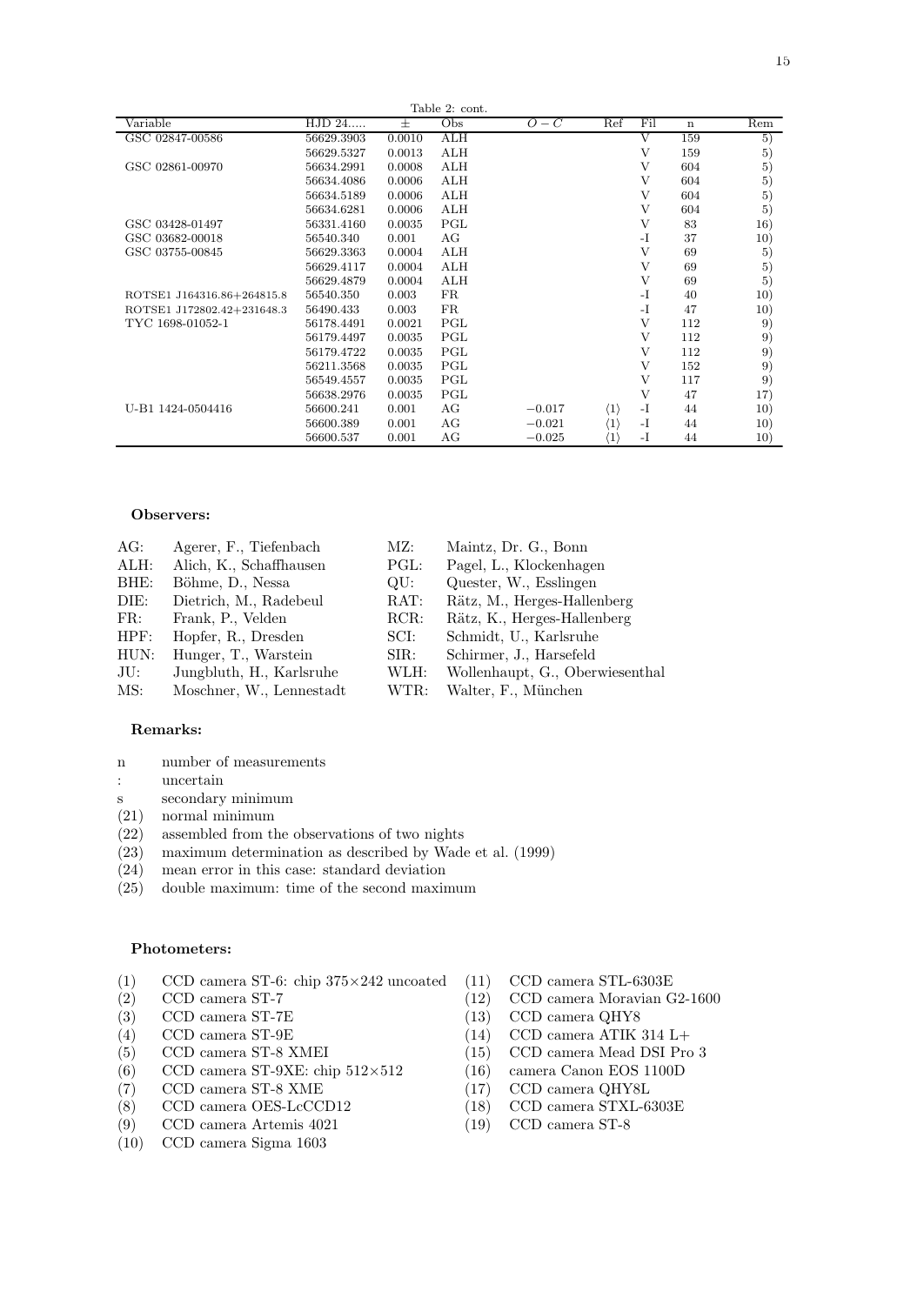#### Filters:

- o without filter  $V = V_f$
- $V$  V-filter<br> $I_C$  I-filter
- I-filter Cousins
- -I IR cut-off filter
- -U-I U and IR cut-off filter

References:

Agerer, F., 2010, *PZP*, **10**, 13 $\langle 1 \rangle$ 

Agerer, F., 2010, PZP, 10, 4  $\langle 2 \rangle$ 

- BAV Services for Scientists, 2013, http://www.bav-astro.de/sfs/index.php/
- Bernhard, K., Frank, P., 2006, *IBVS*, No. 5719  $BAV$  *Mitt.*, 177  $\langle 3 \rangle$

Bernhard, K., Frank, P., 2010, BAV Rb., 59, 2  $\langle 4 \rangle$ 

Bernhard, K., Frank, P., Moschner, W., 2011, BAV Rb., 60, 2 $\langle 5 \rangle$ 

Kreiner, J. M., 2004, Acta Astr., 54, 207 $\langle 6 \rangle$ 

Lichtenknecker Database of the BAV, http://www.bav-astro.de/LkDB/index.php/

Samus, N. N., et al., 2011, http://www.sai.msu.su/gcvs/gcvs/index.htm  $\langle 7 \rangle$ 

Wade, R. A., Donley, J., Fried, R., White, R. E., Saha, A., et al., 1999, AJ, 118, 2442